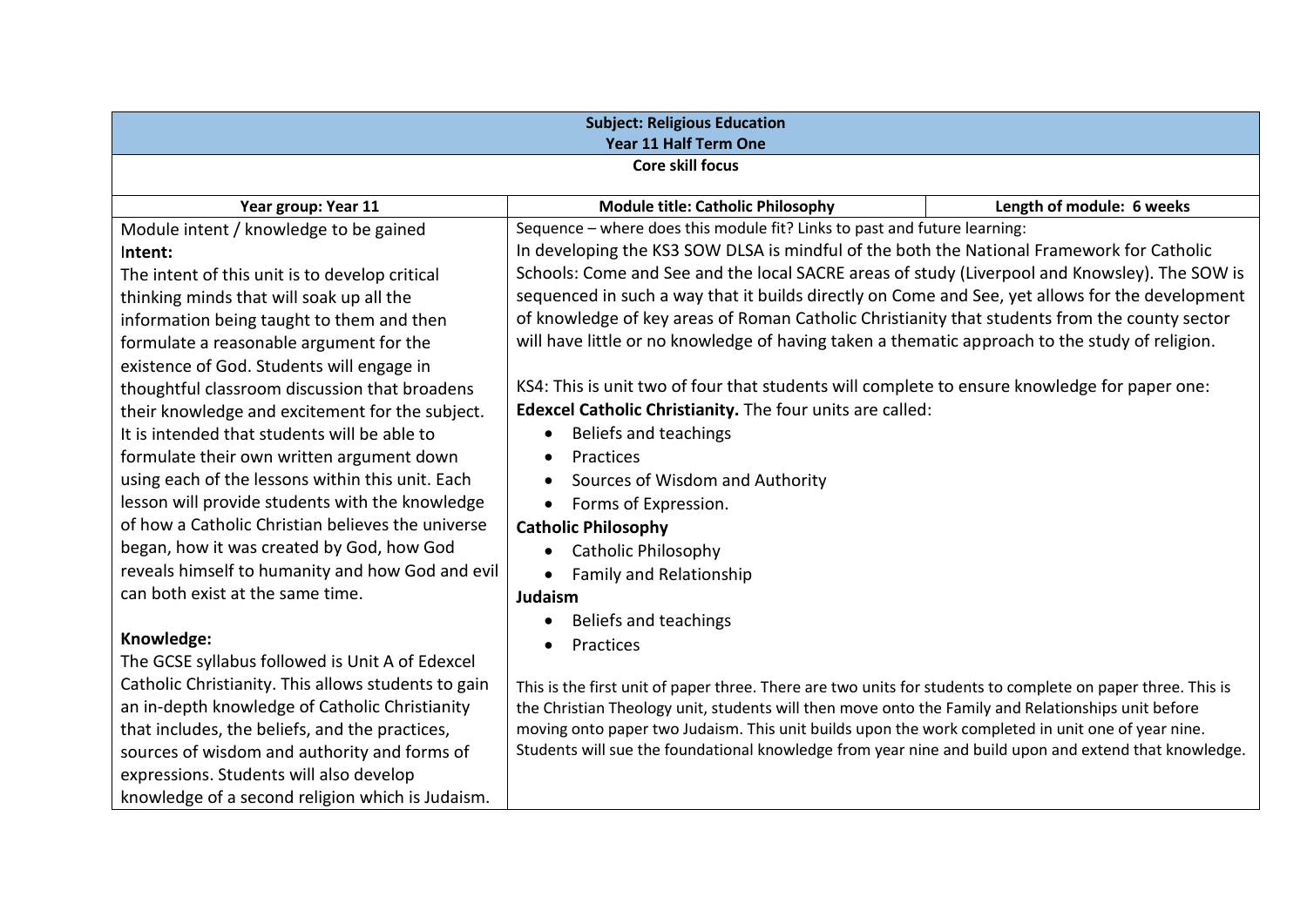| Students will begin by identifying what revelation  |  |
|-----------------------------------------------------|--|
| is and how revelation plays an important role       |  |
| within both the new and old testament. For          |  |
| example, they will learn about Jesus being God's    |  |
| final revelation. This builds upon the knowledge    |  |
| previously learnt in both year 7, 8 and 9. It links |  |
| the study of Christianity, Old Testament and        |  |
| revelation in year 9.                               |  |
| Students will define the term miracle. Once this is |  |
| done they will be investigating modern day          |  |
| miracles to give them some added context and        |  |
| some famous historical revelations that include     |  |
| Bernadette at Lourdes. This is something that is    |  |
| taught at the beginning of the GCSE course during   |  |
| pilgrimage.                                         |  |
| An important aspect of this unit is the understand  |  |
| of where and how the universe was created.          |  |
| Students will be taught about three different       |  |
| Christian argument for the beginning of the         |  |
| universe. This builds upon the knowledge they       |  |
| learnt during year 9 unit one when they began       |  |
| their first experience into philosophy. Students    |  |
| must now be able to develop their learning and      |  |
| ensure they can create a reasonable argument        |  |
| using the evidence gathered in this unit. The       |  |
| problem of evil is once again taught, as with       |  |
| philosophy this was completed in year 9 unit one.   |  |
|                                                     |  |
|                                                     |  |
|                                                     |  |
|                                                     |  |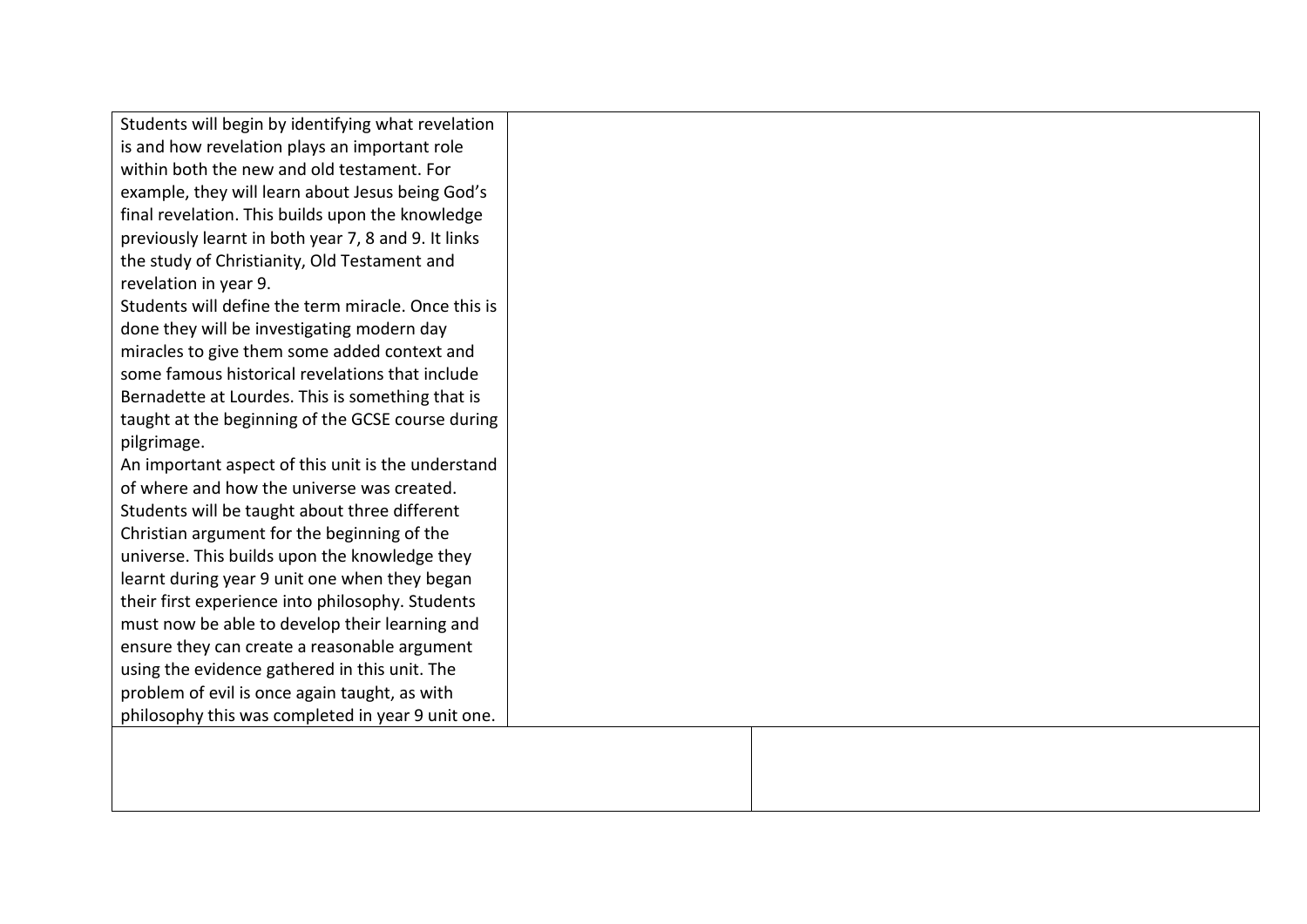Key words:

**Revelation:** The belief that God revels Himself through: nature, scripture and human experience.

**Public Revelation:** How God revels Himself through scripture and the person of Jesus. Public revelation ended with the death of the last apostle.

**Private revelation:** How God revels himself through prayer, religious experience, an example of Private revelation is Lourdes.

**Visions:** An apparition of a heavenly figure such as Our Lady at Lourdes, Fatima and Knock.

**Miracles:** An event that breaks the laws of nature that can only be explained by God.

**William Paley**: Christian philosopher who argued that the universe displays evidence of design and therefore must have been designed. He claimed the designer was God.

**The universal theory of Cause and Effect**: Scientific theory which states that everything has a cause and every cause leads to an effect

**The First Cause:** According to Aquinas, God is the only thing which does not have a cause. Aquinas argued that God is the first cause of everything.

**Cosmological Argument:** Aquinas's theory that the cosmos, meaning universe proved the existence of God. Therefore, it means God must have created it **Problem of Evil:** The main argument by atheists against the existence of God.

**Free Will Defence** - The *free will defence* solves the problem of evil by claiming that creatures have power to exert freely some control over their circumstances. **Augustine -** He adapted Classical thought to Christian teaching and created a powerful theological system of lasting influence

**Religious Experience** - A religious experience is when someone feels they have had a direct or personal experience of God.

Staff to follow the following principles when teaching SEN students

- Data rich seating plans with a full rational
- Model responses to scaffold pupils who need additional support to demonstrate how knowledge is to be applied.
- Re-teach weeks based upon the data gained from assessment points – where sufficient knowledge is not being retained and retrieved. Re-teaching must take place.
- The use of knowledge organisers and homework to ensure learning is retained.

Gunning fox index to be applied to reading material to assess its suitability for students.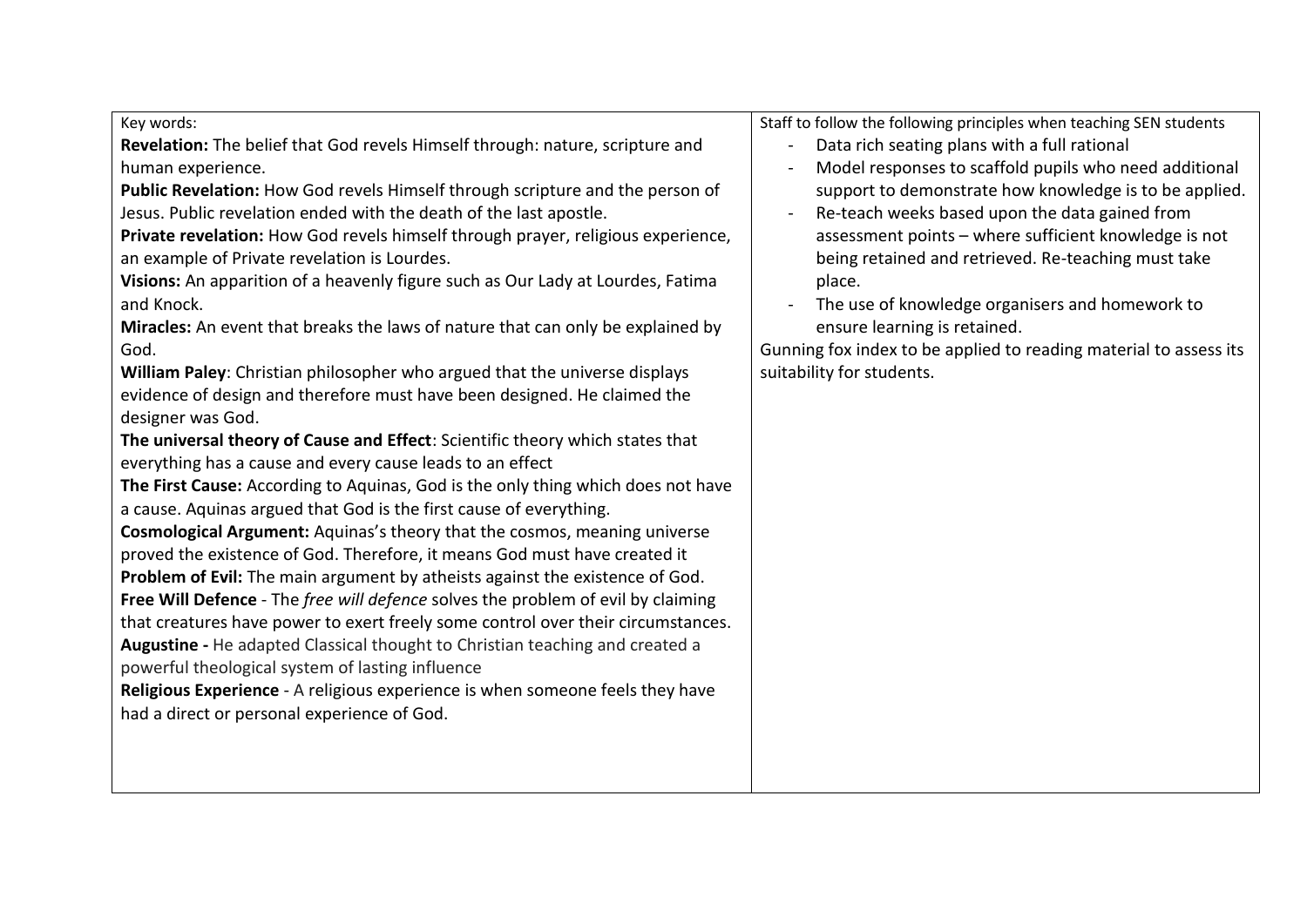| Week number  | Learning activity / intention of knowledge                      | <b>Stretch &amp; Support activities</b> | <b>Homework</b>              |
|--------------|-----------------------------------------------------------------|-----------------------------------------|------------------------------|
|              | Lesson One - Introduction to Christian Philosophy and GCSE      | Students will be given the              | Knowledge Organiser-         |
|              | Recap                                                           | following:                              | Students will learn five key |
|              | By the end of this lesson the students will have the following  | Extra Time to write down the            | words on the knowledge       |
|              | knowledge:                                                      | answers if needed.                      | organiser. This will then be |
|              | The meaning of the word Philosophy and how it has<br>$\bullet$  | Pictures to aid their learning.         | tested in the PFL during the |
|              | affected Christianity.                                          | Students with any dyslexia will         | next lesson.                 |
|              | The different forms of creation that have been                  | be given the opportunity of an          |                              |
|              | explored.                                                       | overlay.                                |                              |
|              | Learning Tasks: Scientific explanations of the existence of the |                                         |                              |
|              | Universe/World prove that God did not create it"                | Students will be given different        |                              |
|              | Do you agree?                                                   | choices depending on their              |                              |
|              | Give 2 reasons for your opinion<br>$\bullet$                    | skill level.                            |                              |
|              | Give 1 reason why someone may disagree with you<br>$\bullet$    |                                         |                              |
|              | Learning Tasks: Students to research both Scientific and        | Differentiation will be made by         |                              |
|              | Christian theories.                                             | outcomes.                               |                              |
| $\mathbf{1}$ | Learning Tasks: Students to complete an exam style question     |                                         |                              |
|              | as practise.                                                    |                                         |                              |
|              | <b>Intention of Knowledge:</b>                                  | Extension recap questions will          |                              |
|              | Know and understand the Cosmological argument for proof of      | be on the board for higher              |                              |
|              | the existence of God                                            | ability students.                       |                              |
|              | Know and understand what the Cosmological argument              | Structure led answers for               |                              |
|              | teaches about the nature of God (AO1)                           | weaker English writing                  |                              |
|              |                                                                 | students.                               |                              |
|              |                                                                 |                                         |                              |
|              |                                                                 |                                         |                              |
|              | Lesson Two - Revelation                                         |                                         |                              |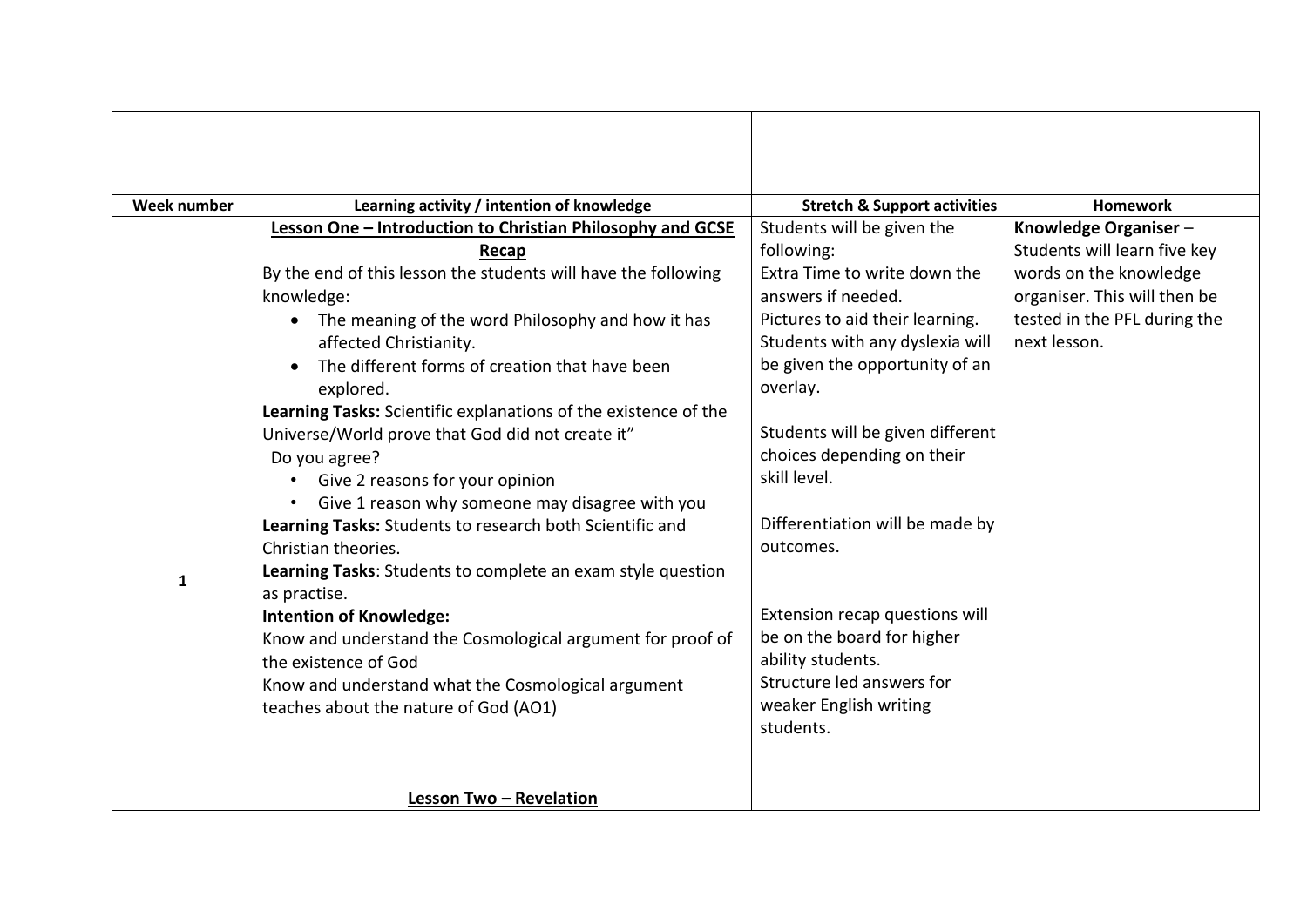|  | By the end of this lesson the students will have the following<br>knowledge:<br>The two different forms of revelation in the Bible<br>$\bullet$<br>Whether or not revelation is a proof for the existence of<br>God.<br>Learning Tasks: Students will be shown different forms of<br>revelation both in and outside of the Bible.<br>Learning Tasks: Students to complete an exam style question<br>as practise.<br><b>Intention of Knowledge:</b><br>Know and understand revelations as for proof of the existence<br>of God<br>Know and understand what revelations teach about the nature<br>of God (AO1)<br><b>Lesson Three - Miracles</b><br>By the end of this lesson the students will have the following<br>knowledge:<br>Different typed of Biblical and non -Biblical miracles.<br>$\bullet$<br>Why miracles are used as good evidence to support<br>$\bullet$<br>Gods existence for Catholics.<br>How Miracles can be used as proof for the existence of<br>$\bullet$<br>God<br>Learning Tasks: Students are to research and evaluate the<br>different miracles that have been performed by Jesus in the<br>Bible.<br>Learning Tasks: Students will learn how miracles are decided<br>and the process that comes with making that decision.<br><b>Intention of Knowledge:</b> | Students will be given the<br>following:<br>Extra Time to write down the<br>answers if needed.<br>Pictures to aid their learning.<br>Students with any dyslexia will<br>be given the opportunity of an<br>overlay.<br><b>Stretch and Challenge:</b><br>1) Why do you think God<br>does not reveal himself<br>more often?<br>2) Describe the negatives<br>of God revealing<br>himself?<br>3) Why is Jesus the most<br>important revelation<br>for Catholics? |  |
|--|------------------------------------------------------------------------------------------------------------------------------------------------------------------------------------------------------------------------------------------------------------------------------------------------------------------------------------------------------------------------------------------------------------------------------------------------------------------------------------------------------------------------------------------------------------------------------------------------------------------------------------------------------------------------------------------------------------------------------------------------------------------------------------------------------------------------------------------------------------------------------------------------------------------------------------------------------------------------------------------------------------------------------------------------------------------------------------------------------------------------------------------------------------------------------------------------------------------------------------------------------------------------------------------|-------------------------------------------------------------------------------------------------------------------------------------------------------------------------------------------------------------------------------------------------------------------------------------------------------------------------------------------------------------------------------------------------------------------------------------------------------------|--|
|--|------------------------------------------------------------------------------------------------------------------------------------------------------------------------------------------------------------------------------------------------------------------------------------------------------------------------------------------------------------------------------------------------------------------------------------------------------------------------------------------------------------------------------------------------------------------------------------------------------------------------------------------------------------------------------------------------------------------------------------------------------------------------------------------------------------------------------------------------------------------------------------------------------------------------------------------------------------------------------------------------------------------------------------------------------------------------------------------------------------------------------------------------------------------------------------------------------------------------------------------------------------------------------------------|-------------------------------------------------------------------------------------------------------------------------------------------------------------------------------------------------------------------------------------------------------------------------------------------------------------------------------------------------------------------------------------------------------------------------------------------------------------|--|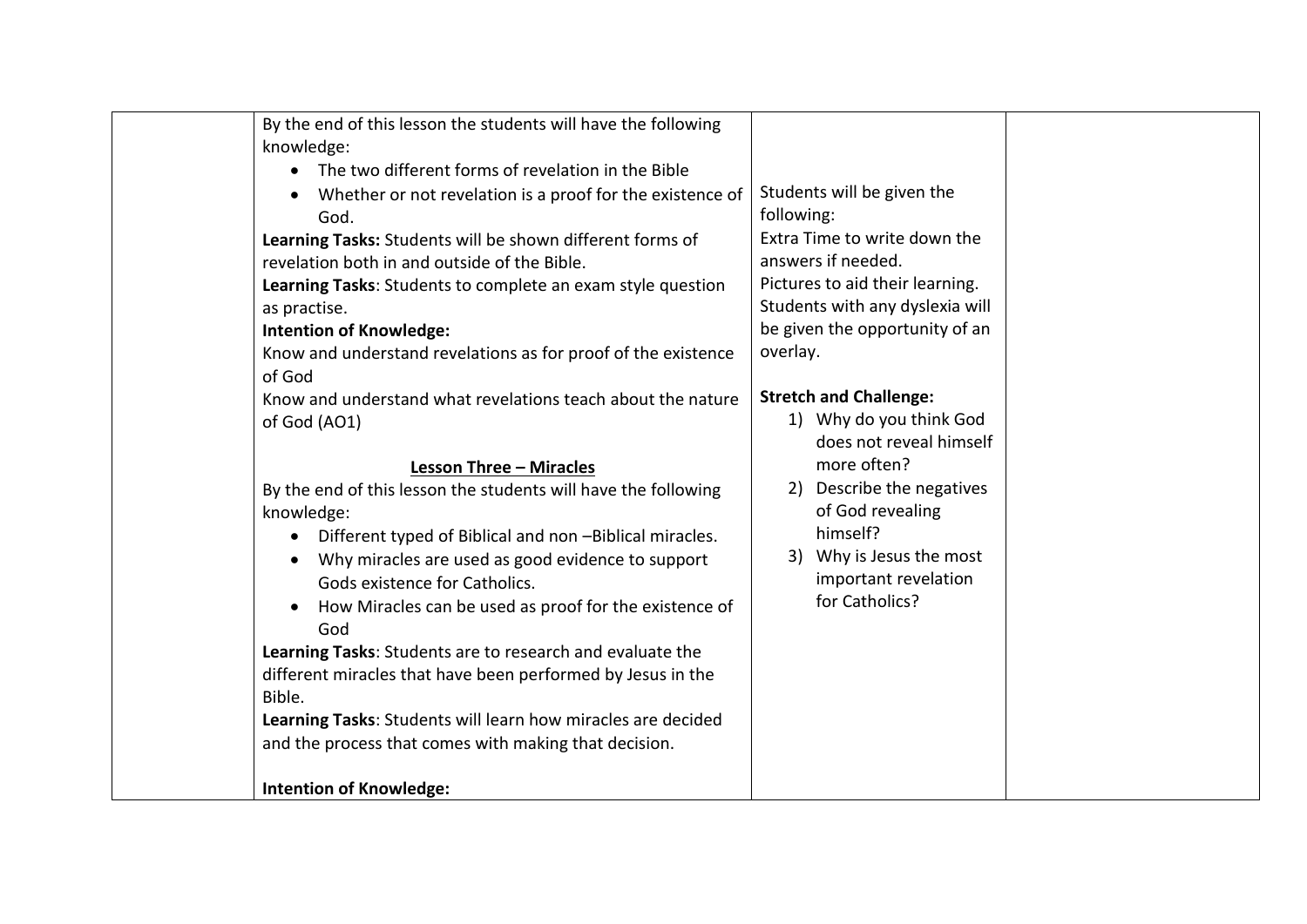|                         | Know and understand miracles as for proof of the existence of<br>God<br>Know and understand what miracles teach about the nature of<br>God (AO1)                                                                                                                                                                                                                                                                                                                                                                                                                                                                                                                                                                                                                                                                                                                                                     |                                                                                                                                                                                                                                                                                                                                                                                                                                                                                                                                                                                                                                                                                 |                                                                                                                                        |
|-------------------------|------------------------------------------------------------------------------------------------------------------------------------------------------------------------------------------------------------------------------------------------------------------------------------------------------------------------------------------------------------------------------------------------------------------------------------------------------------------------------------------------------------------------------------------------------------------------------------------------------------------------------------------------------------------------------------------------------------------------------------------------------------------------------------------------------------------------------------------------------------------------------------------------------|---------------------------------------------------------------------------------------------------------------------------------------------------------------------------------------------------------------------------------------------------------------------------------------------------------------------------------------------------------------------------------------------------------------------------------------------------------------------------------------------------------------------------------------------------------------------------------------------------------------------------------------------------------------------------------|----------------------------------------------------------------------------------------------------------------------------------------|
| $\overline{\mathbf{2}}$ | Lesson Four - Miracles Investigation<br>By the end of this lesson the students will have the following<br>knowledge:<br>Different typed of Biblical and non -Biblical miracles.<br>$\bullet$<br>Why miracles are used as good evidence to support<br>Gods existence for Catholics.<br>How Miracles can be used as proof for the existence of<br>$\bullet$<br>God<br>Learning Tasks: Students are to research and evaluate the<br>different miracles that have been performed by Jesus in the<br>Bible.<br>Learning Tasks: Students will learn how miracles are decided<br>and the process that comes with making that decision.<br>Learning Tasks: Students to complete an exam style question<br>as practise.<br><b>Intention of Knowledge:</b><br>Know and understand miracles as for proof of the existence of<br>God<br>Know and understand what miracles teach about the nature of<br>God (AO1) | Students will be given the<br>following:<br>Extra Time to write down the<br>answers if needed.<br>Pictures to aid their learning.<br>Students with any dyslexia will be<br>given the opportunity of an<br>overlay.<br>For stretch and challenge<br>students will have to try and<br>provide more than one reason for<br>each answer.<br>Differentiation will also be made<br>by outcomes.<br>Stretch and challenge questions<br>will be available throughout the<br>lesson and also on the<br>whiteboard, so there should<br>never be a time when a student is<br>not writing or completing a task.<br>Lower ability students will be<br>given images to support their<br>work. | Students will learn five key<br>words on the knowledge<br>organiser. This will then be<br>tested in the PFL during the<br>next lesson. |
|                         | Lesson Five - Modern Day Miracles                                                                                                                                                                                                                                                                                                                                                                                                                                                                                                                                                                                                                                                                                                                                                                                                                                                                    |                                                                                                                                                                                                                                                                                                                                                                                                                                                                                                                                                                                                                                                                                 |                                                                                                                                        |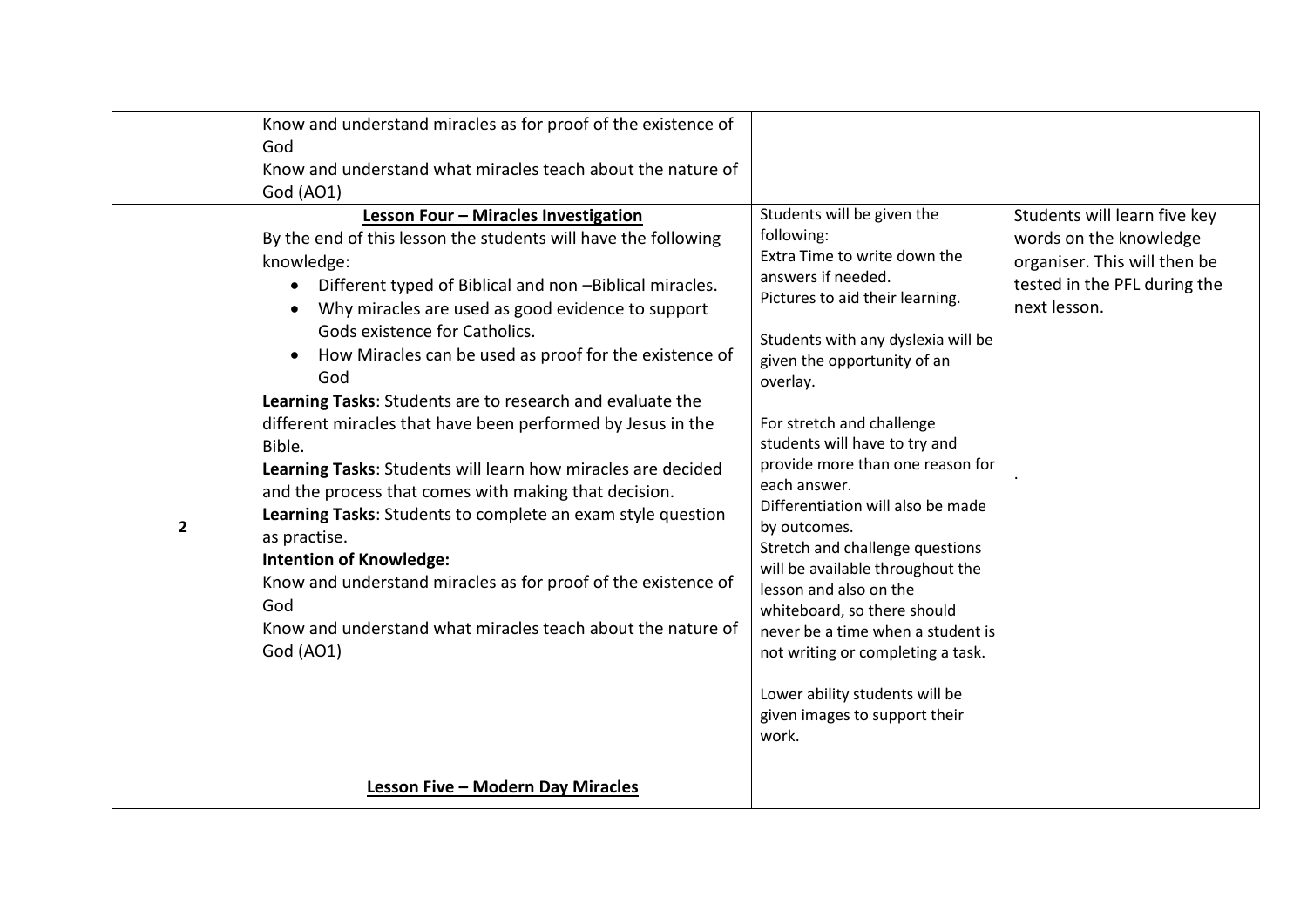| By the end of this lesson the students will have the following<br>knowledge:<br>Different typed of Biblical and non -Biblical miracles.<br>Why miracles are used as good evidence to support<br>$\bullet$<br>Gods existence for Catholics.<br>How Miracles can be used as proof for the existence of<br>$\bullet$<br>God<br>Learning Tasks: Students are to research and evaluate the<br>different miracles that have been performed by Jesus in the<br>Bible.<br>Learning Tasks: Students will learn how miracles are decided<br>and the process that comes with making that decision.<br>Learning Tasks: Students to complete an exam style question<br>as practise.<br><b>Intention of Knowledge:</b><br>Know and understand miracles as for proof of the existence of<br>God<br>Know and understand what miracles teach about the nature of<br>God (AO1)<br>Lesson Six - Miracles Exam Practise<br>Students are to complete an exam question to aid their<br>$\bullet$<br>development.<br>Give three types of general revelation [3 marks].<br>Miracles prove the existence of God [15 marks] | The exam question will be<br>differentiated for all abilities.<br><b>Stretch and Challenge:</b><br>1) Describe the process<br>about how miracles are<br>judged to be miracles.<br>2) Why doesn't God save<br>everyone who prayers for<br>a miracles. Give both<br>sides to the argument.<br>Structure led answers for weaker | Students will learn five key |
|---------------------------------------------------------------------------------------------------------------------------------------------------------------------------------------------------------------------------------------------------------------------------------------------------------------------------------------------------------------------------------------------------------------------------------------------------------------------------------------------------------------------------------------------------------------------------------------------------------------------------------------------------------------------------------------------------------------------------------------------------------------------------------------------------------------------------------------------------------------------------------------------------------------------------------------------------------------------------------------------------------------------------------------------------------------------------------------------------|------------------------------------------------------------------------------------------------------------------------------------------------------------------------------------------------------------------------------------------------------------------------------------------------------------------------------|------------------------------|
| <b>Lesson Seven - The Causation Argument</b>                                                                                                                                                                                                                                                                                                                                                                                                                                                                                                                                                                                                                                                                                                                                                                                                                                                                                                                                                                                                                                                      | English writing students.                                                                                                                                                                                                                                                                                                    | words on the knowledge       |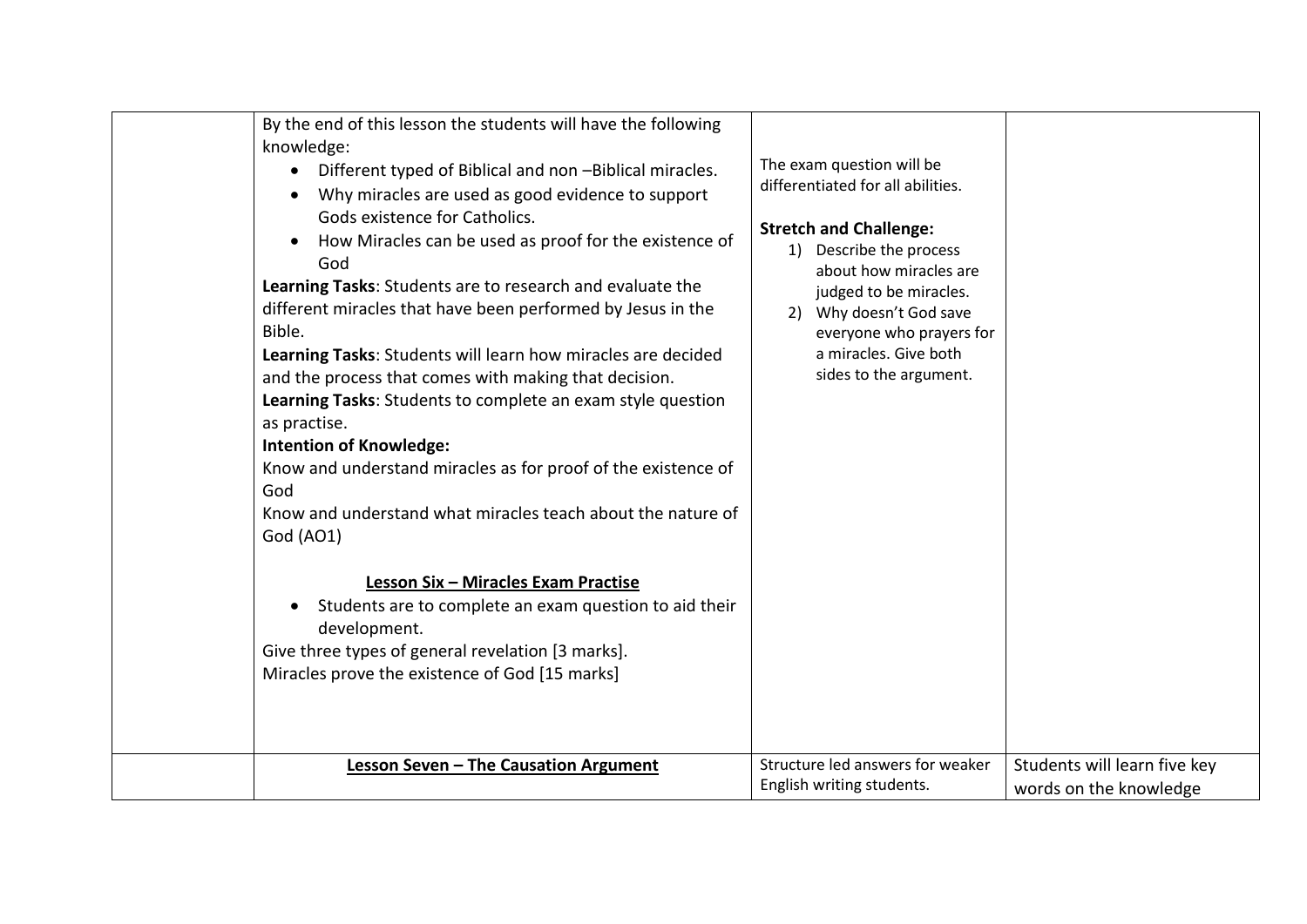|   | By the end of this lesson the students will have the following                                                                                   | Students will be given the                                    | organiser. This will then be |
|---|--------------------------------------------------------------------------------------------------------------------------------------------------|---------------------------------------------------------------|------------------------------|
|   | knowledge:                                                                                                                                       | following:                                                    | tested in the PFL during the |
|   | The causation argument.<br>$\bullet$                                                                                                             | Extra Time to write down                                      | next lesson.                 |
|   | How it leads to a belief in God.<br>$\bullet$                                                                                                    | the answers if needed.                                        |                              |
|   | Does the argument lead to a belief in God?                                                                                                       |                                                               |                              |
| 3 | Learning Tasks: Students to begin by giving Reasons God does                                                                                     | Sheet to be differentiated to use                             |                              |
|   | Exist                                                                                                                                            | sentence starters and gap fill for<br>lower ability groups.   |                              |
|   | Must give 2 reasons                                                                                                                              | Differentiation by outcome when                               |                              |
|   | Learning Tasks: Then they will give two reasons why God does                                                                                     | giving feedback on the exam                                   |                              |
|   | not exist.                                                                                                                                       | question.                                                     |                              |
|   | Learning Tasks: Students to complete an exam style question                                                                                      |                                                               |                              |
|   | as practise.                                                                                                                                     | <b>Stretch and Challenge:</b>                                 |                              |
|   | Learning Tasks: Students to complete a gap fill exercise about                                                                                   | 1) Create a reasoned                                          |                              |
|   | the argument.                                                                                                                                    | argument using the                                            |                              |
|   | <b>Intention of Knowledge:</b>                                                                                                                   | causation argument. You                                       |                              |
|   | Know and understand the Cosmological argument for proof of                                                                                       | must create an argument                                       |                              |
|   |                                                                                                                                                  | that states God created                                       |                              |
|   | the existence of God                                                                                                                             | the universe.                                                 |                              |
|   | Know and understand what the Cosmological argument                                                                                               |                                                               |                              |
|   | teaches about the nature of God (AO1)                                                                                                            | Sentence starters there to help                               |                              |
|   |                                                                                                                                                  | lower ability students.                                       |                              |
|   | <b>Lesson Eight - The Design Argument</b>                                                                                                        | <b>Stretch and Challenge:</b>                                 |                              |
|   | By the end of this lesson the students will have the following                                                                                   | 1) Create a reasoned                                          |                              |
|   | knowledge:                                                                                                                                       | argument using the                                            | Complete exam question for   |
|   | What the Design Argument is.<br>$\bullet$                                                                                                        | design argument. You<br>must create an argument               | homework                     |
|   | The nature of the design argument.<br>$\bullet$                                                                                                  | that states God created                                       |                              |
|   | How the argument proves the existence of God.<br>$\bullet$                                                                                       | the universe.                                                 |                              |
|   | Learning Tasks: Students to begin by understanding why things<br>are designed and how they are designed and finally who they<br>are designed by. | Structure led answers for weaker<br>English writing students. |                              |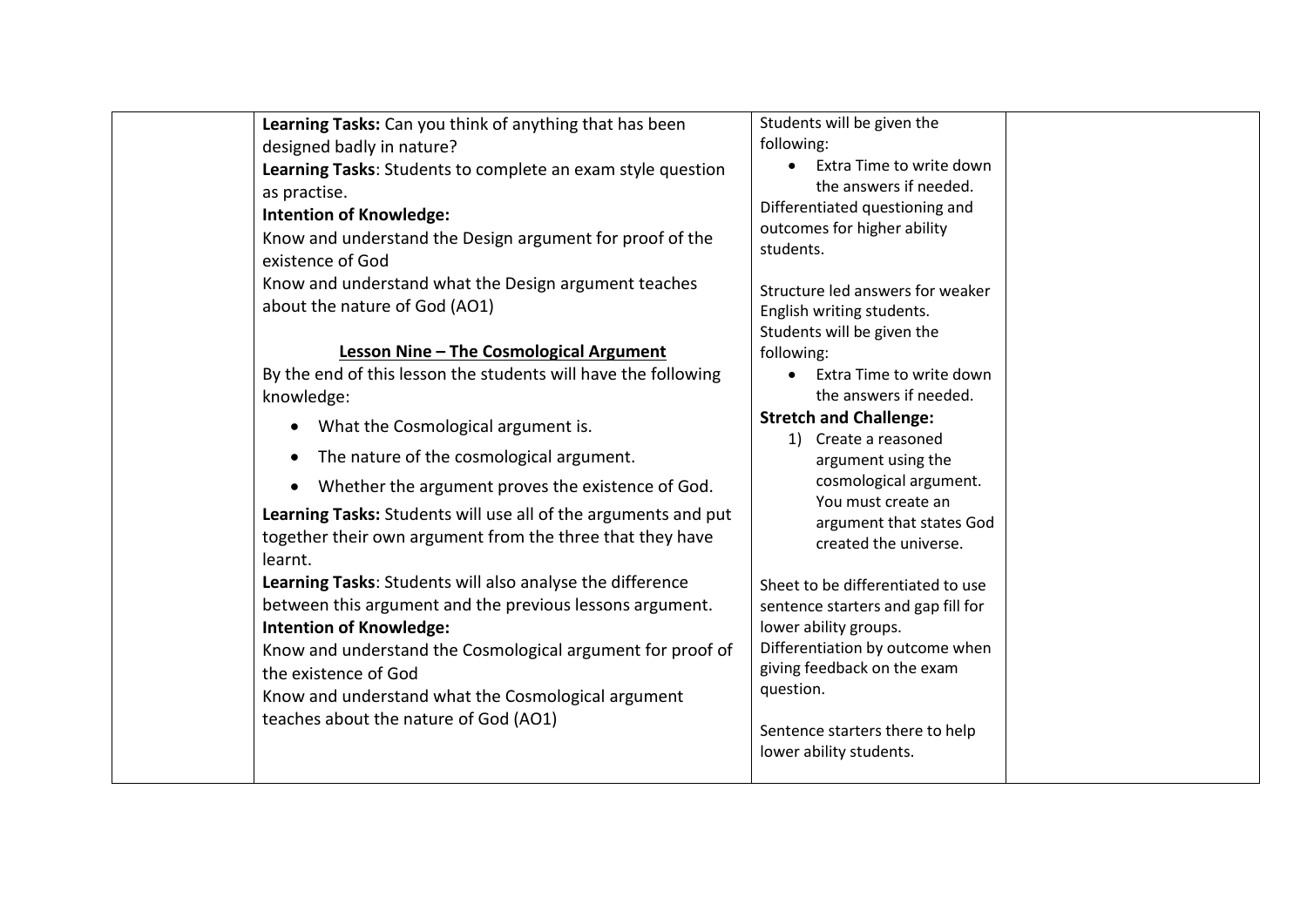|   |                                                                                                                                                                                                                                                                                                                                                                                                                                                                                                                                                                                                                                                                                                                                                                                                                                                                                                                                                                                                                                                                                                                                                                                                     | Structure led answers for weaker<br>English writing students.                                                                                                                                                                                                                                                                                                                                                                                                                                                                                                                                                                                                                                                                        |                                                                                                                                        |
|---|-----------------------------------------------------------------------------------------------------------------------------------------------------------------------------------------------------------------------------------------------------------------------------------------------------------------------------------------------------------------------------------------------------------------------------------------------------------------------------------------------------------------------------------------------------------------------------------------------------------------------------------------------------------------------------------------------------------------------------------------------------------------------------------------------------------------------------------------------------------------------------------------------------------------------------------------------------------------------------------------------------------------------------------------------------------------------------------------------------------------------------------------------------------------------------------------------------|--------------------------------------------------------------------------------------------------------------------------------------------------------------------------------------------------------------------------------------------------------------------------------------------------------------------------------------------------------------------------------------------------------------------------------------------------------------------------------------------------------------------------------------------------------------------------------------------------------------------------------------------------------------------------------------------------------------------------------------|----------------------------------------------------------------------------------------------------------------------------------------|
| 4 | Lesson Ten - The Problem of Evil<br>By the end of this lesson the students will have the following<br>knowledge:<br>The reasons Catholics give for suffering in the world<br>$\bullet$<br>How suffering can lead to rejection/belief in God<br>$\bullet$<br>Whether an omnipotent, omniscient, omnibenevolent<br>God would allow us to suffer<br>Learning Tasks: Students must define and find examples of<br>natural and moral evil.<br>Learning Tasks: Students will also define what suffering is and<br>find examples of suffering within their own community.<br>Students will complete an exam question.<br>Learning Tasks: Outline three reasons Catholics might give for<br>the existence of suffering in the world<br>(3 Marks)<br><b>Intention of Knowledge:</b><br>Christian solutions to the problem of evil and suffering and a<br>loving God (AO1)<br>Know and understand the biblical, theoretical and practical<br>solutions Christians have suggested to the problem (AO1)<br>Lesson Eleven - The Problem of Evil Lesson Two<br>By the end of this lesson the students will have the following<br>knowledge:<br>The reasons Catholics give for suffering in the world<br>$\bullet$ | Structure led answers for weaker<br>English writing students.<br>Students will be given the<br>following:<br>Extra Time to write down<br>$\bullet$<br>the answers if needed.<br>Differentiated questioning and<br>outcomes for higher ability<br>students.<br>Worksheets with images will be<br>made.<br>Newspaper will already be<br>created to help students who<br>struggle with writing. It will<br>become a gap filling exercise for<br>them.<br><b>Stretch and Challenge:</b><br>Evil is an absence of God.<br>1)<br>Write an extended<br>response to this<br>statement. You must<br>argue both sides.<br>Differentiated questioning and<br>outcomes for higher ability<br>students.<br>Worksheets with images will be<br>made | Students will learn five key<br>words on the knowledge<br>organiser. This will then be<br>tested in the PFL during the<br>next lesson. |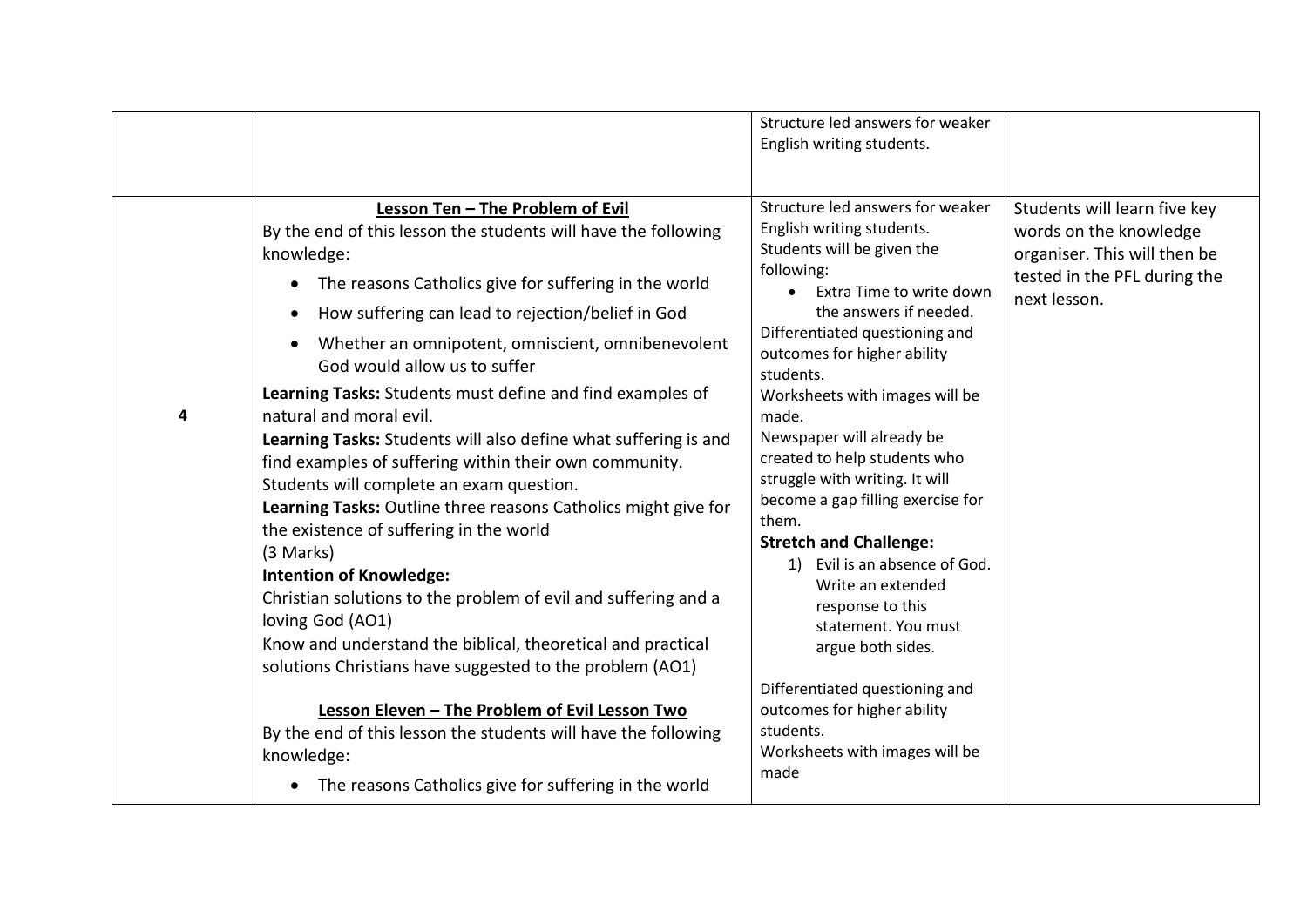|   | How suffering can lead to rejection/belief in God<br>$\bullet$                                                              | Students will be given historical<br>questions to stretch and    |                                                              |
|---|-----------------------------------------------------------------------------------------------------------------------------|------------------------------------------------------------------|--------------------------------------------------------------|
|   | Whether an omnipotent, omniscient, omnibenevolent<br>God would allow us to suffer                                           | challenge.                                                       |                                                              |
|   | Learning Tasks: Students must define and find examples of<br>natural and moral evil.                                        |                                                                  |                                                              |
|   | Learning Tasks: Students will also define what suffering is and<br>find examples of suffering within their own community.   |                                                                  |                                                              |
|   | Students will complete an exam question.<br>Learning Tasks: Outline three reasons Catholics might give for                  |                                                                  |                                                              |
|   | the existence of suffering in the world<br>(3 Marks)                                                                        |                                                                  |                                                              |
|   | <b>Intention of Knowledge:</b>                                                                                              |                                                                  |                                                              |
|   | Christian solutions to the problem of evil and suffering and a<br>loving God (AO1)                                          |                                                                  |                                                              |
|   | Know and understand the biblical, theoretical and practical<br>solutions Christians have suggested to the problem (AO1)     |                                                                  |                                                              |
|   | Lesson Nine-Celebration of Knowledge<br>Students will complete a celebration of knowledge to show off                       | IRT feedback is to differ<br>depending on each student and       | Students will learn five key<br>words on the knowledge       |
| 5 | what they have learnt this half term. This is traditionally<br>completed as twenty questions, however, this can be adjusted | the work that they have<br>completed.                            | organiser. This will then be<br>tested in the PFL during the |
|   | and can be made to be more practical.                                                                                       |                                                                  | next lesson.                                                 |
|   | Lesson Ten - DIRT Feedback<br>Evaluation of learning that has taken place and an evaluation                                 |                                                                  |                                                              |
|   | of the books and ensure that they are up to the right level and                                                             |                                                                  |                                                              |
|   | any work missing or feedback needed is completed during this<br>lesson.                                                     |                                                                  |                                                              |
|   | Lesson Eleven - Reteach Lesson                                                                                              | Knowledge organisers can be<br>used to aid any students who feel | Students will learn five key<br>words on the knowledge       |
|   |                                                                                                                             |                                                                  | organiser. This will then be                                 |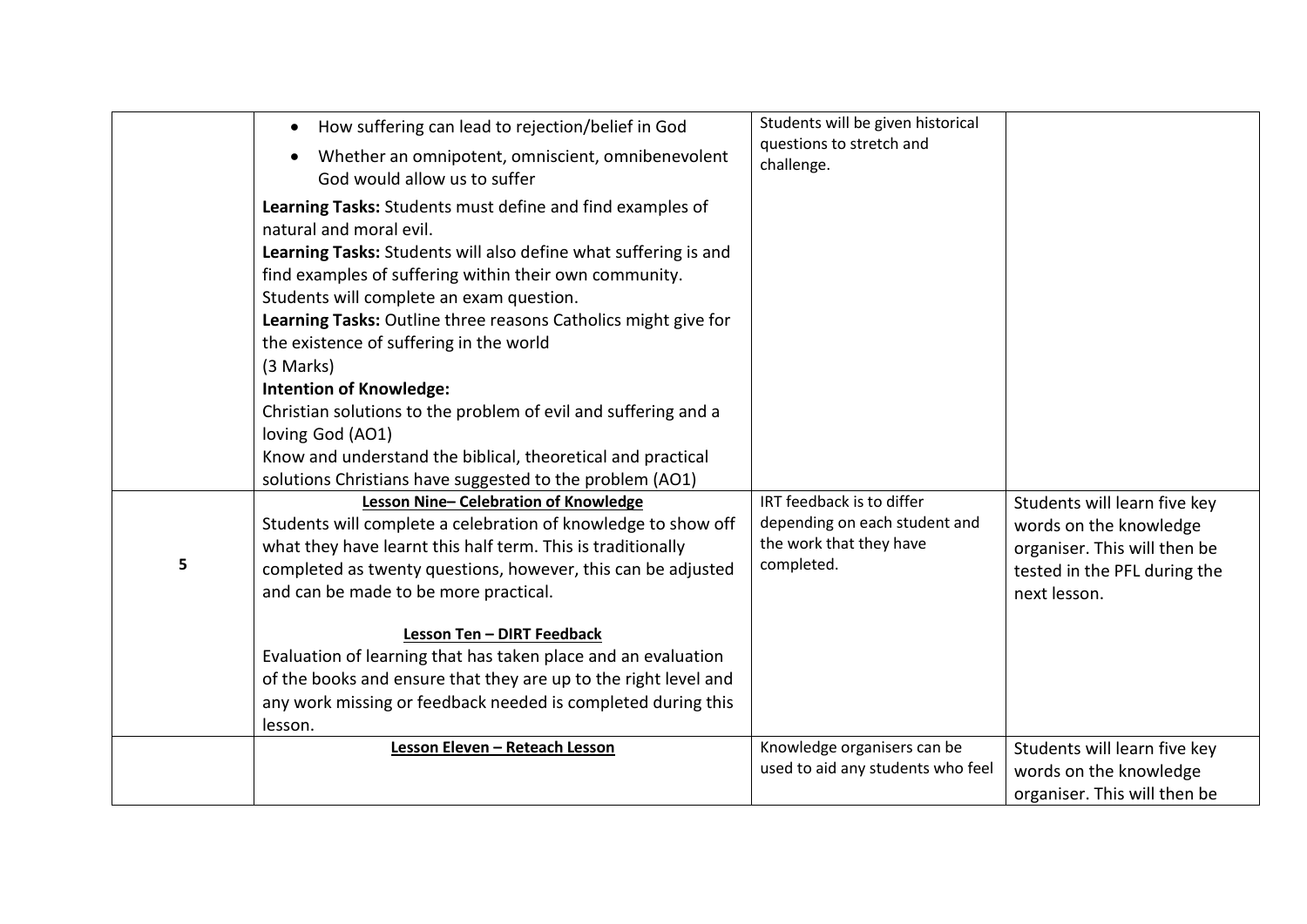|   | Revisit and Reteach certain elements of the course and                                                                                                                                                                                                                                                                                                                                                                                                                                                                                                                                                                                                                                                                                                                                        | they have not made the required                                                                                                                                                                                                                                                                                                                                                                                                                              | tested in the PFL during the                                                                                                                           |
|---|-----------------------------------------------------------------------------------------------------------------------------------------------------------------------------------------------------------------------------------------------------------------------------------------------------------------------------------------------------------------------------------------------------------------------------------------------------------------------------------------------------------------------------------------------------------------------------------------------------------------------------------------------------------------------------------------------------------------------------------------------------------------------------------------------|--------------------------------------------------------------------------------------------------------------------------------------------------------------------------------------------------------------------------------------------------------------------------------------------------------------------------------------------------------------------------------------------------------------------------------------------------------------|--------------------------------------------------------------------------------------------------------------------------------------------------------|
| 6 | evaluate how the half term has gone and set targets for<br>improvements in the future.<br>This should be the first half of the half term condensed into the<br>main points you want the students to re learn.<br>Students will be questioned with new and targeted questions<br>and work to ensure they have all made progress this half term<br>Lesson Twelve-Reteach lesson Two<br>Revisit and Reteach certain elements of the course and<br>evaluate how the half term has gone and set targets for<br>improvements in the future.<br>This should be the second half of the half term condensed into<br>the main points you want the students to re learn.<br>Students will be questioned with new and targeted questions<br>and work to ensure they have all made progress this half term | progress.<br>Word banks, sentence starters<br>will be available to those students<br>who need them.<br>Students who need to be<br>stretched and challenged will be<br>done so by outcome also.<br>Questions will vary to try and test<br>them.<br>Knowledge organisers can be<br>used to aid any students who feel<br>they have not made the required<br>progress.<br>Word banks, sentence starters<br>will be available to those students<br>who need them. | next lesson.<br>Students will learn five key<br>words on the knowledge<br>organiser. This will then be<br>tested in the PFL during the<br>next lesson. |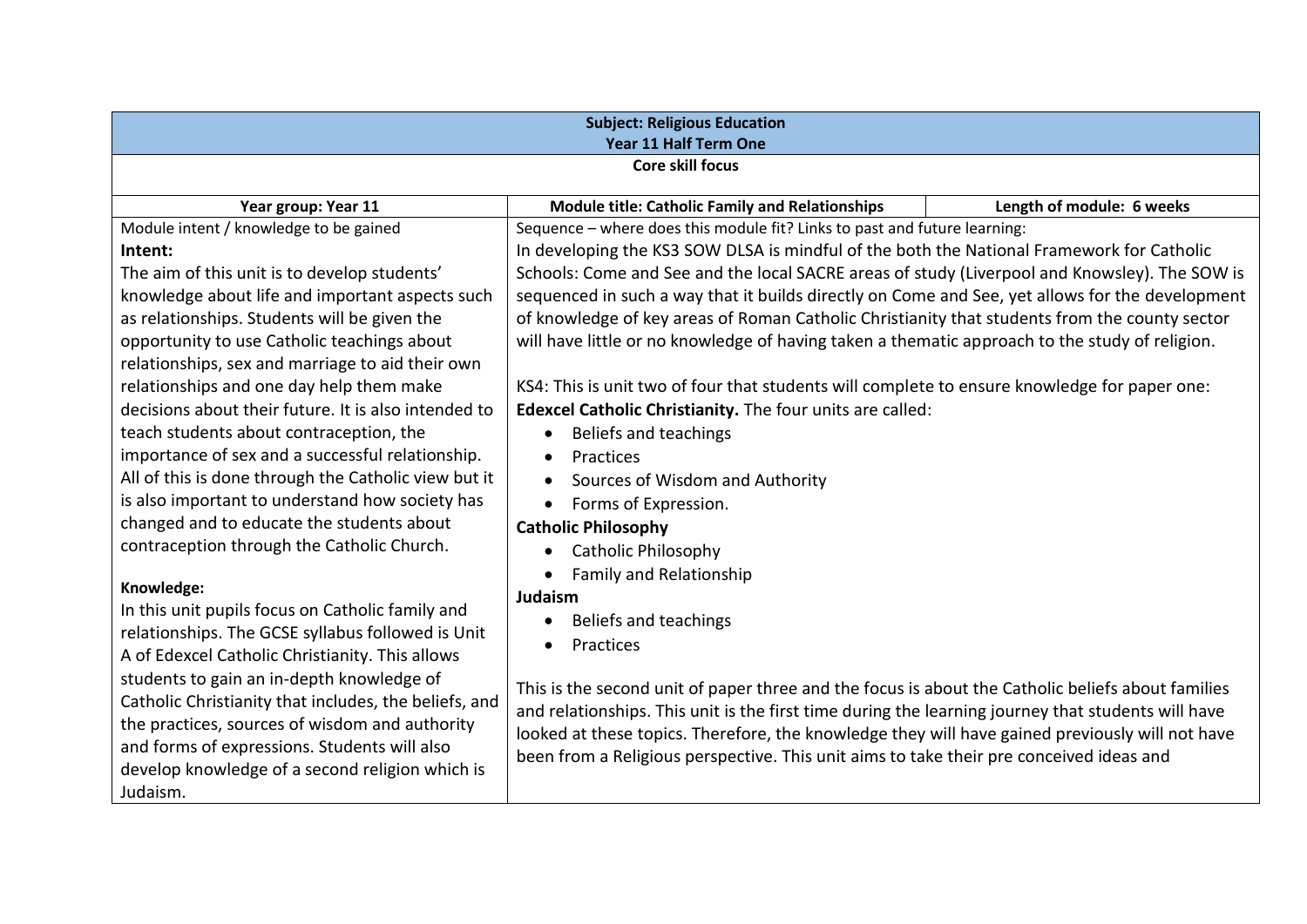| Students will be able to understand and describe    | knowledge and ensure they know what the Catholic belief of families and relationships are |
|-----------------------------------------------------|-------------------------------------------------------------------------------------------|
| the view of the Catholic Church in regards to       | rather than the society.                                                                  |
| marriage and family planning. It is important for   |                                                                                           |
| students to be able to understand why a Catholic    |                                                                                           |
| has their beliefs. Students will study certain      |                                                                                           |
| sources of wisdom and authority that define the     |                                                                                           |
| Catholic view on sexuality and relationships.       |                                                                                           |
| There will also be an opportunity for students to   |                                                                                           |
| analyse this within our modern context of           |                                                                                           |
| relationships and see how views have changed.       |                                                                                           |
| Students will also be able to recall the different  |                                                                                           |
| types of contraception used and which one is        |                                                                                           |
| accepted by the Catholic Church. It is vital that   |                                                                                           |
| students are able to identify the safest forms of   |                                                                                           |
| contraception not only for their studies but also   |                                                                                           |
| for their own lives and making important family     |                                                                                           |
| decisions when they are older.                      |                                                                                           |
| Students need to evaluate the importance of         |                                                                                           |
| family and how not only do we have our own          |                                                                                           |
| biological family but the importance of the family  |                                                                                           |
| of the Church and the support that it can give. For |                                                                                           |
| example, during a divorce the Catholic Church will  |                                                                                           |
| offer support to that family. Relationships and     |                                                                                           |
| the view of the Catholic Church will also be        |                                                                                           |
| taught.                                             |                                                                                           |
| Students will learn about the Catholic view on      |                                                                                           |
| equality and how Jesus taught about equality        |                                                                                           |
| during his ministry.                                |                                                                                           |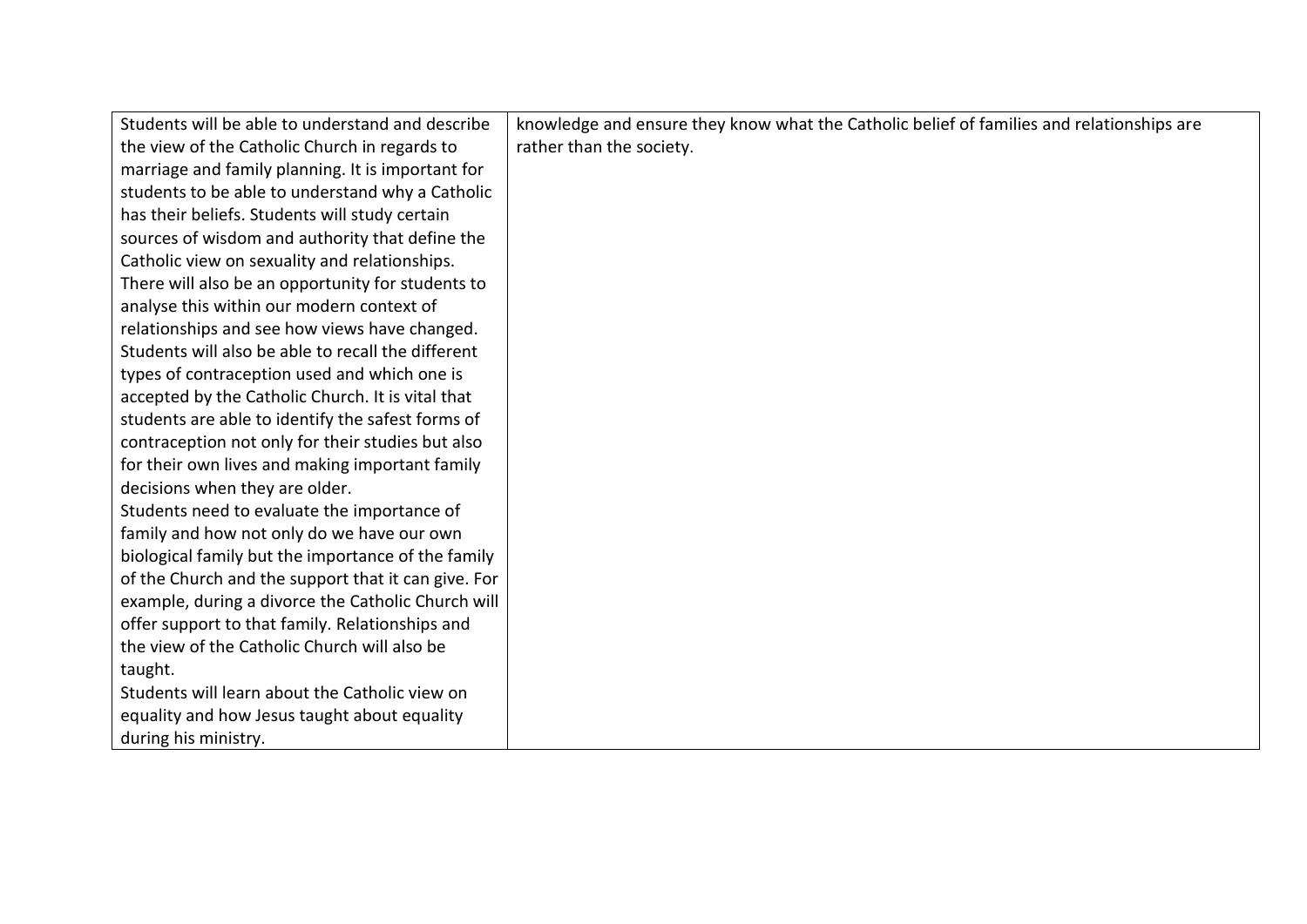| Key words:<br>Marriage - The legal and Religious union of a man and wife, promising to love and<br>cherish one another. In in the catholic tradition marriage can only be ended by death.<br>Cohabitation - Living as man and wife without being married.<br>Eros Love - The love between a man and wife that is deemed as passionate and<br>romantic.<br>Sexual Relationships - Bringing together a man and a woman who are married for the<br>purpose of having children.<br>Contraception - The deliberate use of methods to stop a pregnancy. For example, a<br>condom or the female contraceptive pill.<br>Natural Contraception: Limiting sexual activity to the infertile period of a women's<br>menstrual cycle - allowed by the Catholic Church as a 'natural' method of contraception.<br>Artificial Contraception: artificial methods of contraception such as the Pill and Condoms<br>- forbade by the Catholic Church since Humane Vita 9Paope Paul VI).<br>Pre-Marital Sex: Having sex before marriage, viewed as undignified by the Catholic<br>Church.<br>Homosexuality: Sexual attraction to the same sex.<br>Same Sex Marriage: Civil marriage between homosexual couples. Not recognised by the<br>Catholic Church as the Bible defines marriage as a union between male and female.<br>Extramarital sex: Sexual activity with a person other than one's husband or wide, also<br>known as 'Adultery'.<br>Divorce: The legal ending of a Marriage. Not accepted by the Catholic Church for a<br>sacramental marriage.<br>Discrimination: Treating people less favourably because of their gender, ethnicity, colour,<br>sexuality age and class.<br>Week number<br>Learning activity / intention of knowledge |                                                      | Staff to follow the following principles when teaching SEN students<br>Data rich seating plans with a full rational<br>$\overline{a}$<br>Model responses to scaffold pupils who need additional<br>support to demonstrate how knowledge is to be applied.<br>Re-teach weeks based upon the data gained from<br>assessment points - where sufficient knowledge is not<br>being retained and retrieved. Re-teaching must take<br>place.<br>The use of knowledge organisers and homework to<br>ensure learning is retained.<br>Gunning fox index to be applied to reading material to assess its<br>suitability for students. |                                              |
|----------------------------------------------------------------------------------------------------------------------------------------------------------------------------------------------------------------------------------------------------------------------------------------------------------------------------------------------------------------------------------------------------------------------------------------------------------------------------------------------------------------------------------------------------------------------------------------------------------------------------------------------------------------------------------------------------------------------------------------------------------------------------------------------------------------------------------------------------------------------------------------------------------------------------------------------------------------------------------------------------------------------------------------------------------------------------------------------------------------------------------------------------------------------------------------------------------------------------------------------------------------------------------------------------------------------------------------------------------------------------------------------------------------------------------------------------------------------------------------------------------------------------------------------------------------------------------------------------------------------------------------------------------------------------------------------------------------------------------|------------------------------------------------------|----------------------------------------------------------------------------------------------------------------------------------------------------------------------------------------------------------------------------------------------------------------------------------------------------------------------------------------------------------------------------------------------------------------------------------------------------------------------------------------------------------------------------------------------------------------------------------------------------------------------------|----------------------------------------------|
|                                                                                                                                                                                                                                                                                                                                                                                                                                                                                                                                                                                                                                                                                                                                                                                                                                                                                                                                                                                                                                                                                                                                                                                                                                                                                                                                                                                                                                                                                                                                                                                                                                                                                                                                  |                                                      | <b>Stretch &amp; Support activities</b>                                                                                                                                                                                                                                                                                                                                                                                                                                                                                                                                                                                    | <b>Homework</b>                              |
|                                                                                                                                                                                                                                                                                                                                                                                                                                                                                                                                                                                                                                                                                                                                                                                                                                                                                                                                                                                                                                                                                                                                                                                                                                                                                                                                                                                                                                                                                                                                                                                                                                                                                                                                  | Lesson One - The Purpose of Marriage in Christianity | Students will be given the                                                                                                                                                                                                                                                                                                                                                                                                                                                                                                                                                                                                 | Knowledge Organiser-                         |
| By the end of this lesson the students will have the following                                                                                                                                                                                                                                                                                                                                                                                                                                                                                                                                                                                                                                                                                                                                                                                                                                                                                                                                                                                                                                                                                                                                                                                                                                                                                                                                                                                                                                                                                                                                                                                                                                                                   |                                                      | following:                                                                                                                                                                                                                                                                                                                                                                                                                                                                                                                                                                                                                 | Students will learn five key                 |
| knowledge:                                                                                                                                                                                                                                                                                                                                                                                                                                                                                                                                                                                                                                                                                                                                                                                                                                                                                                                                                                                                                                                                                                                                                                                                                                                                                                                                                                                                                                                                                                                                                                                                                                                                                                                       |                                                      | Extra Time to write down the                                                                                                                                                                                                                                                                                                                                                                                                                                                                                                                                                                                               | words on the knowledge                       |
|                                                                                                                                                                                                                                                                                                                                                                                                                                                                                                                                                                                                                                                                                                                                                                                                                                                                                                                                                                                                                                                                                                                                                                                                                                                                                                                                                                                                                                                                                                                                                                                                                                                                                                                                  | What Catholic beliefs about marriage are             | answers if needed.                                                                                                                                                                                                                                                                                                                                                                                                                                                                                                                                                                                                         | organiser. This will then be                 |
|                                                                                                                                                                                                                                                                                                                                                                                                                                                                                                                                                                                                                                                                                                                                                                                                                                                                                                                                                                                                                                                                                                                                                                                                                                                                                                                                                                                                                                                                                                                                                                                                                                                                                                                                  | Why Catholics believe it is important to get married | Pictures to aid their learning.                                                                                                                                                                                                                                                                                                                                                                                                                                                                                                                                                                                            | tested in the PFL during the<br>next lesson. |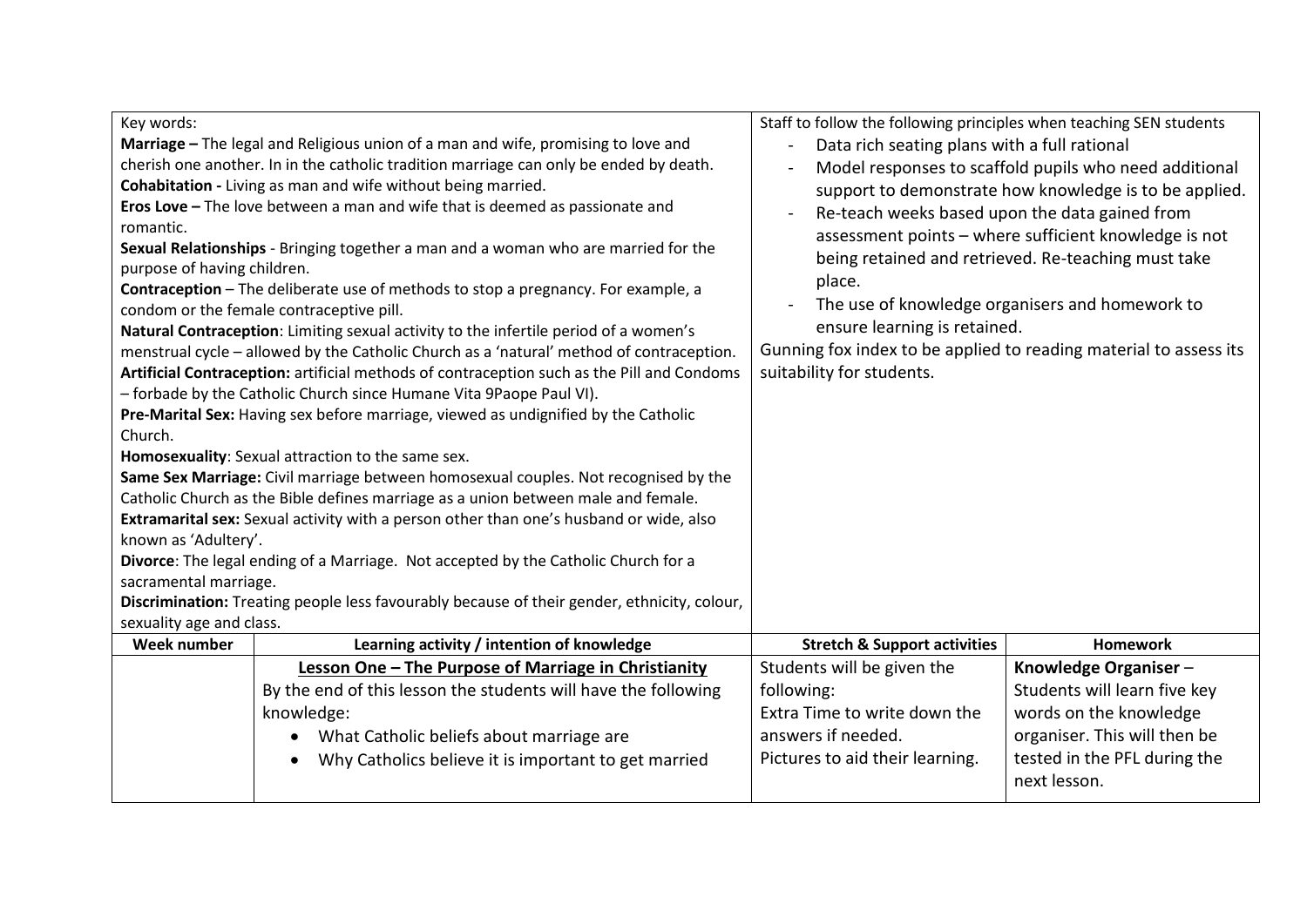|              | Why Catholics see marriage is so important and why<br>$\bullet$ | Students with any dyslexia will  |  |
|--------------|-----------------------------------------------------------------|----------------------------------|--|
|              | God needs to be a part of their life.                           | be given the opportunity of an   |  |
|              | Learning Tasks: Students are to firstly understand the reasons  | overlay.                         |  |
|              | why people want to get married in general before they           |                                  |  |
|              | evaluate why Catholics want to get married.                     | Students will be given different |  |
|              | Learning Tasks: Students to answer exam questions: Outline      | choices depending on their       |  |
|              | three features of a Catholic marriage (3marks)                  | skill level.                     |  |
|              | <b>Intention of Knowledge:</b>                                  |                                  |  |
|              | Know and understand the significance and purpose of marriage    | Differentiation will be made by  |  |
| $\mathbf{1}$ | for Catholics (AO1)                                             | outcomes.                        |  |
|              | Know and understand Catholic teachings about marriage           |                                  |  |
|              | Assess and analyse the importance of these beliefs for          | <b>Stretch and Challenge:</b>    |  |
|              | Catholics (AO2)                                                 | 1) In your opinion why are       |  |
|              |                                                                 | the numbers of people            |  |
|              | Lesson Two - Sexual Relationships                               | wanting to get married           |  |
|              | By the end of this lesson the students will have the following  | on the decline?                  |  |
|              | knowledge:                                                      |                                  |  |
|              | The Catholic view towards sexual relationships<br>$\bullet$     | Extension recap questions will   |  |
|              | A different Christian attitude and belief towards sexual        | be on the board for higher       |  |
|              | relationships                                                   | ability students.                |  |
|              | Learning Tasks: Students to compare and contrast the different  | Structure led answers for        |  |
|              | views on having sex before marriage.                            | weaker English writing           |  |
|              | Learning Tasks: Students must also be able to identify the      | students.                        |  |
|              | different forms on contraception.                               |                                  |  |
|              | Learning Tasks: Explain TWO reasons why sexual relationships    | <b>Stretch and Challenge:</b>    |  |
|              | are important for Catholic married couples in your answer you   | 1) State the benefits of         |  |
|              | must refer to a source of wisdom and authority                  | not having sex until             |  |
|              | <b>Intention of Knowledge:</b>                                  | marriage                         |  |
|              | Know and understand Catholic teaching about the importance of   |                                  |  |
|              | sexual relationships (AO1)                                      |                                  |  |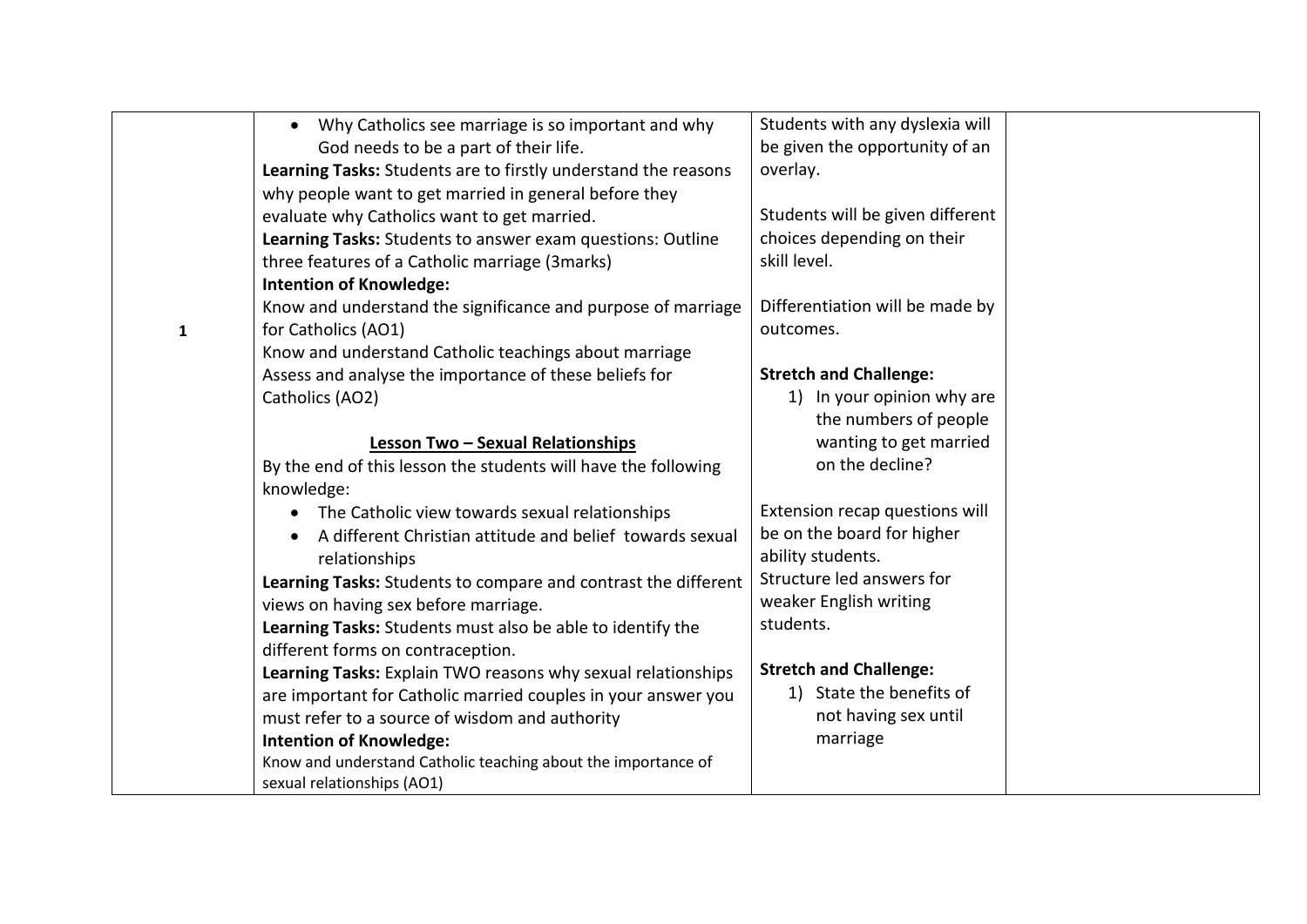| <b>Lesson Three - Contraception</b><br>By the end of this lesson the students will have the following<br>knowledge:<br>The names of different forms of contraceptives and<br>explain how they are used<br>The Catholic Churches attitude toward contraception<br>$\bullet$<br>Learning Tasks: Students will look at the following sentence<br>and think of a response.<br>Couples may use contraception because<br>Learning Tasks: Outline three examples of artificial<br>contraception (3marks)<br>Learning Tasks: Explain two reasons why the Catholic Church is<br>against the use of artificial contraceptives. (4marks)<br><b>Intention of Knowledge:</b><br>Know and understand Catholic teaching about the importance of<br>sexual relationships (AO1) | Students will be given the<br>following:<br>Extra Time to write down the<br>answers if needed.<br>Pictures to aid their learning.<br>Students with any dyslexia will<br>be given the opportunity of an<br>overlay.                                                                                                                   |                                                                                                                                                                |
|----------------------------------------------------------------------------------------------------------------------------------------------------------------------------------------------------------------------------------------------------------------------------------------------------------------------------------------------------------------------------------------------------------------------------------------------------------------------------------------------------------------------------------------------------------------------------------------------------------------------------------------------------------------------------------------------------------------------------------------------------------------|--------------------------------------------------------------------------------------------------------------------------------------------------------------------------------------------------------------------------------------------------------------------------------------------------------------------------------------|----------------------------------------------------------------------------------------------------------------------------------------------------------------|
| Lesson Four - The Purpose of a Catholic Family<br>By the end of this lesson the students will have the following<br>knowledge:<br>Reasons why family is important to Catholics<br>$\bullet$<br>Why family is so important to the future of Catholic<br>$\bullet$<br>belief<br>Learning Tasks: Write down ten words you have used this<br>lesson.<br>One sentence about what you have learnt<br>One question for next lesson.<br>Learning Tasks: Explain TWO reasons why sexual relationships<br>are important for Catholic married couples in your answer you<br>must refer to a source of wisdom and authority (5MARKS)                                                                                                                                       | Students will be given the<br>following:<br>Extra Time to write down the<br>answers if needed.<br>Pictures to aid their learning.<br>Students with any dyslexia will be<br>given the opportunity of an<br>overlay.<br>For stretch and challenge<br>students will have to try and<br>provide more than one reason for<br>each answer. | Knowledge Organiser-<br>Students will learn five key<br>words on the knowledge<br>organiser. This will then be<br>tested in the PFL during the<br>next lesson. |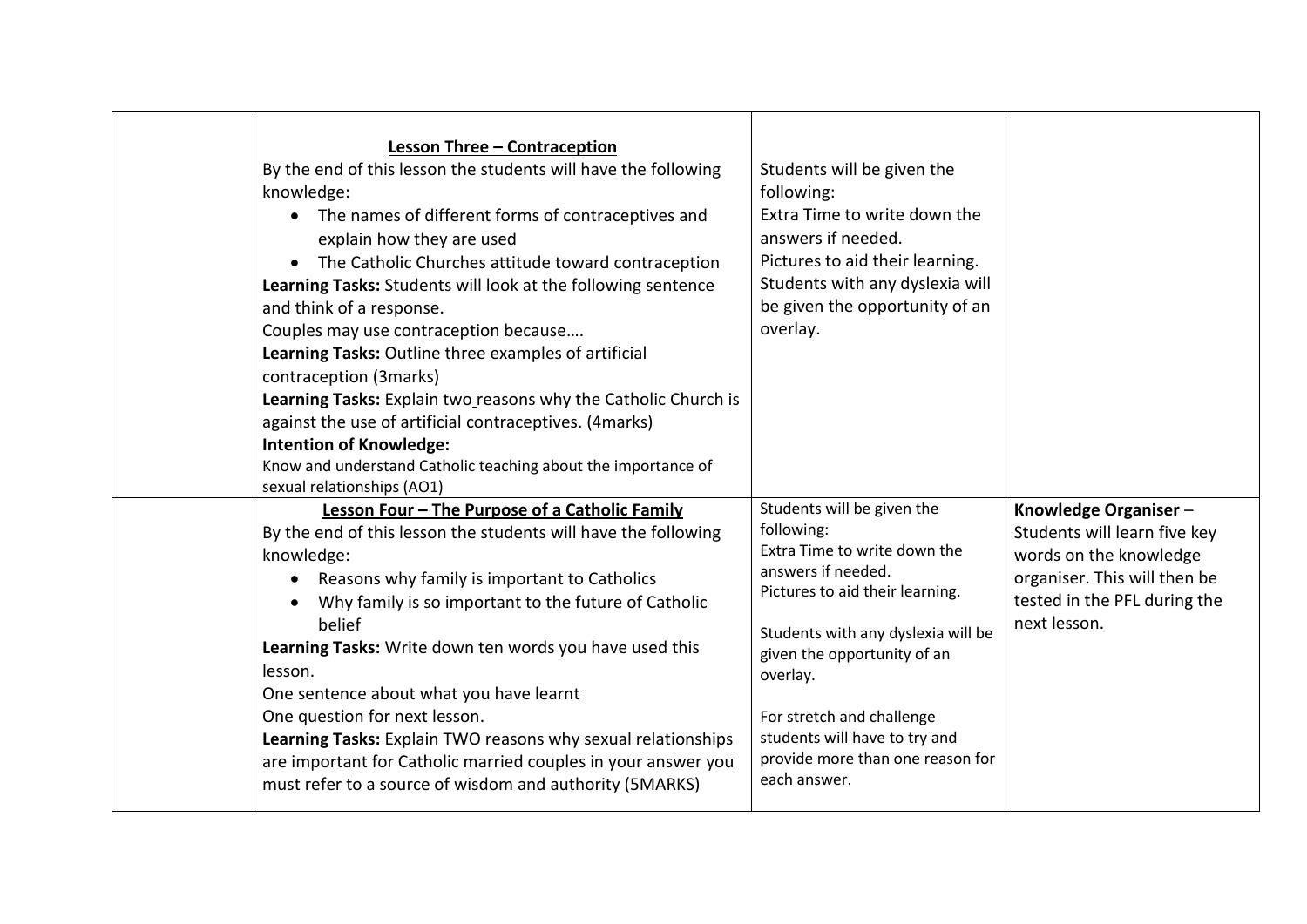| $\overline{2}$ | <b>Intention of Knowledge:</b>                                       | <b>Stretch and Challenge:</b>                   |  |
|----------------|----------------------------------------------------------------------|-------------------------------------------------|--|
|                | Know and understand Catholic teaching about the importance of a      | 1) Has the role of a family                     |  |
|                | Catholic family structure (AO1)                                      | changed over the last                           |  |
|                | Lesson Five - The Sanctity of Life                                   | one hundred years?                              |  |
|                | By the end of this lesson the students will have the following       |                                                 |  |
|                | knowledge:                                                           | Differentiation will also be made               |  |
|                | Why life is special and a gift from God                              | by outcomes.<br>Stretch and challenge questions |  |
|                | Why suicide is deemed a sin and analyse that Christian               | will be available throughout the                |  |
|                | belief                                                               | lesson and also on the                          |  |
|                | Evaluate whether or not humans have the right to<br>$\bullet$        | whiteboard, so there should                     |  |
|                | decide who lives and who dies.                                       | never be a time when a student is               |  |
|                |                                                                      | not writing or completing a task.               |  |
|                |                                                                      | Lower ability students will be                  |  |
|                | Learning Tasks: What examples can you find to show that              | given images to support their                   |  |
|                | humans seem to treat life cheaply?                                   | work.                                           |  |
|                | Learning Tasks: Students to watch a video and answer the             |                                                 |  |
|                | following questions:                                                 |                                                 |  |
|                | Write a list of reasons why George Carlin doesn't agree<br>$\bullet$ |                                                 |  |
|                | that life is sacred.                                                 |                                                 |  |
|                | Which of George's reasons do you agree with the most?<br>$\bullet$   | The exam question will be                       |  |
|                | <b>Intention of Knowledge:</b>                                       | differentiated for all abilities.               |  |
|                | Know and understand Catholic teaching about the sanctity of          |                                                 |  |
|                | life (AO1)                                                           |                                                 |  |
|                |                                                                      | <b>Stretch and Challenge:</b>                   |  |
|                | Lesson Six - Abortion                                                | I want you to write an<br>1)                    |  |
|                | Understand - The importance of life<br>$\bullet$                     | argument stating why<br>someone would be        |  |
|                | Explain - Why it is a gift from God.<br>$\bullet$                    | prolife. This must be an                        |  |
|                | Evaluate - Whether we have the right to choose when we die.          | extended piece of                               |  |
|                |                                                                      | writing.                                        |  |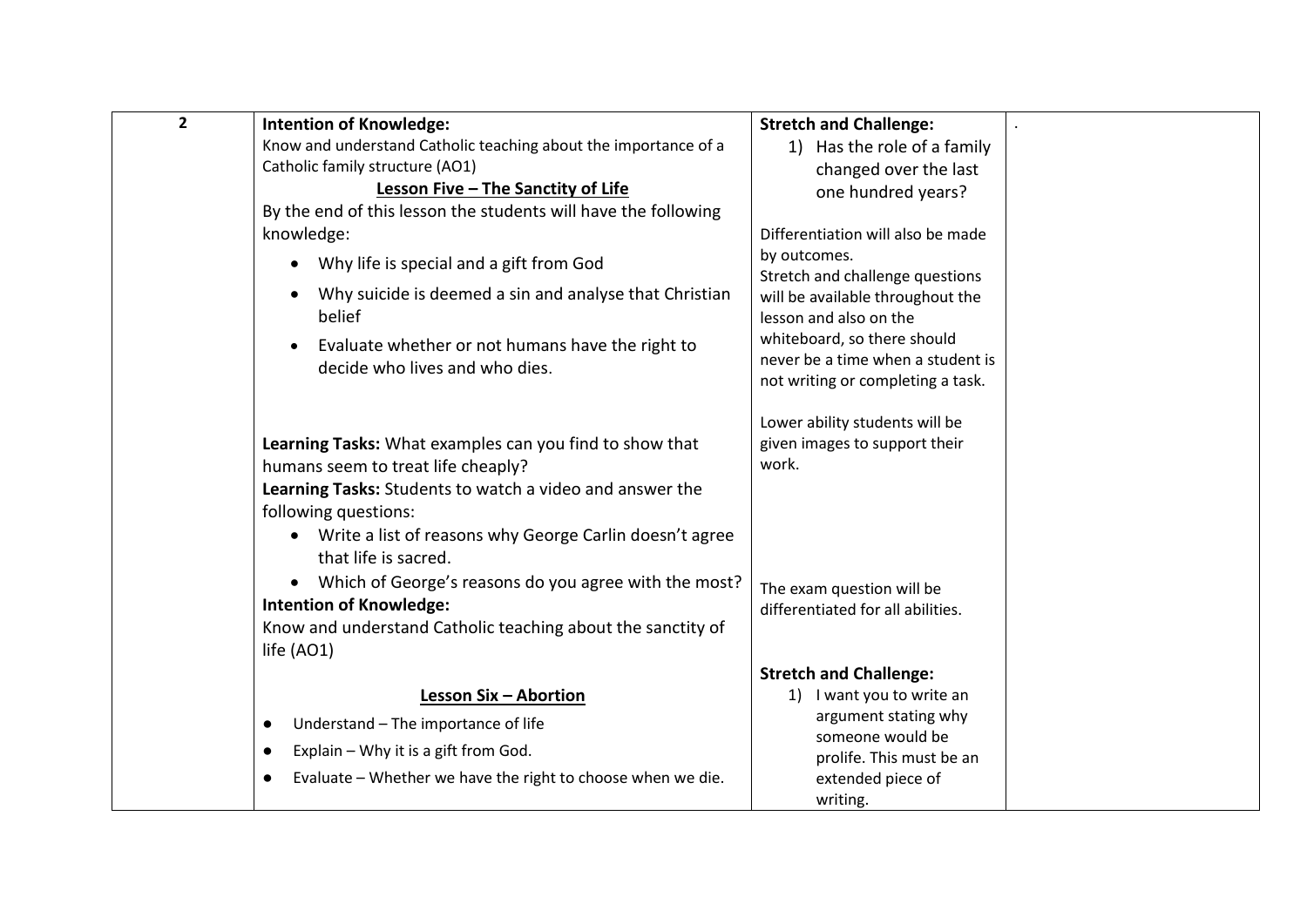|   | Lesson to begin with questions from the knowledge organiser.       |                                                    |                              |
|---|--------------------------------------------------------------------|----------------------------------------------------|------------------------------|
|   | Students will create a spider diagram with all the reasons for and |                                                    |                              |
|   | against abortion.                                                  |                                                    |                              |
|   | Students must make their own decision.                             |                                                    |                              |
|   | Choose a question below to answer:                                 |                                                    |                              |
|   | "It is too easy to get an abortion." Do you agree? (3)             |                                                    |                              |
|   | "A doctor's job is to save life, not end it." Do you agree? (3)    |                                                    |                              |
|   | "The government doesn't have the right to tell a woman what she is |                                                    |                              |
|   | or isn't allowed to do with her body." Do you agree? (3)           |                                                    |                              |
|   | Lesson Seven - Attitudes Towards Homosexuality                     | Structure led answers for weaker                   | Knowledge Organiser-         |
|   | Outline what homosexuality is.                                     | English writing students.                          | Students will learn five key |
|   | Explain the Catholic view towards homosexuality.                   | Students will be given the                         | words on the knowledge       |
|   | Evaluate the differences between Catholic views and                | following:                                         | organiser. This will then be |
|   | Protestant views towards homosexuality.                            | Extra Time to write down<br>the answers if needed. | tested in the PFL during the |
| 3 | 1) Which of the Churches attitudes do you agree with the most      |                                                    | next lesson.                 |
|   | Explain why                                                        | Sheet to be differentiated to use                  |                              |
|   | 2) Which of the churches attitudes do you agree with the least?    | sentence starters and gap fill for                 |                              |
|   |                                                                    | lower ability groups.                              |                              |
|   | Lesson Eight -Equality in the Bible                                | Differentiation by outcome when                    |                              |
|   | To be able to evaluate why equality is important.                  | giving feedback on the exam                        |                              |
|   | To be able to explain the difference using examples                | question.                                          |                              |
|   | between inequality and equality.                                   | <b>Stretch and Challenge:</b>                      |                              |
|   |                                                                    | 1) Equality can never be                           |                              |
|   | To be able to understand and describe the key concepts             | achieved. Do you agree                             |                              |
|   | for this lesson.                                                   | with this statement?                               |                              |
|   | Write down a list of jobs only men or women can do.                |                                                    |                              |
|   | It is actually very difficult because we are a lot more equal      |                                                    |                              |
|   | today.                                                             | Sentence starters there to help                    |                              |
|   | "The Christian Church is sexist".                                  | lower ability students.                            |                              |
|   | Give two reasons why a religious believer might agree or           |                                                    |                              |
|   | disagree with this statement. (4)                                  | Structure led answers for weaker                   |                              |
|   |                                                                    | English writing students.                          |                              |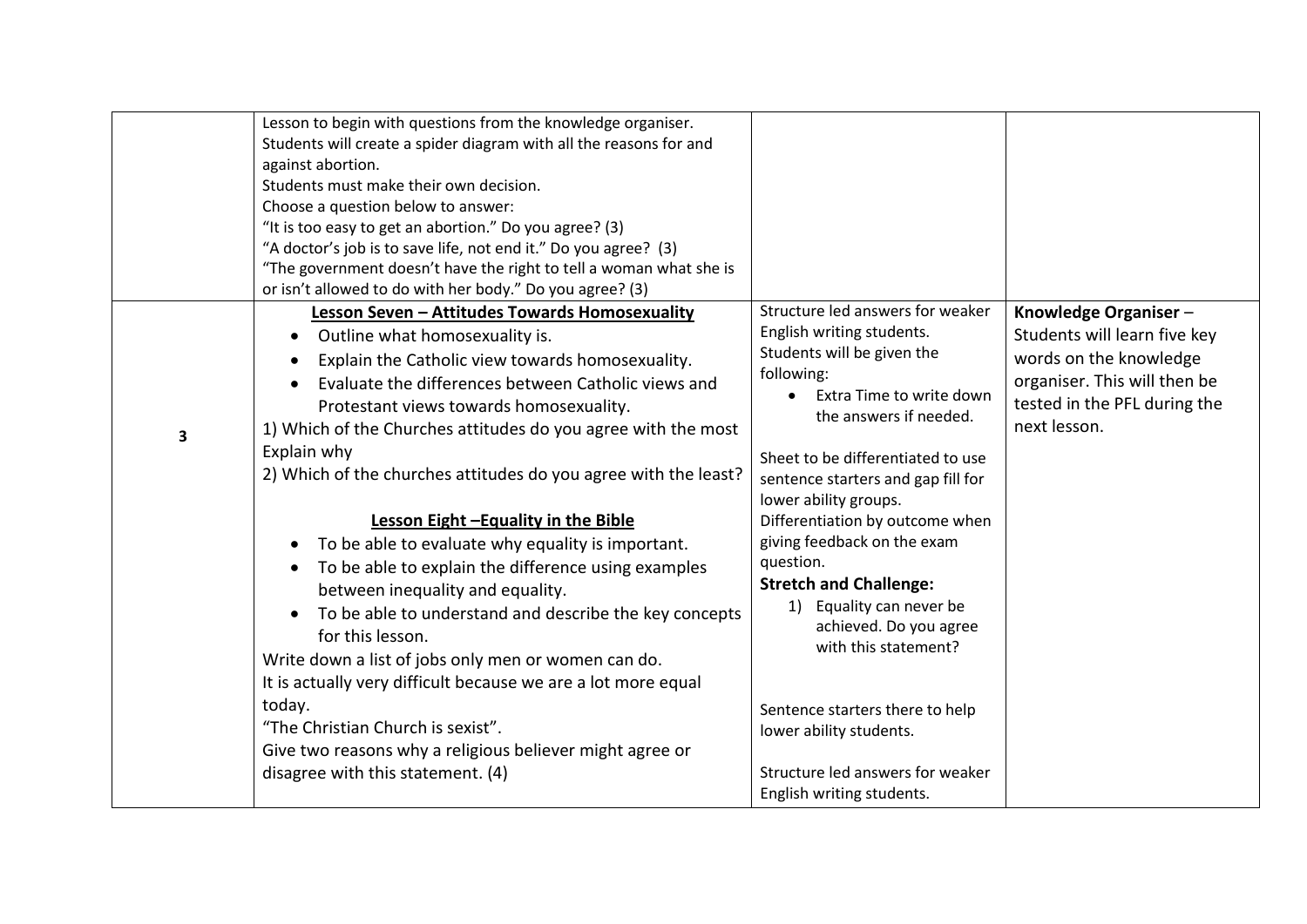|   | <b>Lesson Nine - Exam Question</b><br>a) "Using Contraception should not be seen as a sin"<br>Evaluate this statement considering arguments for and against.<br>In your response you should:<br>Refer to Catholic teachings<br>Refer to different Christian points of view<br>Refer to non-religious points of view<br>Refer to relevant ethical arguments<br>Reach a justified conclusion                                                                                                                                       | Students will be given the<br>following:<br>Extra Time to write down<br>the answers if needed.<br>Differentiated questioning and<br>outcomes for higher ability<br>students.<br>Structure led answers for weaker<br>English writing students.<br>Students will be given the<br>following:<br>Extra Time to write down<br>the answers if needed.<br>Sheet to be differentiated to use<br>sentence starters and gap fill for<br>lower ability groups. | Complete exam question for<br>homework                                                                                                                         |
|---|----------------------------------------------------------------------------------------------------------------------------------------------------------------------------------------------------------------------------------------------------------------------------------------------------------------------------------------------------------------------------------------------------------------------------------------------------------------------------------------------------------------------------------|-----------------------------------------------------------------------------------------------------------------------------------------------------------------------------------------------------------------------------------------------------------------------------------------------------------------------------------------------------------------------------------------------------------------------------------------------------|----------------------------------------------------------------------------------------------------------------------------------------------------------------|
| 4 | Women in the Church<br>Understand that there are different opinions about the<br>role of women in Christianity.<br>Explain what the bible says about the role of men and<br>women in Christianity.<br>Investigate why many Christians disagree on whether<br>a woman can become a leader in a church.<br>List the qualities that you think that a man and then a woman<br>can bring to the role of Priest.<br>Do you think that they can both give something valuable to the<br>role, or that one is better than the other? Why? | Structure led answers for weaker<br>English writing students.<br>Students will be given the<br>following:<br>Extra Time to write down<br>the answers if needed.<br>Differentiated questioning and<br>outcomes for higher ability<br>students.<br>Worksheets with images will be<br>made.<br>Newspaper will already be<br>created to help students who                                                                                               | Knowledge Organiser-<br>Students will learn five key<br>words on the knowledge<br>organiser. This will then be<br>tested in the PFL during the<br>next lesson. |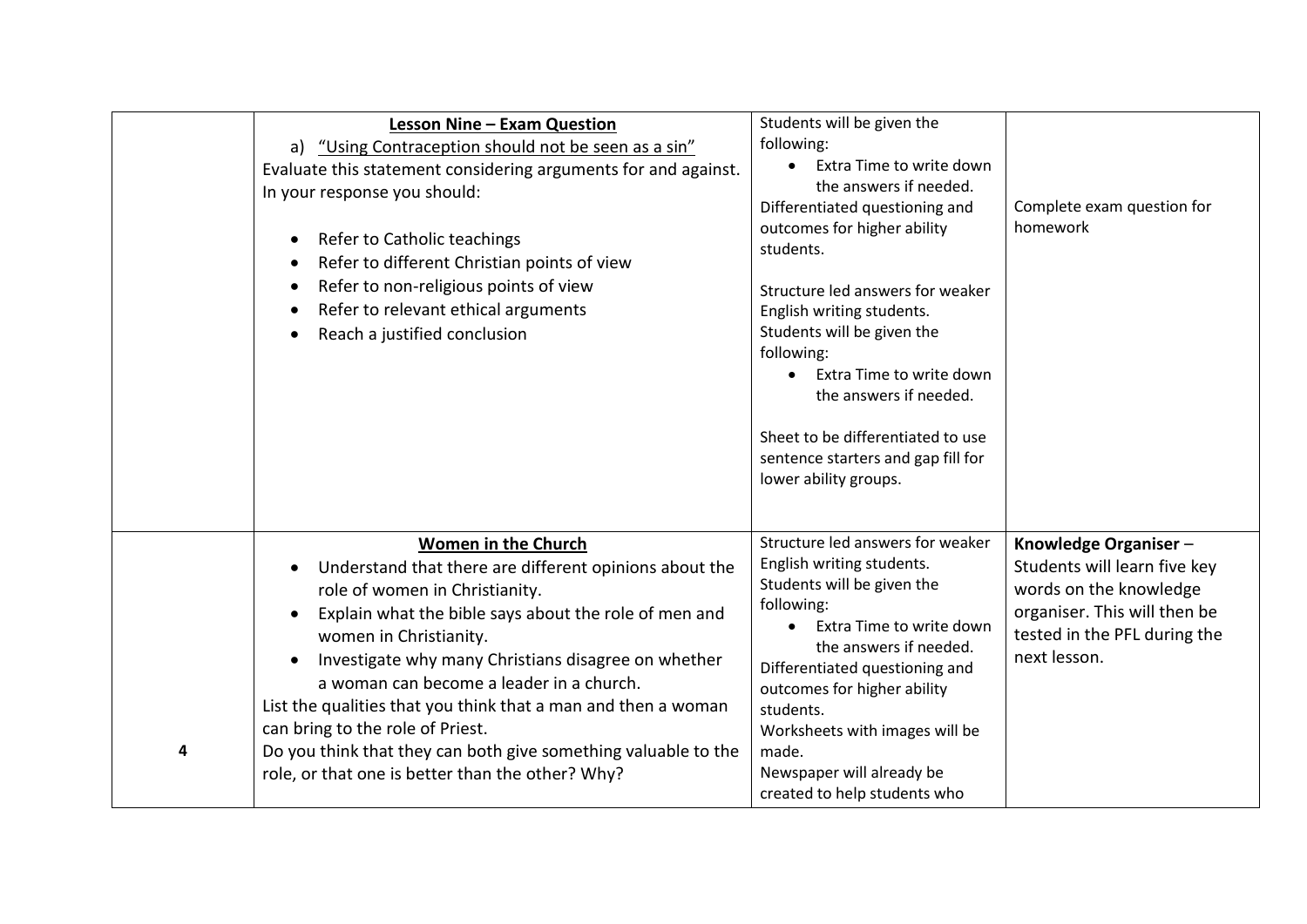| 5 | Lesson Nine-Celebration of Knowledge<br>Students will complete a celebration of knowledge to show off<br>what they have learnt this half term. This is traditionally<br>completed as twenty questions, however, this can be adjusted<br>and can be made to be more practical.<br>Lesson Ten - DIRT Feedback<br>Evaluation of learning that has taken place and an evaluation<br>of the books and ensure that they are up to the right level and<br>any work missing or feedback needed is completed during this<br>lesson. | struggle with writing. It will<br>become a gap filling exercise for<br>them.<br>Differentiated questioning and<br>outcomes for higher ability<br>students.<br>Worksheets with images will be<br>made<br>Students will be given historical<br>questions to stretch and<br>challenge.<br>IRT feedback is to differ<br>depending on each student and<br>the work that they have<br>completed. | Knowledge Organiser-<br>Students will learn five key<br>words on the knowledge<br>organiser. This will then be<br>tested in the PFL during the<br>next lesson. |
|---|----------------------------------------------------------------------------------------------------------------------------------------------------------------------------------------------------------------------------------------------------------------------------------------------------------------------------------------------------------------------------------------------------------------------------------------------------------------------------------------------------------------------------|--------------------------------------------------------------------------------------------------------------------------------------------------------------------------------------------------------------------------------------------------------------------------------------------------------------------------------------------------------------------------------------------|----------------------------------------------------------------------------------------------------------------------------------------------------------------|
|   | Lesson Eleven - Reteach Lesson<br>Revisit and Reteach certain elements of the course and<br>evaluate how the half term has gone and set targets for<br>improvements in the future.<br>This should be the first half of the half term condensed into the<br>main points you want the students to re learn.                                                                                                                                                                                                                  | Knowledge organisers can be<br>used to aid any students who feel<br>they have not made the required<br>progress.<br>Word banks, sentence starters<br>will be available to those students<br>who need them.                                                                                                                                                                                 | Knowledge Organiser-<br>Students will learn five key<br>words on the knowledge<br>organiser. This will then be<br>tested in the PFL during the<br>next lesson. |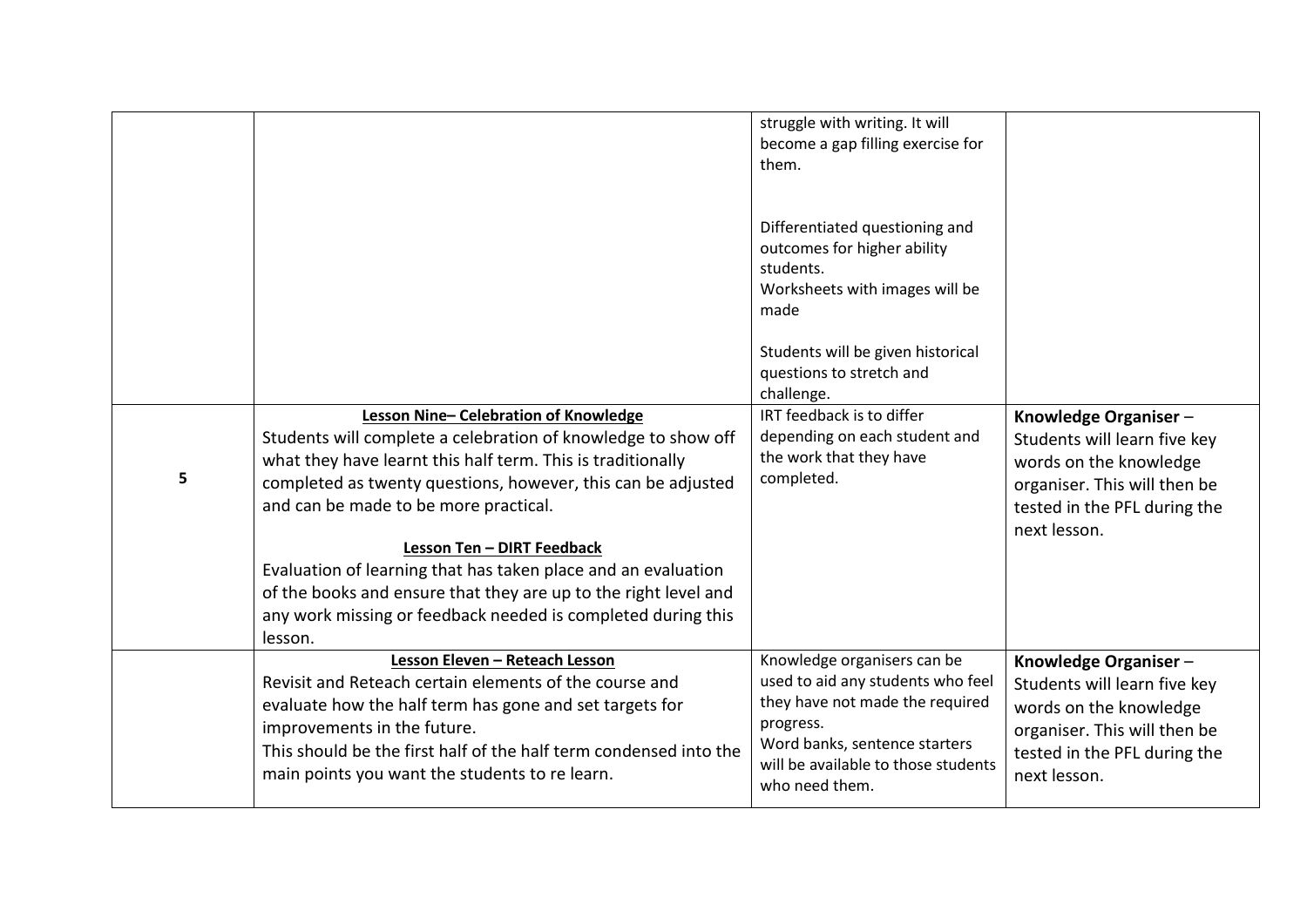| 6 | Students will be questioned with new and targeted questions<br>and work to ensure they have all made progress this half term                                                                                                                                                        | Students who need to be<br>stretched and challenged will be<br>done so by outcome also.                                                                                                                    |                                                                                                        |
|---|-------------------------------------------------------------------------------------------------------------------------------------------------------------------------------------------------------------------------------------------------------------------------------------|------------------------------------------------------------------------------------------------------------------------------------------------------------------------------------------------------------|--------------------------------------------------------------------------------------------------------|
|   | Lesson Twelve-Reteach lesson Two<br>Revisit and Reteach certain elements of the course and<br>evaluate how the half term has gone and set targets for                                                                                                                               | Questions will vary to try and test<br>them.                                                                                                                                                               | Knowledge Organiser-<br>Students will learn five key                                                   |
|   | improvements in the future.<br>This should be the second half of the half term condensed into<br>the main points you want the students to re learn.<br>Students will be questioned with new and targeted questions<br>and work to ensure they have all made progress this half term | Knowledge organisers can be<br>used to aid any students who feel<br>they have not made the required<br>progress.<br>Word banks, sentence starters<br>will be available to those students<br>who need them. | words on the knowledge<br>organiser. This will then be<br>tested in the PFL during the<br>next lesson. |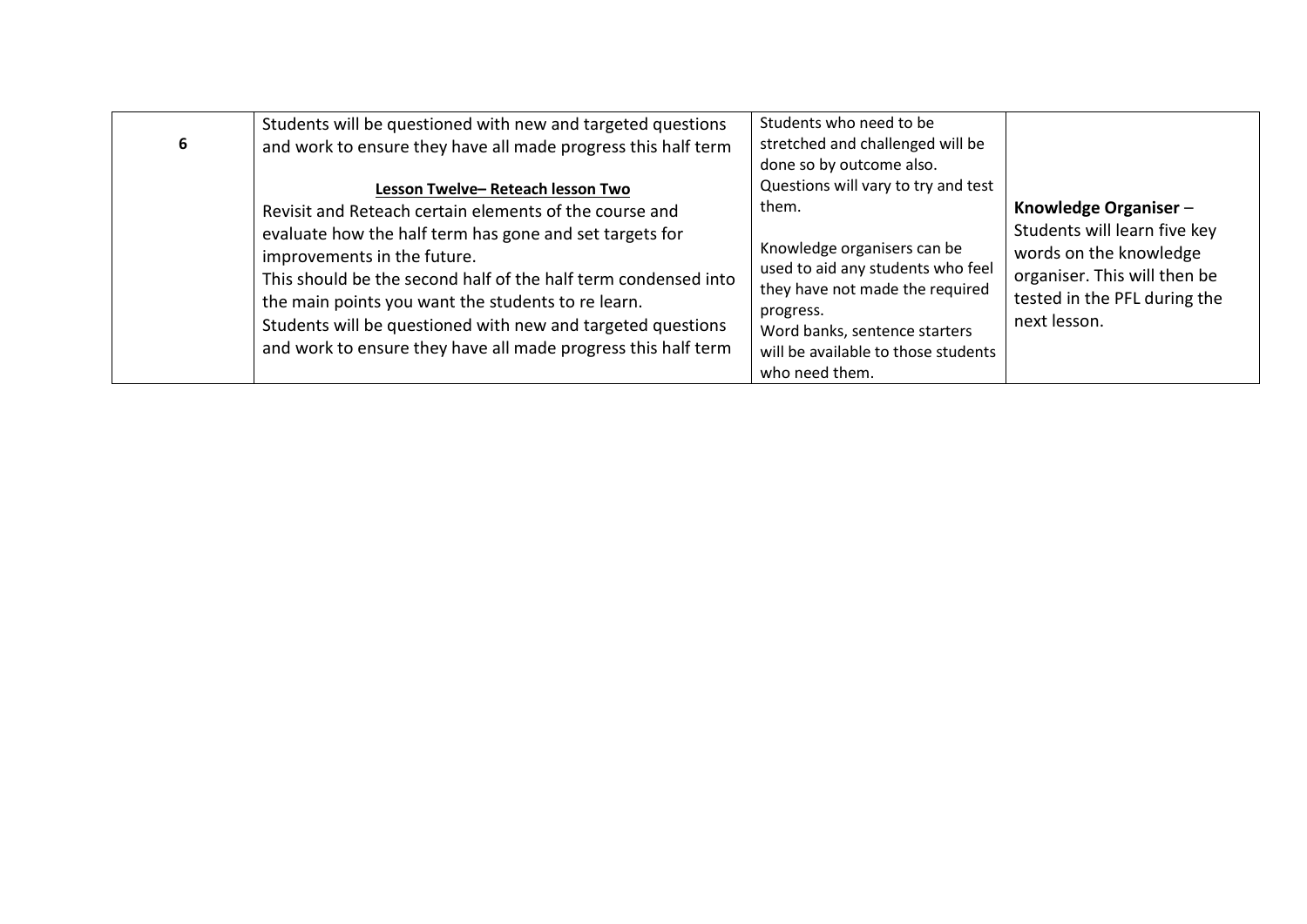| <b>Subject: Religious Education</b>                                                                                                                                                                                                                                                                                                                                                                                                                                                                                                                                                                                                                                                                                                                                                                                                                                                                                                                                                                                                                                                                                                                  |                                                                                                                                                                                                                                                                                                                                                                                                                                                                                                                                                                                                                                                                                                                                                                                                                                                                                                                                                                                                                                                                                                                                                                                                                              |                           |
|------------------------------------------------------------------------------------------------------------------------------------------------------------------------------------------------------------------------------------------------------------------------------------------------------------------------------------------------------------------------------------------------------------------------------------------------------------------------------------------------------------------------------------------------------------------------------------------------------------------------------------------------------------------------------------------------------------------------------------------------------------------------------------------------------------------------------------------------------------------------------------------------------------------------------------------------------------------------------------------------------------------------------------------------------------------------------------------------------------------------------------------------------|------------------------------------------------------------------------------------------------------------------------------------------------------------------------------------------------------------------------------------------------------------------------------------------------------------------------------------------------------------------------------------------------------------------------------------------------------------------------------------------------------------------------------------------------------------------------------------------------------------------------------------------------------------------------------------------------------------------------------------------------------------------------------------------------------------------------------------------------------------------------------------------------------------------------------------------------------------------------------------------------------------------------------------------------------------------------------------------------------------------------------------------------------------------------------------------------------------------------------|---------------------------|
|                                                                                                                                                                                                                                                                                                                                                                                                                                                                                                                                                                                                                                                                                                                                                                                                                                                                                                                                                                                                                                                                                                                                                      | <b>Year 11 Half Term Three</b>                                                                                                                                                                                                                                                                                                                                                                                                                                                                                                                                                                                                                                                                                                                                                                                                                                                                                                                                                                                                                                                                                                                                                                                               |                           |
|                                                                                                                                                                                                                                                                                                                                                                                                                                                                                                                                                                                                                                                                                                                                                                                                                                                                                                                                                                                                                                                                                                                                                      | <b>Core skill focus</b>                                                                                                                                                                                                                                                                                                                                                                                                                                                                                                                                                                                                                                                                                                                                                                                                                                                                                                                                                                                                                                                                                                                                                                                                      |                           |
| Year group: Year 11                                                                                                                                                                                                                                                                                                                                                                                                                                                                                                                                                                                                                                                                                                                                                                                                                                                                                                                                                                                                                                                                                                                                  | <b>Module title: Judaism Beliefs and Teachings</b>                                                                                                                                                                                                                                                                                                                                                                                                                                                                                                                                                                                                                                                                                                                                                                                                                                                                                                                                                                                                                                                                                                                                                                           | Length of module: 6 weeks |
| Module intent / knowledge to be gained                                                                                                                                                                                                                                                                                                                                                                                                                                                                                                                                                                                                                                                                                                                                                                                                                                                                                                                                                                                                                                                                                                               | Sequence - where does this module fit? Links to past and future learning:                                                                                                                                                                                                                                                                                                                                                                                                                                                                                                                                                                                                                                                                                                                                                                                                                                                                                                                                                                                                                                                                                                                                                    |                           |
| Intent:<br>The aim of this unit is to further develop the<br>students understanding of the religion of Judaism<br>which they have already studied in year 8. It is<br>also important to give the students a Religion<br>they are able to compare and contrast to that of<br>Catholic Christianity. We are aiming to engage<br>students with the knowledge of Jewish belief and<br>teachings for a number of reasons. The first<br>being, it is important for their GCSE exam that<br>they can understand and describe why a Jewish<br>person lives the way that they do. Secondly, there<br>are Jewish communities in Liverpool and our<br>students need to be able to respect their values<br>and beliefs.<br>Knowledge:<br>The students will develop their knowledge of the<br>practices within the religion of Judaism. To begin<br>with this unit builds upon the knowledge quired<br>during year 8 unit two and unit three. Students<br>should already have a good understanding of the<br>beliefs and teachings; the aim of this unit is to<br>develop that further and enable students to be<br>able to write extended writing on the topics. | In developing the KS3 SOW DLSA is mindful of the both the National Framework for Catholic<br>Schools: Come and See and the local SACRE areas of study (Liverpool and Knowsley). The SOW is<br>sequenced in such a way that it builds directly on Come and See, yet allows for the development<br>of knowledge of key areas of Roman Catholic Christianity that students from the county sector<br>will have little or no knowledge of having taken a thematic approach to the study of religion.<br>KS4: This is unit two of four that students will complete to ensure knowledge for paper one:<br>Edexcel Catholic Christianity. The four units are called:<br>Beliefs and teachings<br>$\bullet$<br>Practices<br>$\bullet$<br>Sources of Wisdom and Authority<br>$\bullet$<br>Forms of Expression.<br>$\bullet$<br><b>Catholic Philosophy</b><br><b>Catholic Philosophy</b><br>$\bullet$<br><b>Family and Relationship</b><br>Judaism<br>Beliefs and teachings<br>$\bullet$<br>Practices<br>$\bullet$<br>Judaism has been taught in year 8 in depth and students will pick up this knowledge and try to<br>recall what they have learnt from year 8. This is the final topic for year 11 to complete until their<br>exam. |                           |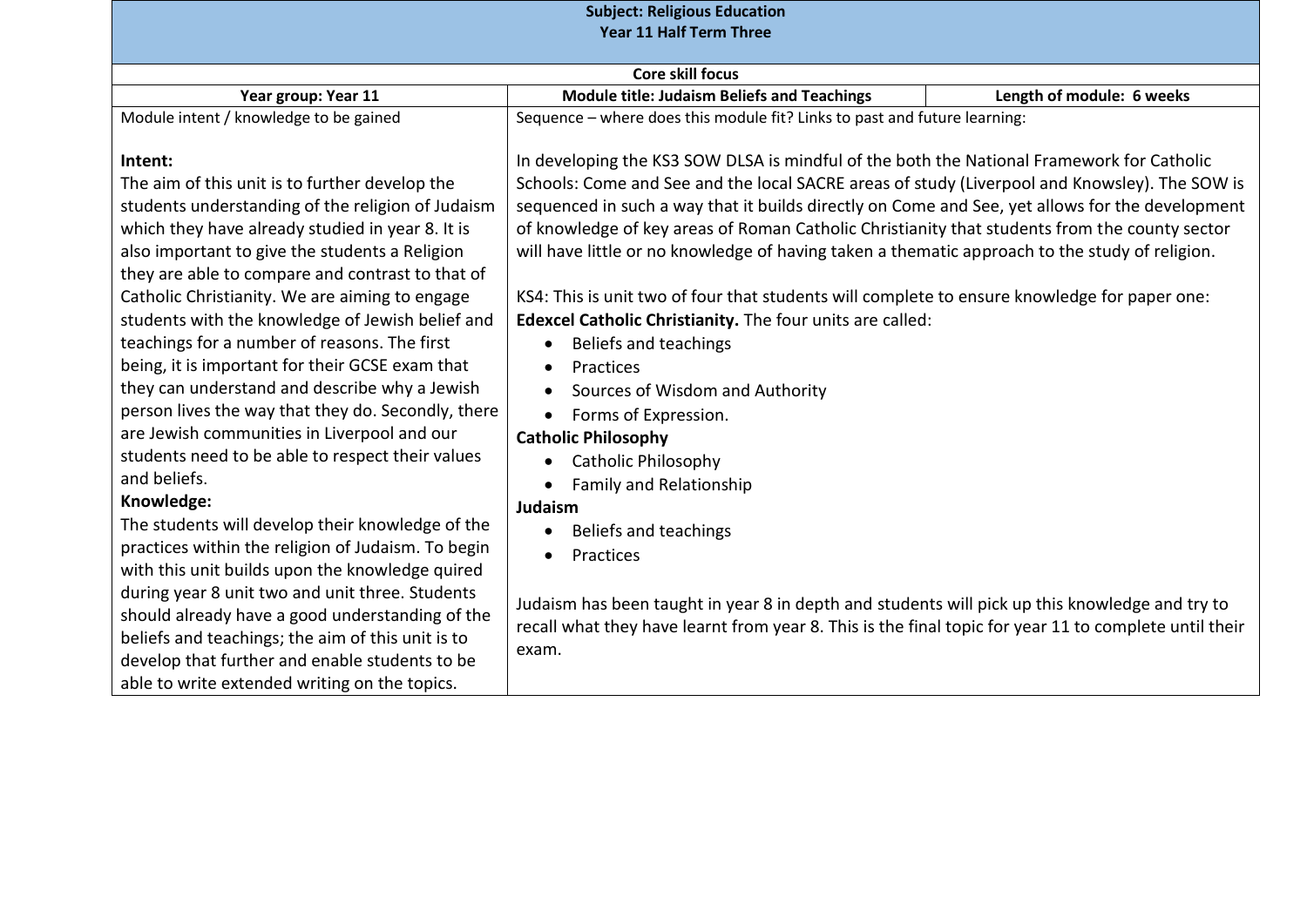| Students will have an introduction to the Religion<br>of Judaism and its beliefs. There will be an<br>introduction to the three different types of<br>Jewish denominations and how their beliefs are<br>different. This is important because it allows<br>students to understand that like Christianity not<br>everyone believes the same thing. Also, it grows<br>their knowledge that they are then able to adapt<br>and put into their exam answers.<br>They will examine firstly how God; the Shekinah<br>and the messiahship are all linked.<br>Students will learn about the different rules<br>Jewish people live by, this includes food, daily<br>worship and what they wear. It is important that<br>students understand why a Jewish person lives<br>the way they do, it enables our students to have a<br>level of respect and understanding in the future<br>and also allow them to broaden their horizons.<br>Students will take the information they have<br>learnt from year 8 and add depth to their<br>knowledge. This will be done through recap<br>quizzes during the prepare for learning and also<br>through the knowledge organiser homework. | These are the building blocks that will allow student to use the knowledge they gain in a<br>historical context. It will embed skills learned previously and extend their knowledge of skills so<br>that they become more proficient. They will be able to take this knowledge onto sixth form,<br>college and university.                         |  |
|---------------------------------------------------------------------------------------------------------------------------------------------------------------------------------------------------------------------------------------------------------------------------------------------------------------------------------------------------------------------------------------------------------------------------------------------------------------------------------------------------------------------------------------------------------------------------------------------------------------------------------------------------------------------------------------------------------------------------------------------------------------------------------------------------------------------------------------------------------------------------------------------------------------------------------------------------------------------------------------------------------------------------------------------------------------------------------------------------------------------------------------------------------------------|----------------------------------------------------------------------------------------------------------------------------------------------------------------------------------------------------------------------------------------------------------------------------------------------------------------------------------------------------|--|
| Key words:<br>The Almighty $-$ A name given to God by the Jewish people. Using referring to him<br>having all power.<br>Hashem $-$ A different way of referring to God in Judaism because his name is<br>deemed to Holy or special to be used.                                                                                                                                                                                                                                                                                                                                                                                                                                                                                                                                                                                                                                                                                                                                                                                                                                                                                                                      | Staff to follow the following principles when teaching SEN students<br>Data rich seating plans with a full rational<br>Model responses to scaffold pupils who need additional<br>support to demonstrate how knowledge is to be applied.<br>Re-teach weeks based upon the data gained from<br>assessment points - where sufficient knowledge is not |  |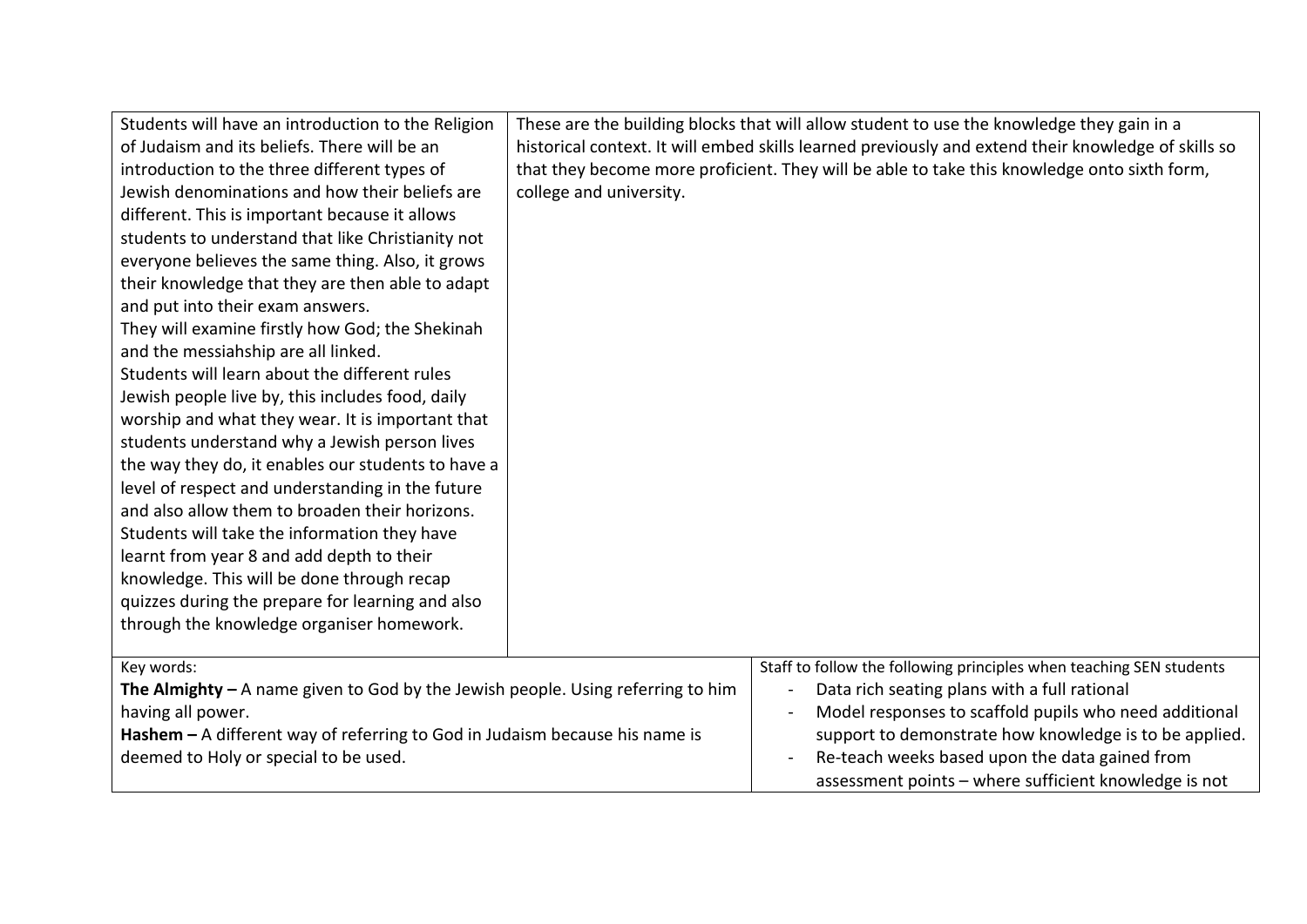| Law Giver - The nature of God that Jews believes created the 613 Mitzvah in the |                                                                                  |                                                                   | being retained and retrieved. Re-teaching must take                |
|---------------------------------------------------------------------------------|----------------------------------------------------------------------------------|-------------------------------------------------------------------|--------------------------------------------------------------------|
| Torah.                                                                          |                                                                                  | place.                                                            |                                                                    |
|                                                                                 | Messiah - The belief that someone will come in the future and save the Jewish    |                                                                   | The use of knowledge organisers and homework to                    |
|                                                                                 | people. This person will be a warrior and a leader.                              | ensure learning is retained.                                      |                                                                    |
|                                                                                 | Shekinah - The English transliteration of a Hebrew word meaning "dwelling" or    | Gunning fox index to be applied to reading material to assess its |                                                                    |
|                                                                                 | "settling" and denotes the dwelling or settling of the divine presence of God.   | suitability for students.                                         |                                                                    |
|                                                                                 | Tenakh - The word Tanakh is an acronym for Torah, Nevi'im, and Ketuvim,          |                                                                   |                                                                    |
|                                                                                 | meaning Law, Prophets, and Writings, respectively.                               |                                                                   |                                                                    |
|                                                                                 | Talmud - A collection of historical Rabbi's and their discussing and debating of |                                                                   |                                                                    |
| what the Torah is.                                                              |                                                                                  |                                                                   |                                                                    |
|                                                                                 | Oral tradition - Oral tradition is information passed down through the           |                                                                   |                                                                    |
|                                                                                 | generations by word of mouth that is not written down. This includes historical  |                                                                   |                                                                    |
|                                                                                 | and cultural traditions, literature and law.                                     |                                                                   |                                                                    |
|                                                                                 | The Wailing Wall - The surviving part of the wall which was once Herod's temple. |                                                                   |                                                                    |
|                                                                                 | Jews traditionally gather for prayers outside this wall.                         |                                                                   |                                                                    |
|                                                                                 | <b>Mazel Tov</b> $-$ The words spoken at the end of the wedding meaning          |                                                                   |                                                                    |
| congratulations and good luck.                                                  |                                                                                  |                                                                   |                                                                    |
|                                                                                 | The Torah - The law of God as revealed to Moses and recorded in the first five   |                                                                   |                                                                    |
| books of the Hebrew scriptures                                                  |                                                                                  |                                                                   |                                                                    |
|                                                                                 | Reform Judaism - A denomination of Judaism that has embraced cultural changes    |                                                                   |                                                                    |
|                                                                                 | and emphasis the evolving nature of faith.                                       |                                                                   |                                                                    |
|                                                                                 | Orthodox Judaism - A denomination that teaches a strict following of the Jewish  |                                                                   |                                                                    |
| Mitzvah from the Torah.                                                         |                                                                                  |                                                                   |                                                                    |
| Learning activity / intention of knowledge<br><b>Week number</b>                |                                                                                  | <b>Stretch &amp; Support activities</b>                           | <b>Homework</b>                                                    |
|                                                                                 | Lesson One - Judaism Introduction                                                | Students will be given the                                        | Knowledge Organiser-                                               |
|                                                                                 | By the end of this lesson the students will have the following                   | following:                                                        | Students will learn five key words                                 |
|                                                                                 | knowledge:                                                                       | Extra Time to write down the                                      | on the knowledge organiser. This<br>will then be tested in the PFL |
|                                                                                 | What it means to be Jewish and be able to explain some<br>$\bullet$              | answers if needed.                                                |                                                                    |
|                                                                                 |                                                                                  |                                                                   |                                                                    |
|                                                                                 | of the keywords.                                                                 | Pictures to aid their learning.                                   | during the next lesson.                                            |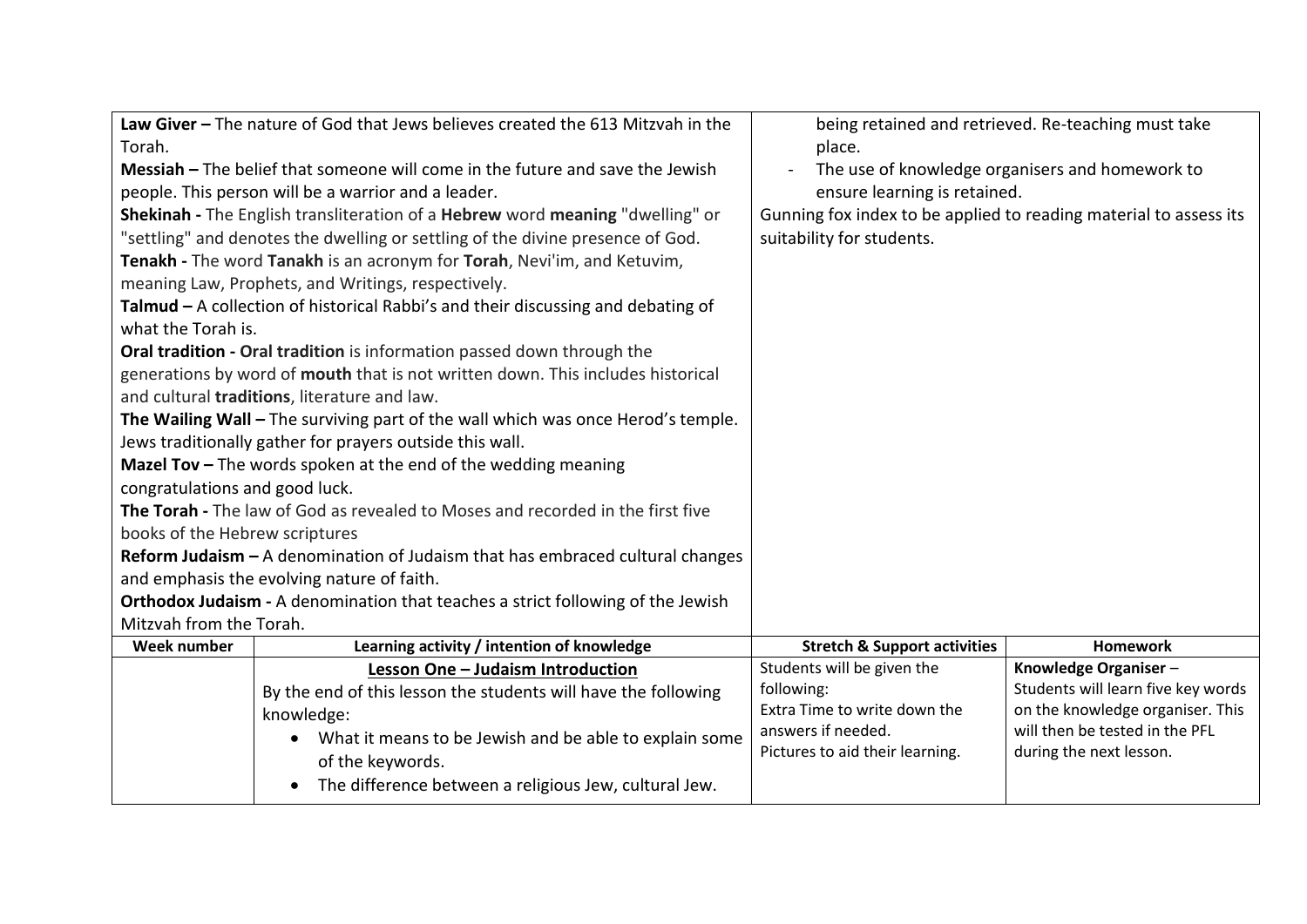|              | The difference between a reform Jew and a Modern<br>$\bullet$                                                                                                                                                                                                                                                                                                                                                                                                                                                                                                                                                                                                                                                                                                                                                                                                                                                                                                                                                                                                                                                                                                                     | Students with any dyslexia will be                                                                                                                                                                                                                                                                                                                                                                                                                                                                                                                                                                                                                                                                   |                      |
|--------------|-----------------------------------------------------------------------------------------------------------------------------------------------------------------------------------------------------------------------------------------------------------------------------------------------------------------------------------------------------------------------------------------------------------------------------------------------------------------------------------------------------------------------------------------------------------------------------------------------------------------------------------------------------------------------------------------------------------------------------------------------------------------------------------------------------------------------------------------------------------------------------------------------------------------------------------------------------------------------------------------------------------------------------------------------------------------------------------------------------------------------------------------------------------------------------------|------------------------------------------------------------------------------------------------------------------------------------------------------------------------------------------------------------------------------------------------------------------------------------------------------------------------------------------------------------------------------------------------------------------------------------------------------------------------------------------------------------------------------------------------------------------------------------------------------------------------------------------------------------------------------------------------------|----------------------|
|              | Orthodox Jew.                                                                                                                                                                                                                                                                                                                                                                                                                                                                                                                                                                                                                                                                                                                                                                                                                                                                                                                                                                                                                                                                                                                                                                     | given the opportunity of an                                                                                                                                                                                                                                                                                                                                                                                                                                                                                                                                                                                                                                                                          |                      |
|              | Learning Tasks: Students to begin by watching video and                                                                                                                                                                                                                                                                                                                                                                                                                                                                                                                                                                                                                                                                                                                                                                                                                                                                                                                                                                                                                                                                                                                           |                                                                                                                                                                                                                                                                                                                                                                                                                                                                                                                                                                                                                                                                                                      |                      |
| $\mathbf{1}$ | writing down all of the words they have never heard of before.<br>Learning Tasks: Below are two of the most important symbols<br>of Judaism. Draw each into your exercise book and add a brief<br>explanation for it.<br>Learning Tasks: Name and Write three pieces of information<br>you know about the building shown, (image of a Synagogue).<br><b>Intention of Knowledge:</b><br>Demonstrate knowledge and understanding of the nature and<br>characteristics of God within the tradition of Judaism, with<br>reference to sources of authority (AO1)<br>Lesson Two - Jewish Belief About God<br>By the end of this lesson the students will have the following<br>knowledge:<br>Describe what Jews believe about God.<br>$\bullet$<br>Explain teachings from the Torah.<br>Learning Tasks: Students to research the different<br>denominations within Judaism and what each believes.<br>Learning Tasks: Students to be describing the different names<br>for God and match each name with the description.<br><b>Intention of Knowledge:</b><br>Demonstrate knowledge and understanding of the nature and<br>characteristics of God within the tradition of Judaism, with | overlay.<br>Stretch and challenge questions<br>will be available throughout the<br>lesson and also on the<br>whiteboard, so there should<br>never be a time when a student is<br>not writing or completing a task.<br>Video questions will be<br>Differentiated for stretch and<br>challenge.<br>Students with any dyslexia will be<br>given the opportunity of an<br>overlay.<br><b>Stretch and Challenge:</b><br>Describe the difference<br><b>1</b><br>between the Christian<br>belief about God and the<br>Jewish belief about God.<br>2) Explain how the Jewish<br>teachings about God<br>effect a Jewish person's<br>life.<br>Lower ability students will have<br>less images to match. Higher |                      |
|              |                                                                                                                                                                                                                                                                                                                                                                                                                                                                                                                                                                                                                                                                                                                                                                                                                                                                                                                                                                                                                                                                                                                                                                                   | ability students need to write a                                                                                                                                                                                                                                                                                                                                                                                                                                                                                                                                                                                                                                                                     |                      |
|              | reference to sources of authority (AO1)                                                                                                                                                                                                                                                                                                                                                                                                                                                                                                                                                                                                                                                                                                                                                                                                                                                                                                                                                                                                                                                                                                                                           | short sentence with each                                                                                                                                                                                                                                                                                                                                                                                                                                                                                                                                                                                                                                                                             |                      |
|              | Lesson Three - The Synagogue                                                                                                                                                                                                                                                                                                                                                                                                                                                                                                                                                                                                                                                                                                                                                                                                                                                                                                                                                                                                                                                                                                                                                      | describing what they know as a                                                                                                                                                                                                                                                                                                                                                                                                                                                                                                                                                                                                                                                                       |                      |
|              | By the end of this lesson the students will have the following                                                                                                                                                                                                                                                                                                                                                                                                                                                                                                                                                                                                                                                                                                                                                                                                                                                                                                                                                                                                                                                                                                                    | stretch and challenge.                                                                                                                                                                                                                                                                                                                                                                                                                                                                                                                                                                                                                                                                               | Knowledge Organiser- |
|              | knowledge:                                                                                                                                                                                                                                                                                                                                                                                                                                                                                                                                                                                                                                                                                                                                                                                                                                                                                                                                                                                                                                                                                                                                                                        |                                                                                                                                                                                                                                                                                                                                                                                                                                                                                                                                                                                                                                                                                                      |                      |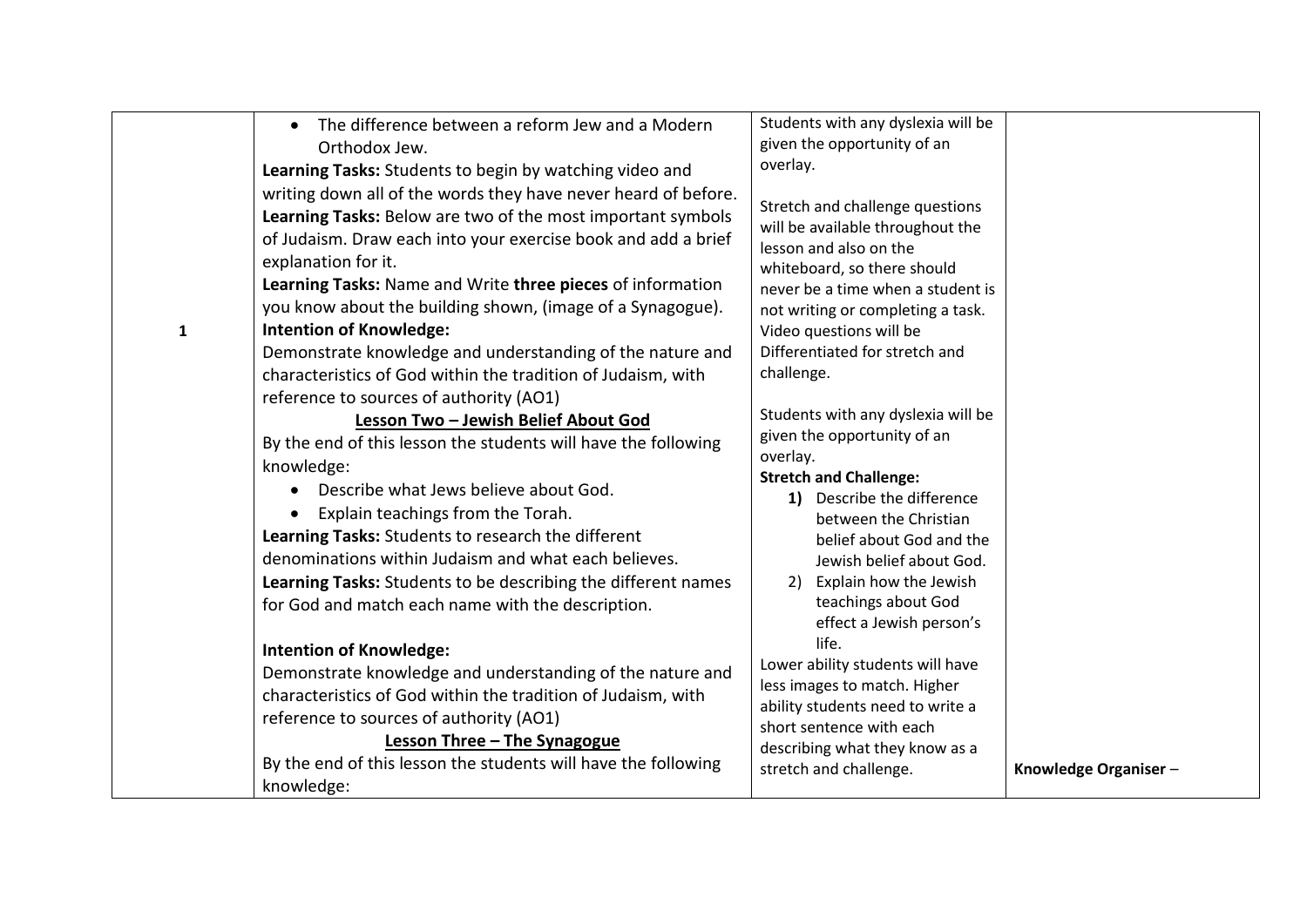| Describe the main features inside a synagogue and explain<br>$\bullet$<br>how they are used for worship.<br>Why worship in a synagogue is important for Jews and<br>$\bullet$<br>explain some of the differences between a Modern<br>Orthodox Synagogue and a reform synagogue.<br>Recognise and evaluate the differences between a Reform<br>$\bullet$<br>synagogue and a Modern Orthodox Synagogue.<br>Learning Tasks: Students will be asked to do the following:<br>1) Watch the video<br>2) Try see if you can explain what the different keywords mean<br>You might not get them all but you should try to get as many as<br>you can<br>Learning Tasks: Students to complete an exam question as practise.<br>Learning Tasks: Imagine you have been asked to lead a group<br>of students round a Synagogue<br>1) Must Explain how a person must dress before they go<br>into the synagogue and how they should behave.<br><b>Intention of Knowledge:</b><br>Know and understand how worship is expressed in the Torah<br>(AO1)<br>Assess and analyse the importance and modern relevance of<br>synagogue services for the Jewish community (AO2) | Will be available throughout the<br>lesson and also on the<br>whiteboard, so there should<br>never be a time when a student is<br>not writing or completing a task.<br>Video questions will be<br>Differentiated for stretch and<br>challenge.<br>Students with any dyslexia will be<br>given the opportunity of an<br>overlay.<br>Lower ability students will have<br>less images to match. Higher<br>ability students need to write a<br>short sentence with each<br>describing what they know as a<br>stretch and challenge.<br><b>Stretch and Challenge:</b><br>1) Can worship be<br>completed outside of the<br>synagogue? | Students will learn five key words<br>on the knowledge organiser. This<br>will then be tested in the PFL<br>during the next lesson.                         |
|--------------------------------------------------------------------------------------------------------------------------------------------------------------------------------------------------------------------------------------------------------------------------------------------------------------------------------------------------------------------------------------------------------------------------------------------------------------------------------------------------------------------------------------------------------------------------------------------------------------------------------------------------------------------------------------------------------------------------------------------------------------------------------------------------------------------------------------------------------------------------------------------------------------------------------------------------------------------------------------------------------------------------------------------------------------------------------------------------------------------------------------------------------|---------------------------------------------------------------------------------------------------------------------------------------------------------------------------------------------------------------------------------------------------------------------------------------------------------------------------------------------------------------------------------------------------------------------------------------------------------------------------------------------------------------------------------------------------------------------------------------------------------------------------------|-------------------------------------------------------------------------------------------------------------------------------------------------------------|
| Lesson Four - Shabbat<br>By the end of this lesson the students will have the following<br>knowledge:<br>The main celebrations and practices that take place at<br>$\bullet$<br>Shabbat using subject specific keywords and simply<br>explain why these rules are observed.                                                                                                                                                                                                                                                                                                                                                                                                                                                                                                                                                                                                                                                                                                                                                                                                                                                                            | Students will be given the<br>following:<br>Extra Time to write down the<br>answers if needed.<br>Pictures to aid their learning.<br>Students with any dyslexia will be<br>given the opportunity of an<br>overlay.                                                                                                                                                                                                                                                                                                                                                                                                              | Knowledge Organiser-<br>Students will learn five key words<br>on the knowledge organiser. This<br>will then be tested in the PFL<br>during the next lesson. |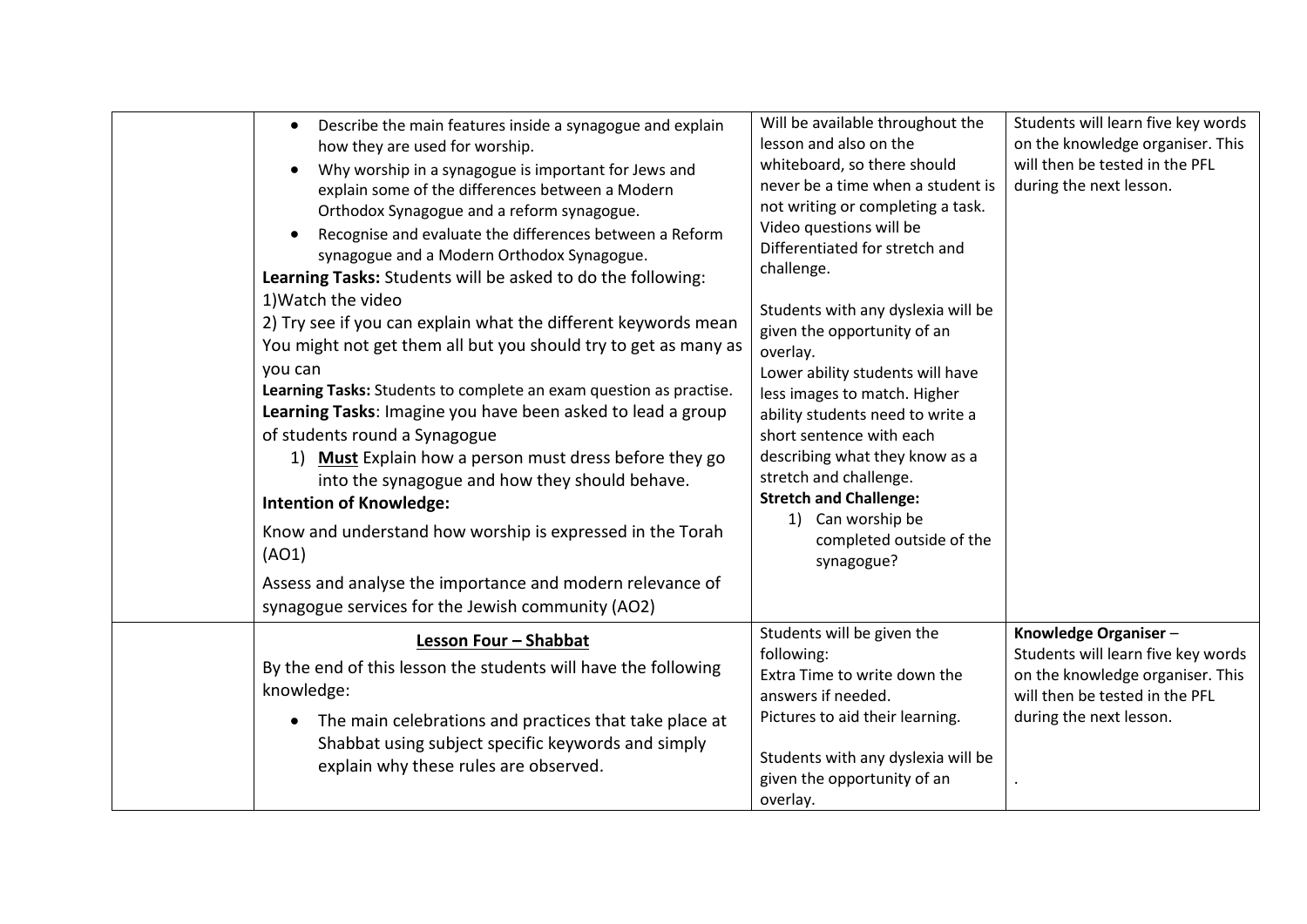| $\overline{2}$<br>Quizzes will have sentence<br>How the festival of Shabbat is celebrated using<br>$\bullet$<br>starters and key words for the<br>keywords and explain some of the challenges that<br>lower ability students.<br>celebrating Shabbat presents.<br>For stretch and challenge<br>How important and practical it is for Jews in Britain to<br>$\bullet$<br>students will have to fill in more<br>celebrate Sabbat on a weekly basis and observe all the<br>information about their earth.<br>mitzvah related to the festival.<br>Learning Tasks: Students will answer this question to start<br>Stretch and challenge questions<br>with. 'If you had a day of rest (not allowed to do any work)<br>will be available throughout the<br>what would you do?'<br>lesson and also on the<br>Learning Tasks: Students to complete an exam question as<br>whiteboard, so there should<br>practise.<br>never be a time when a student is<br>Learning Tasks: Students are then to create a diamond nine<br>not writing or completing a task.<br>and if they finish that, as a challenge task they are to complete<br>the questions on the worksheet.<br>Lower ability students will be<br>- Watch the video<br>given images to support their<br>work.<br>2) When its finished answer the questions<br>a) What did you see the Jewish Treats doing to celebrate<br>Shabbat that we have learnt about in this lesson?<br>Students will be given the<br>Why do you think the Jewish Treats made this video?<br>following:<br><b>Intention of Knowledge:</b><br>Extra Time to write down the<br>Know and understand the nature and purpose of celebrating<br>answers if needed.<br>Shabbat (AO1)<br>Pictures to aid their learning.<br>Jews often call the day Shabbat, which is Hebrew for Sabbath<br>and which comes from the Hebrew word for rest.<br>Students with any dyslexia will be<br>Know and understand how Shabbat is celebrated in the home<br>given the opportunity of an<br>overlay.<br>and in the synagogue with reference to teachings in the Torah |       |                            |  |
|-----------------------------------------------------------------------------------------------------------------------------------------------------------------------------------------------------------------------------------------------------------------------------------------------------------------------------------------------------------------------------------------------------------------------------------------------------------------------------------------------------------------------------------------------------------------------------------------------------------------------------------------------------------------------------------------------------------------------------------------------------------------------------------------------------------------------------------------------------------------------------------------------------------------------------------------------------------------------------------------------------------------------------------------------------------------------------------------------------------------------------------------------------------------------------------------------------------------------------------------------------------------------------------------------------------------------------------------------------------------------------------------------------------------------------------------------------------------------------------------------------------------------------------------------------------------------------------------------------------------------------------------------------------------------------------------------------------------------------------------------------------------------------------------------------------------------------------------------------------------------------------------------------------------------------------------------------------------------------------------------------------------------------------------------------------------------|-------|----------------------------|--|
|                                                                                                                                                                                                                                                                                                                                                                                                                                                                                                                                                                                                                                                                                                                                                                                                                                                                                                                                                                                                                                                                                                                                                                                                                                                                                                                                                                                                                                                                                                                                                                                                                                                                                                                                                                                                                                                                                                                                                                                                                                                                       |       |                            |  |
| starters and key words for the<br>lower ability students.                                                                                                                                                                                                                                                                                                                                                                                                                                                                                                                                                                                                                                                                                                                                                                                                                                                                                                                                                                                                                                                                                                                                                                                                                                                                                                                                                                                                                                                                                                                                                                                                                                                                                                                                                                                                                                                                                                                                                                                                             | (AO1) | Quizzes will have sentence |  |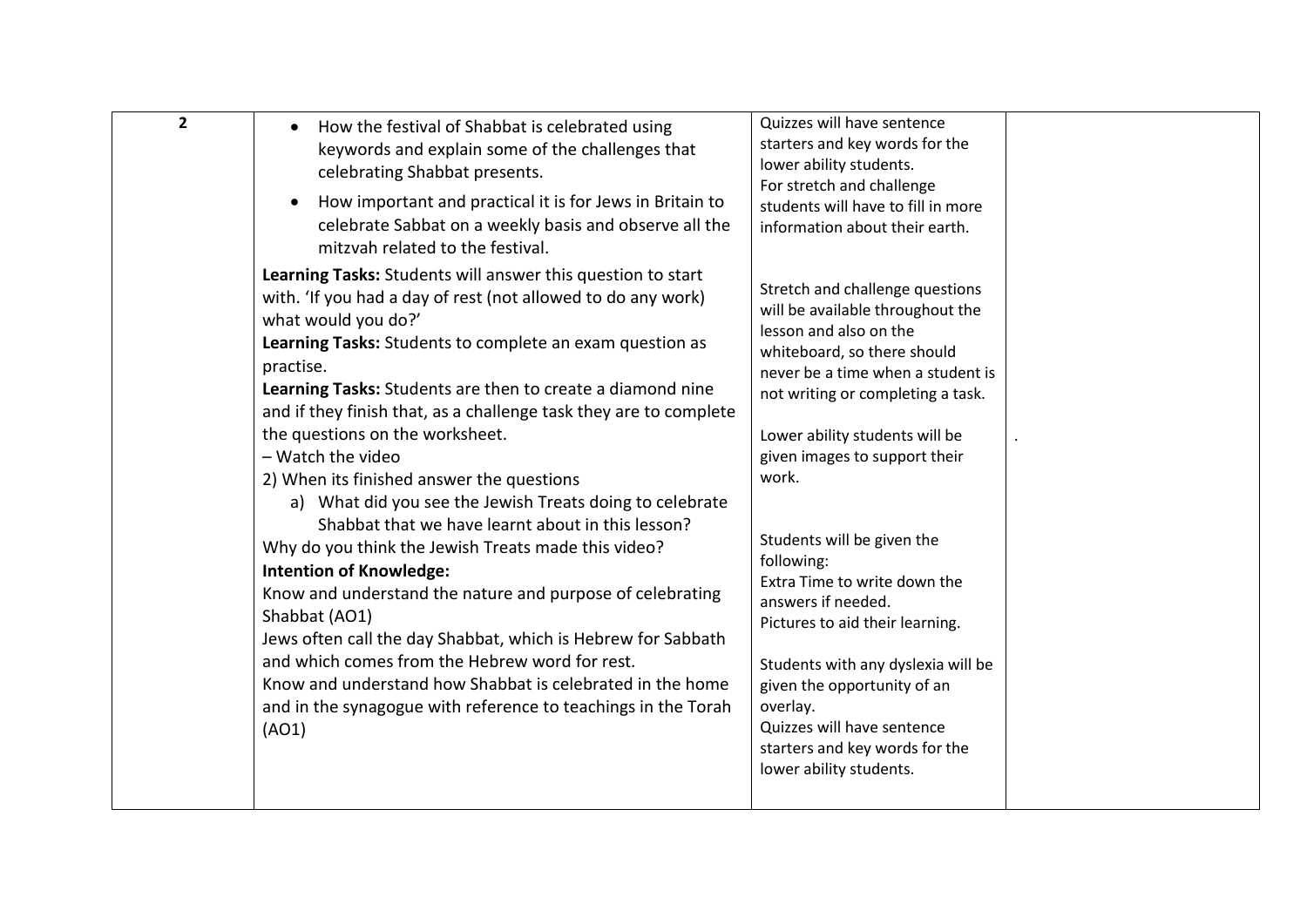| Lesson Five - Passover<br>By the end of this lesson the students will have the following<br>knowledge:<br>How Passover is celebrated using correct keywords.<br>How Passover celebrations create a link between<br>Jewish people's history and present day Judaism and<br>why this is important.<br>Assess and highlight some of the difficulties for British<br>Jews celebrating Passover in 21 <sup>st</sup> century Britain.<br>Learning Tasks: I am going to show you 8 pictures of different<br>foods. Write down the name of the food and what special day<br>or time of the year the food is eaten.<br>Learning Tasks: Students to complete an exam question as<br>practise.<br><b>Intention of Knowledge:</b><br>Demonstrate knowledge and understanding of the nature,<br>history, purpose and significance of Jewish festivals (AO1)<br>Demonstrate knowledge and understanding of the meaning of<br>several festivals (AO1) | For stretch and challenge<br>students will have to fill in more<br>information about their earth.<br><b>Stretch and Challenge:</b><br>1) Is Passover still as<br>important today as it has<br>always been?<br>Stretch and challenge questions<br>will be available throughout the<br>lesson and also on the<br>whiteboard, so there should<br>never be a time when a student is<br>not writing or completing a task.<br>Lower ability students will be<br>given images to support their<br>work. | Knowledge Organiser-<br>Students will learn five key words<br>on the knowledge organiser. This<br>will then be tested in the PFL<br>during the next lesson. |
|----------------------------------------------------------------------------------------------------------------------------------------------------------------------------------------------------------------------------------------------------------------------------------------------------------------------------------------------------------------------------------------------------------------------------------------------------------------------------------------------------------------------------------------------------------------------------------------------------------------------------------------------------------------------------------------------------------------------------------------------------------------------------------------------------------------------------------------------------------------------------------------------------------------------------------------|--------------------------------------------------------------------------------------------------------------------------------------------------------------------------------------------------------------------------------------------------------------------------------------------------------------------------------------------------------------------------------------------------------------------------------------------------------------------------------------------------|-------------------------------------------------------------------------------------------------------------------------------------------------------------|
| Lesson Six - The Shekinah<br>By the end of this lesson the students will have the following<br>knowledge:                                                                                                                                                                                                                                                                                                                                                                                                                                                                                                                                                                                                                                                                                                                                                                                                                              |                                                                                                                                                                                                                                                                                                                                                                                                                                                                                                  |                                                                                                                                                             |
| Describe what the Shekinah is a how it impacts on Jews<br>daily lives.                                                                                                                                                                                                                                                                                                                                                                                                                                                                                                                                                                                                                                                                                                                                                                                                                                                                 |                                                                                                                                                                                                                                                                                                                                                                                                                                                                                                  |                                                                                                                                                             |
| The origin of the Jewish belief in the Shekinah.                                                                                                                                                                                                                                                                                                                                                                                                                                                                                                                                                                                                                                                                                                                                                                                                                                                                                       |                                                                                                                                                                                                                                                                                                                                                                                                                                                                                                  |                                                                                                                                                             |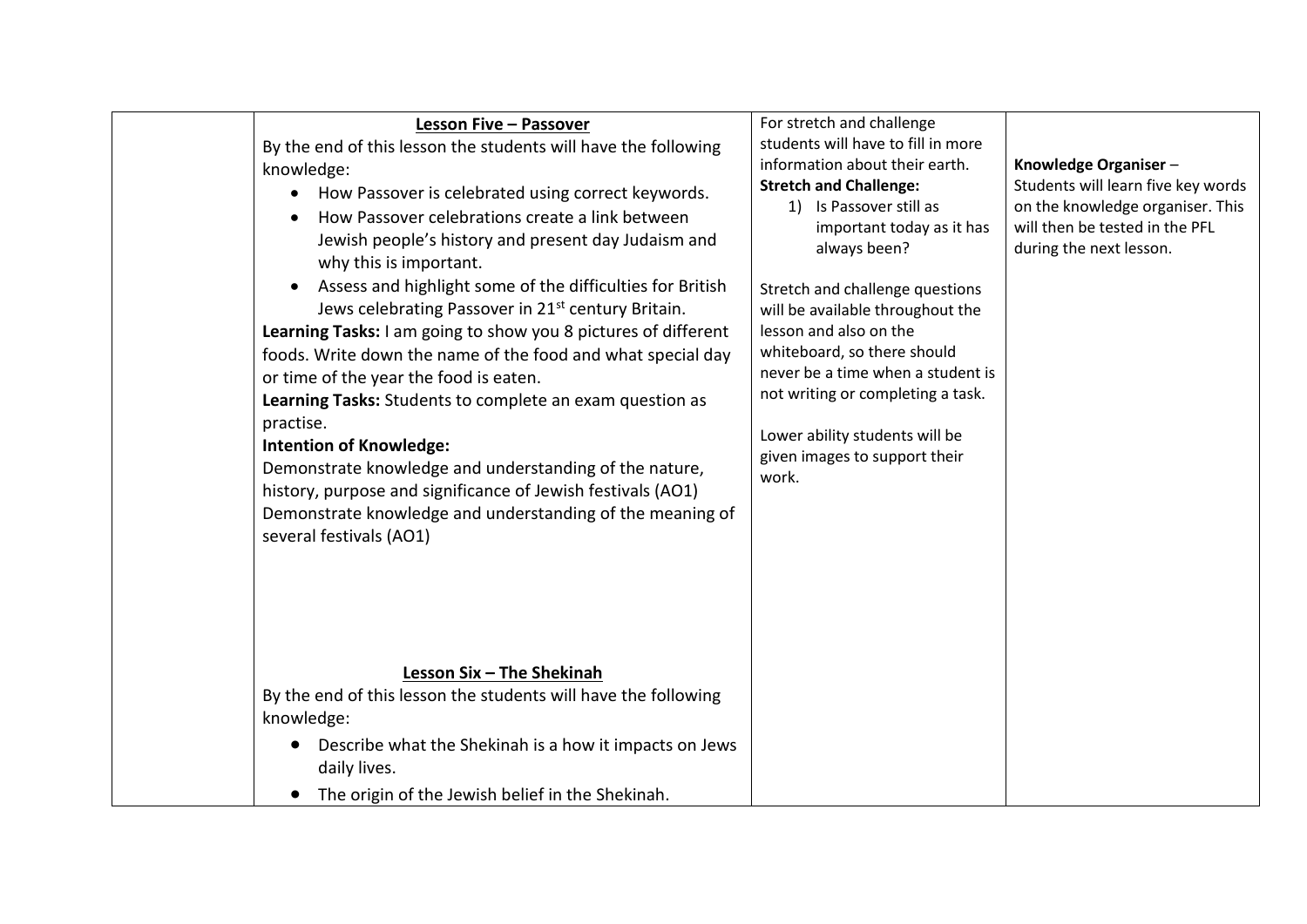|   | • How Jews can bring the Shekinah into their daily lives.<br>Learning Tasks: Lesson begins with PFL from knowledge<br>organisers.<br>Shekinah is the word used to describe the places where G-d<br>dwells (lives) in the world.<br>Learning Tasks: It is used to describe the times that G-d was<br>revealed to humans in the Torah. The students need to<br>develop this statement and understand its meaning.<br><b>Intention of Knowledge:</b> |                                                                                                                               |                                                                                                                                  |
|---|---------------------------------------------------------------------------------------------------------------------------------------------------------------------------------------------------------------------------------------------------------------------------------------------------------------------------------------------------------------------------------------------------------------------------------------------------|-------------------------------------------------------------------------------------------------------------------------------|----------------------------------------------------------------------------------------------------------------------------------|
|   | Know and understand the nature and importance of Shekinah<br>(AO1)                                                                                                                                                                                                                                                                                                                                                                                |                                                                                                                               |                                                                                                                                  |
|   | Know and understand how the understandings of Shekinah are<br>reflected in Jewish communities today (AO1)                                                                                                                                                                                                                                                                                                                                         |                                                                                                                               |                                                                                                                                  |
|   | Assess and analyse the importance of these beliefs for Jews<br>(AO2)                                                                                                                                                                                                                                                                                                                                                                              |                                                                                                                               |                                                                                                                                  |
|   | Lesson Seven - Messiahship<br>By the end of this lesson the students will have the following<br>knowledge:                                                                                                                                                                                                                                                                                                                                        | Structure led answers for weaker<br>English writing students.<br>Students will be given the<br>following:                     | Knowledge Organiser-<br>Students will learn five key words<br>on the knowledge organiser. This<br>will then be tested in the PFL |
|   | What the Messiah will be.<br>Why belief in a Messiah is an important part of Jewish<br>belief.<br>Predict how life might change for Jews if the messiah                                                                                                                                                                                                                                                                                           | Extra Time to write down<br>the answers if needed.<br>Sheet to be differentiated to use<br>sentence starters and gap fill for | during the next lesson.                                                                                                          |
|   | arrives.<br>Learning Tasks: Lesson begins with PFL from knowledge                                                                                                                                                                                                                                                                                                                                                                                 | lower ability groups.                                                                                                         |                                                                                                                                  |
| 3 | organisers.<br>Learning Tasks: What is the most import ant quality a leader<br>should have?                                                                                                                                                                                                                                                                                                                                                       |                                                                                                                               |                                                                                                                                  |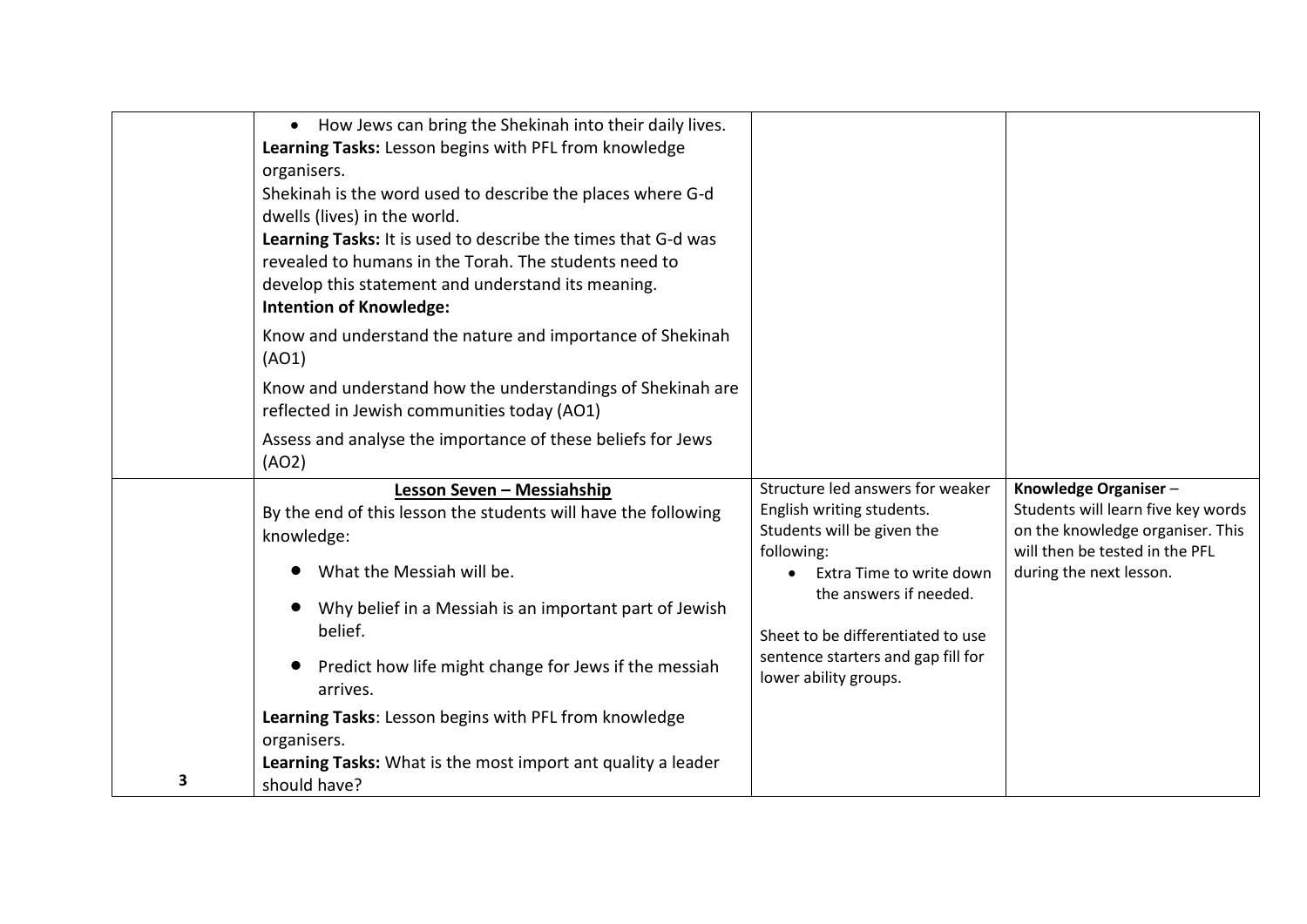| Why?                                                                                | Sentence starters there to help                    |                                    |
|-------------------------------------------------------------------------------------|----------------------------------------------------|------------------------------------|
| Learning Tasks: Outline three ways that Jews describe the                           | lower ability students.                            |                                    |
| Messiah.                                                                            |                                                    |                                    |
| <b>Intention of Knowledge:</b>                                                      | Structure led answers for weaker                   |                                    |
| Know and understand the nature and purpose of the Messiah                           | English writing students.                          |                                    |
| (AO1):                                                                              | Students will be given the                         |                                    |
|                                                                                     | following:                                         |                                    |
| Know and understand how the nature and purpose of the                               | Extra Time to write down<br>the answers if needed. |                                    |
| Messiah are shown in the scriptures and how these beliefs are                       | Differentiated questioning and                     |                                    |
| interpreted by different denominations of Judaism (AO1)                             | outcomes for higher ability                        |                                    |
| Assess and analyse the significance of the Messianic Age for                        | students.                                          |                                    |
| Jews and why this is still important today (AO2)                                    | The higher ability students will                   |                                    |
| Know and understand the importance of the covenant for Jews                         | be given less information to                       |                                    |
| (AO1)                                                                               | use.                                               |                                    |
|                                                                                     |                                                    |                                    |
|                                                                                     |                                                    | Knowledge Organiser-               |
| Lesson Eight - Tenkah and Talmud                                                    |                                                    | Students will learn five key words |
| By the end of this lesson the students will have the following                      |                                                    | on the knowledge organiser. This   |
| knowledge:                                                                          | Students who require extra                         | will then be tested in the PFL     |
| What the Tenkah and Talmud are.                                                     | information and support                            | during the next lesson.            |
| How/why the Tenkah and Talmud are important to<br>$\bullet$                         | worksheets they will be provided.                  |                                    |
| Jews.                                                                               |                                                    |                                    |
| The challenges surrounding religious scripture from an<br>$\bullet$                 |                                                    |                                    |
| oral tradition.                                                                     |                                                    |                                    |
| Learning Tasks: Lesson begins with PFL from knowledge                               |                                                    |                                    |
| organisers.                                                                         |                                                    |                                    |
|                                                                                     |                                                    |                                    |
| 1) What do traditional people believe about the Torah?                              |                                                    |                                    |
| 2) What do less traditional people believe?                                         |                                                    |                                    |
| Learning Tasks: Students to answer these two questions at the<br>end of the lesson. |                                                    |                                    |
|                                                                                     |                                                    |                                    |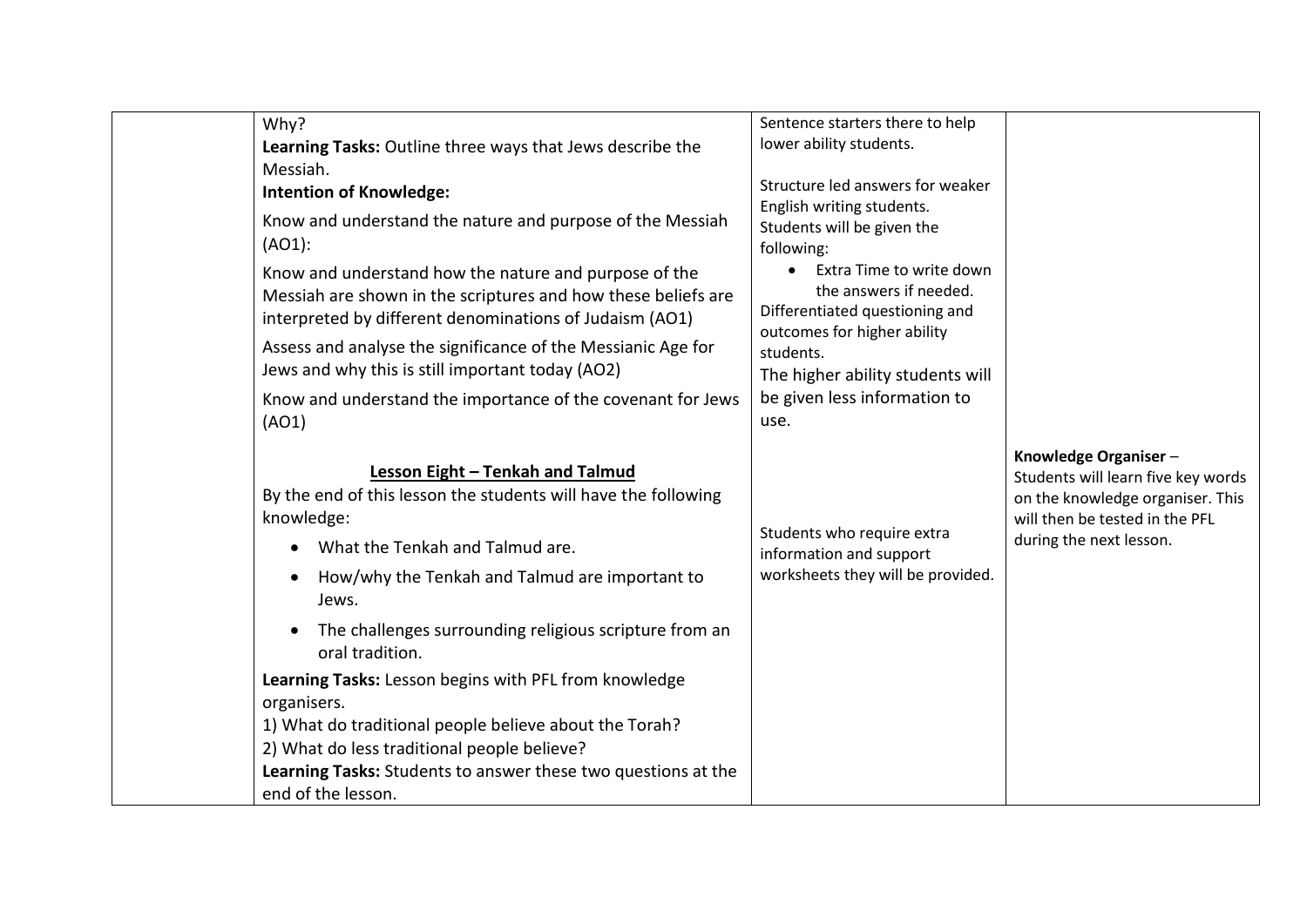|   | Learning Tasks: Students to complete an exam style question.<br>Learning Tasks: Students to complete a gap fill worksheet to<br>complete he lesson.<br><b>Intention of Knowledge:</b><br>Demonstrate knowledge and understanding of the nature and<br>purpose of Jewish public acts of worship (AO1)<br>Know and understand how worship is expressed in the Torah<br>(AO1)<br>Lesson Nine - Bar/Bat Mitzvah Celebration<br>By the end of this lesson the students will have gained the<br>following knowledge:<br>What a Bar Mitzvah is<br>At what age doe Jews consider they are adults<br>Why the Bar Mitzvah is important for all Jews<br>Basic facts about Bar and Bat Mitzvah<br>Students will complete tasks on the following areas:<br>Learning Tasks: Describe what your Bar/Bat Mitzvah is<br>including some of the things you would have to wear.<br>Learning Tasks: Explain what you will have to do during your<br>Bar/Bat Mitzvah and explain why you will be doing it.<br>Learning Tasks: Analyse how you are feeling about your<br>Bar/Bat Mitzvah. |                                                               |                                                                                                |
|---|--------------------------------------------------------------------------------------------------------------------------------------------------------------------------------------------------------------------------------------------------------------------------------------------------------------------------------------------------------------------------------------------------------------------------------------------------------------------------------------------------------------------------------------------------------------------------------------------------------------------------------------------------------------------------------------------------------------------------------------------------------------------------------------------------------------------------------------------------------------------------------------------------------------------------------------------------------------------------------------------------------------------------------------------------------------------|---------------------------------------------------------------|------------------------------------------------------------------------------------------------|
|   | <b>Intention of Knowledge:</b>                                                                                                                                                                                                                                                                                                                                                                                                                                                                                                                                                                                                                                                                                                                                                                                                                                                                                                                                                                                                                                     |                                                               |                                                                                                |
|   | Know and understand how Jewish laws are reflected in Jewish<br>communities today (AO1)                                                                                                                                                                                                                                                                                                                                                                                                                                                                                                                                                                                                                                                                                                                                                                                                                                                                                                                                                                             |                                                               |                                                                                                |
| 4 | Lesson Nine - Kosher Foods and Law<br>By the end of this lesson the students will have gained the<br>following knowledge:                                                                                                                                                                                                                                                                                                                                                                                                                                                                                                                                                                                                                                                                                                                                                                                                                                                                                                                                          | Structure led answers for weaker<br>English writing students. | Knowledge Organiser-<br>Students will learn five key words<br>on the knowledge organiser. This |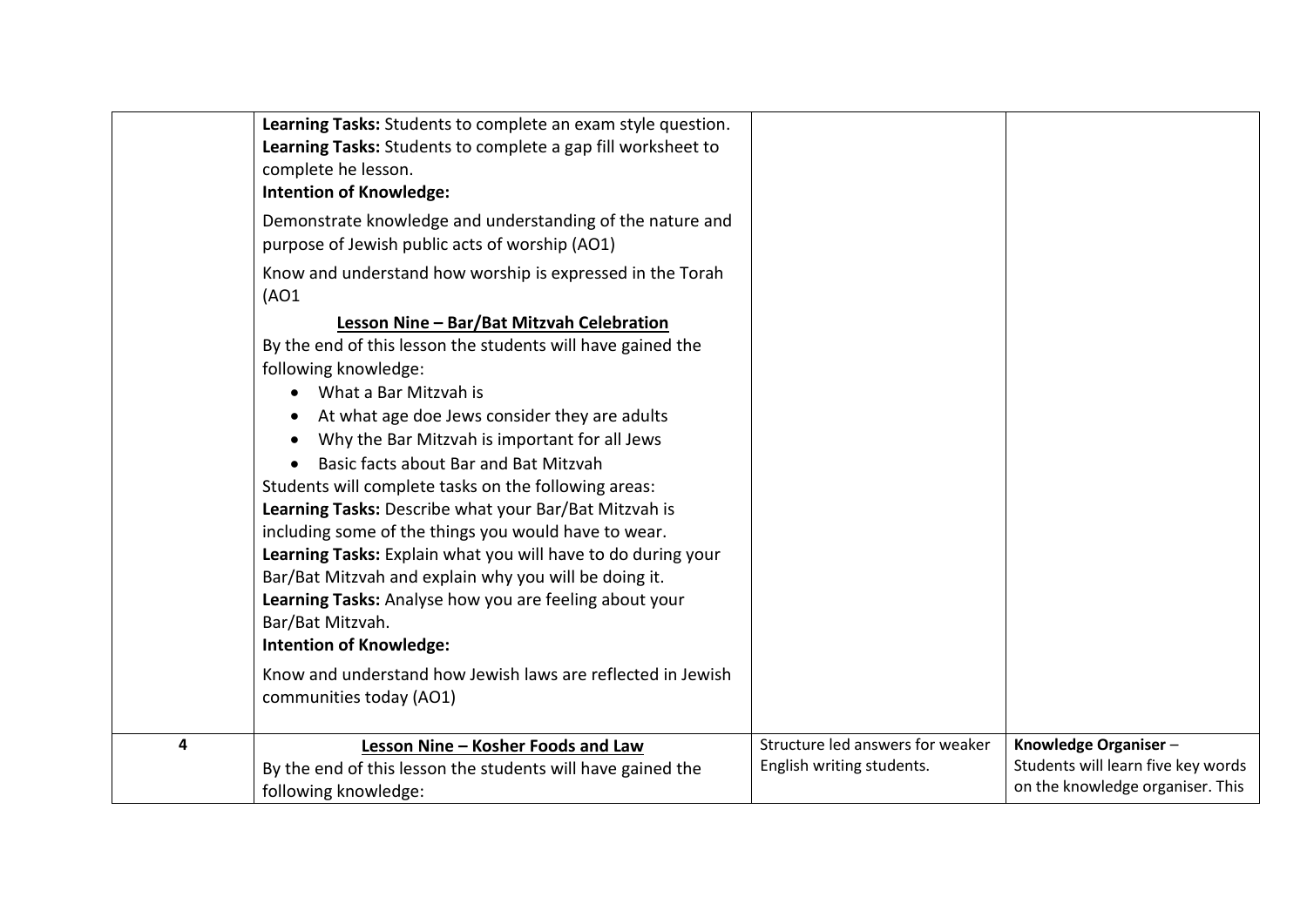| What is Kosher and Trief food<br>$\bullet$<br>What makes food Kosher<br>$\bullet$<br>What makes food Trief<br>Learning Tasks: Students can assess how important and practical<br>keeping Jewish dietary laws are for British Jews in 21 <sup>st</sup> century<br>Britain.<br>Learning Tasks: Exam style question as a way of practise and<br>revision.<br>Learning Tasks: Look at the picture and decide if you think it is<br>Kosher or Treif.<br><b>Intention of Knowledge:</b>                                                                                                                                                                                                                                                                                                                                                                                                               | Students will be given the<br>following:<br>Extra Time to write down<br>the answers if needed.<br>Differentiated questioning and<br>outcomes for higher ability<br>students.<br>Worksheets with images will be<br>made. | will then be tested in the PFL<br>during the next lesson.                                                                                                   |
|-------------------------------------------------------------------------------------------------------------------------------------------------------------------------------------------------------------------------------------------------------------------------------------------------------------------------------------------------------------------------------------------------------------------------------------------------------------------------------------------------------------------------------------------------------------------------------------------------------------------------------------------------------------------------------------------------------------------------------------------------------------------------------------------------------------------------------------------------------------------------------------------------|-------------------------------------------------------------------------------------------------------------------------------------------------------------------------------------------------------------------------|-------------------------------------------------------------------------------------------------------------------------------------------------------------|
| Know and understand how Jewish laws are reflected in Jewish<br>communities today (AO1)<br>Lesson Ten - Jewish Wedding<br>The students will have the following knowledge by the end of<br>this lesson:<br>Why marriage is so important to Jewish people.<br>$\bullet$<br>The main religious customs that take place at a Jewish<br>$\bullet$<br>marriage and be able to explain their symbolism.<br>The differences between a Catholic marriage and a<br>$\bullet$<br>Jewish marriage.<br>Learning Tasks: Lesson begins with PFL from knowledge<br>organisers.<br>Learning Tasks: Spider diagram to give as many reasons as you<br>can a couple might want to get married.<br>Learning Tasks: Make a list of things you see taking place at the<br>wedding.<br>Learning Tasks: Students to complete worksheet with the<br>different steps in a Jewish wedding.<br><b>Intention of Knowledge:</b> | Differentiated questioning and<br>outcomes for higher ability<br>students.<br>Worksheets with images will be<br>made<br>Students will be given historical<br>questions to stretch and<br>challenge.                     | Knowledge Organiser-<br>Students will learn five key words<br>on the knowledge organiser. This<br>will then be tested in the PFL<br>during the next lesson. |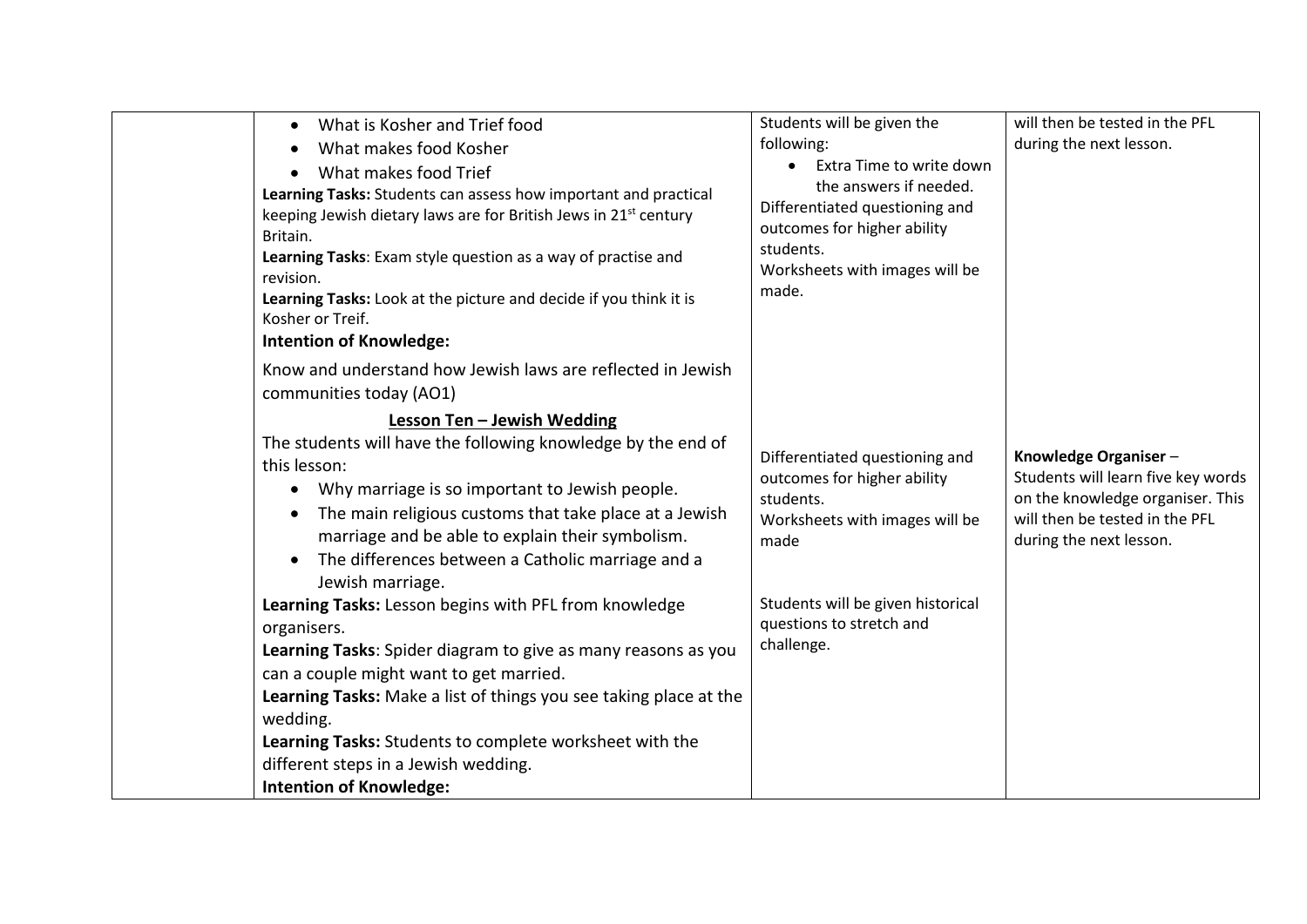|   | Know and understand Jewish teachings about marriage (AO1)              |                                     |                                    |
|---|------------------------------------------------------------------------|-------------------------------------|------------------------------------|
|   | Know and understand how marriage is shown in the Torah                 |                                     |                                    |
|   | (AO1)                                                                  |                                     |                                    |
| 5 | Lesson Nine-Celebration of Knowledge                                   | IRT feedback is to differ           | Knowledge Organiser-               |
|   | Students will complete a celebration of knowledge to show off what     | depending on each student and       | Students will learn five key words |
|   | they have learnt this half term. This is traditionally completed as    | the work that they have             | on the knowledge organiser. This   |
|   | twenty questions, however, this can be adjusted and can be made to     | completed.                          | will then be tested in the PFL     |
|   | be more practical.                                                     |                                     | during the next lesson.            |
|   |                                                                        |                                     |                                    |
|   | Lesson Ten - DIRT Feedback                                             |                                     |                                    |
|   | Evaluation of learning that has taken place and an evaluation of the   |                                     |                                    |
|   | books and ensure that they are up to the right level and any work      |                                     |                                    |
|   | missing or feedback needed is completed during this lesson.            |                                     |                                    |
| 6 | Lesson Eleven - Reteach Lesson                                         | Knowledge organisers can be         | Knowledge Organiser - Students     |
|   | Revisit and Reteach certain elements of the course and evaluate how    | used to aid any students who feel   | will be tested on all of the key   |
|   | the half term has gone and set targets for improvements in the         | they have not made the required     | words for this week. They have     |
|   | future.                                                                | progress.                           | learnt each stage individually now |
|   | This should be the first half of the half term condensed into the main | Word banks, sentence starters       | they must try and learn all the    |
|   | points you want the students to re learn.                              | will be available to those students | words.                             |
|   | Students will be questioned with new and targeted questions and        | who need them.                      |                                    |
|   | work to ensure they have all made progress this half term              | Students who need to be             |                                    |
|   |                                                                        | stretched and challenged will be    |                                    |
|   | Lesson Twelve-Reteach lesson Two                                       | done so by outcome also.            |                                    |
|   | Revisit and Reteach certain elements of the course and evaluate how    | Questions will vary to try and test |                                    |
|   | the half term has gone and set targets for improvements in the         | them.                               | Knowledge Organiser - Students     |
|   | future.                                                                |                                     | will be tested on all of the key   |
|   | This should be the second half of the half term condensed into the     | Knowledge organisers can be         | words for this week. They have     |
|   | main points you want the students to re learn.                         | used to aid any students who feel   | learnt each stage individually now |
|   | Students will be questioned with new and targeted questions and        | they have not made the required     | they must try and learn all the    |
|   | work to ensure they have all made progress this half term              | progress.                           | words.                             |
|   |                                                                        | Word banks, sentence starters       |                                    |
|   |                                                                        | will be available to those students |                                    |
|   |                                                                        | who need them.                      |                                    |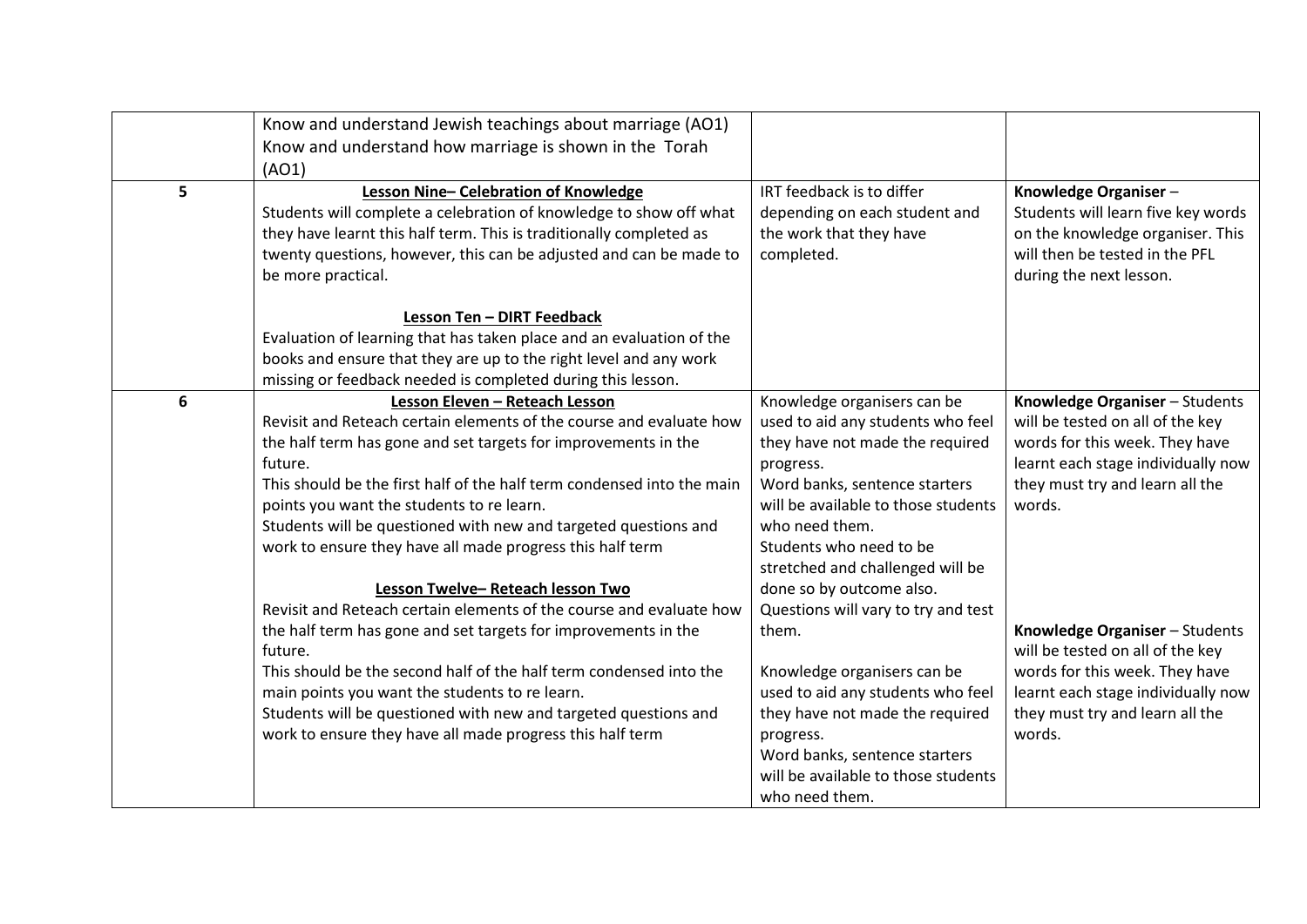| <b>Subject: Religious Education</b><br>Year 11 Half Term Four |                                                                                                     |                           |  |
|---------------------------------------------------------------|-----------------------------------------------------------------------------------------------------|---------------------------|--|
|                                                               | <b>Core skill focus</b>                                                                             |                           |  |
| Year group: Year 11                                           | <b>Module title: Judaism Practices</b>                                                              | Length of module: 6 weeks |  |
| Module intent / knowledge to be gained                        | Sequence - where does this module fit? Links to past and future learning:                           |                           |  |
| Intent:                                                       | In developing the KS3 SOW DLSA is mindful of the both the National Framework for Catholic           |                           |  |
| The aim of this unit is to continue the                       | Schools: Come and See and the local SACRE areas of study (Liverpool and Knowsley). The SOW is       |                           |  |
| development of their Jewish studies and this time             | sequenced in such a way that it builds directly on Come and See, yet allows for the development     |                           |  |
| they will use their knowledge about beliefs and               | of knowledge of key areas of Roman Catholic Christianity that students from the county sector       |                           |  |
| teachings to understand how they will use these               | will have little or no knowledge of having taken a thematic approach to the study of religion.      |                           |  |
| to help their studies of practices. We are aiming             |                                                                                                     |                           |  |
| to engage students with the knowledge of Jewish               | KS4: This is unit two of four that students will complete to ensure knowledge for paper one:        |                           |  |
| belief and teachings for a number of reasons. The             | Edexcel Catholic Christianity. The four units are called:                                           |                           |  |
| first being, it is important for their GCSE exam              | Beliefs and teachings<br>$\bullet$                                                                  |                           |  |
| that they can understand and describe why a                   | Practices<br>$\bullet$                                                                              |                           |  |
| Jewish person lives the way that they do.                     | Sources of Wisdom and Authority                                                                     |                           |  |
| Secondly, there are Jewish communities in                     | Forms of Expression.<br>$\bullet$                                                                   |                           |  |
| Liverpool and our students need to be able to                 | <b>Catholic Philosophy</b>                                                                          |                           |  |
| respect their values and beliefs.                             | Catholic Philosophy<br>$\bullet$                                                                    |                           |  |
|                                                               | <b>Family and Relationship</b>                                                                      |                           |  |
| Knowledge:                                                    | Judaism                                                                                             |                           |  |
| In this unit pupils focus on Jewish beliefs and               | Beliefs and teachings<br>$\bullet$                                                                  |                           |  |
| practices. The GCSE syllabus followed is Unit A of            | Practices                                                                                           |                           |  |
| Edexcel Catholic Christianity. This allows students           |                                                                                                     |                           |  |
| to gain an in-depth knowledge of Catholic                     | Judaism has been taught in year 8 in depth and students will pick up this knowledge and try to      |                           |  |
| Christianity that includes, the beliefs, and the              | recall what they have learnt from year 8. This is the second and final topic for year 11 to         |                           |  |
| practices, sources of wisdom and authority and                | complete until their exam.                                                                          |                           |  |
| forms of expressions. Students will also develop              | These are the building blocks that will allow student to use the knowledge they gain in a           |                           |  |
| knowledge of a second religion which is Judaism.              | historical context. It will embed skills learned previously and extend their knowledge of skills so |                           |  |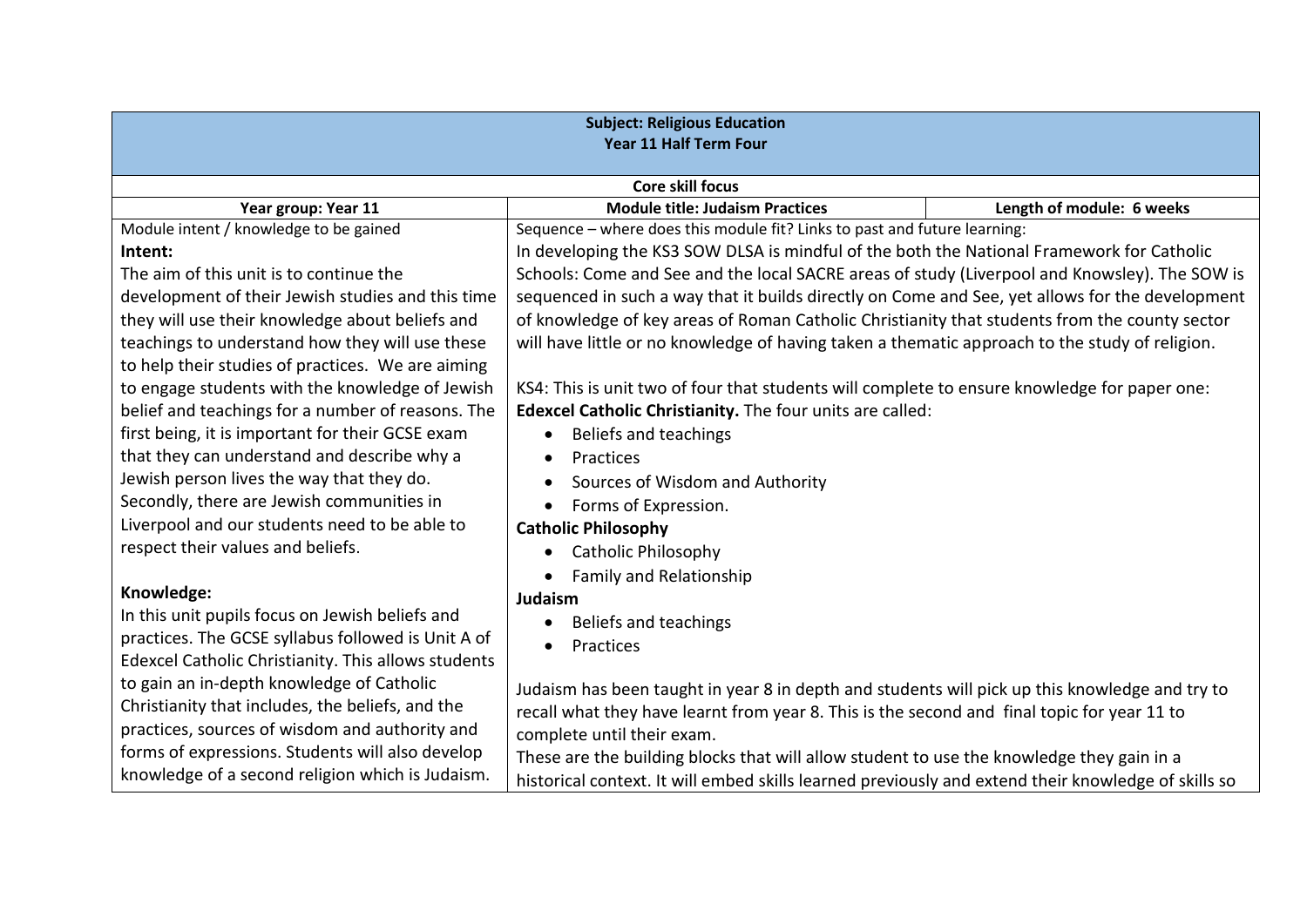| The students will develop their knowledge of the<br>practices within the religion of Judaism. They will<br>examine firstly how God; the Shekinah and the<br>messiahship are all linked. Students will have an<br>introduction to the Religion of Judaism and its<br>beliefs.<br>Students will use the information they have<br>learnt from unit two of year to understand how<br>Jews take their beliefs and teachings and turn<br>them into their practices. Students will be given<br>the opportunity to look at each practise<br>individually and understand how each practise<br>effects their lives daily. Students will learn about<br>practices such as pilgrimage, celebrations, | college and university. | that they become more proficient. They will be able to take this knowledge onto sixth form,                         |
|------------------------------------------------------------------------------------------------------------------------------------------------------------------------------------------------------------------------------------------------------------------------------------------------------------------------------------------------------------------------------------------------------------------------------------------------------------------------------------------------------------------------------------------------------------------------------------------------------------------------------------------------------------------------------------------|-------------------------|---------------------------------------------------------------------------------------------------------------------|
| marriage and Jewish funerals.                                                                                                                                                                                                                                                                                                                                                                                                                                                                                                                                                                                                                                                            |                         |                                                                                                                     |
| Key words:                                                                                                                                                                                                                                                                                                                                                                                                                                                                                                                                                                                                                                                                               |                         | <b>SEN</b>                                                                                                          |
| The Almighty $-$ A name given to God by the Jewish people. Using referring to him<br>having all power.                                                                                                                                                                                                                                                                                                                                                                                                                                                                                                                                                                                   |                         | Staff to follow the following principles when teaching SEN students<br>Data rich seating plans with a full rational |
| Hashem $-$ A different way of referring to God in Judaism because his name is                                                                                                                                                                                                                                                                                                                                                                                                                                                                                                                                                                                                            |                         | Model responses to scaffold pupils who need additional                                                              |
| deemed to Holy or special to be used.                                                                                                                                                                                                                                                                                                                                                                                                                                                                                                                                                                                                                                                    |                         | support to demonstrate how knowledge is to be applied.                                                              |
| Messiah - The belief that someone will come in the future and save the Jewish                                                                                                                                                                                                                                                                                                                                                                                                                                                                                                                                                                                                            |                         | Re-teach weeks based upon the data gained from                                                                      |
| people. This person will be a warrior and a leader.                                                                                                                                                                                                                                                                                                                                                                                                                                                                                                                                                                                                                                      |                         | assessment points - where sufficient knowledge is not                                                               |
| Shekinah - The English transliteration of a Hebrew word meaning "dwelling" or                                                                                                                                                                                                                                                                                                                                                                                                                                                                                                                                                                                                            |                         | being retained and retrieved. Re-teaching must take                                                                 |
| "settling" and denotes the dwelling or settling of the divine presence of God.                                                                                                                                                                                                                                                                                                                                                                                                                                                                                                                                                                                                           |                         | place.                                                                                                              |
| Talmud - A collection of historical Rabbi's and their discussing and debating of                                                                                                                                                                                                                                                                                                                                                                                                                                                                                                                                                                                                         |                         | The use of knowledge organisers and homework to                                                                     |
| what the Torah is.                                                                                                                                                                                                                                                                                                                                                                                                                                                                                                                                                                                                                                                                       |                         | ensure learning is retained.                                                                                        |
| Jerusalem - This is the holy city for Jews. The will come here on pilgrimage and                                                                                                                                                                                                                                                                                                                                                                                                                                                                                                                                                                                                         |                         | Gunning fox index to be applied to reading material to assess its                                                   |
| head to the wailing wall.                                                                                                                                                                                                                                                                                                                                                                                                                                                                                                                                                                                                                                                                |                         | suitability for students.                                                                                           |
| The Wailing Wall - The surviving part of the wall which was once Herod's temple.                                                                                                                                                                                                                                                                                                                                                                                                                                                                                                                                                                                                         |                         |                                                                                                                     |
| Jews traditionally gather for prayers outside this wall.                                                                                                                                                                                                                                                                                                                                                                                                                                                                                                                                                                                                                                 |                         |                                                                                                                     |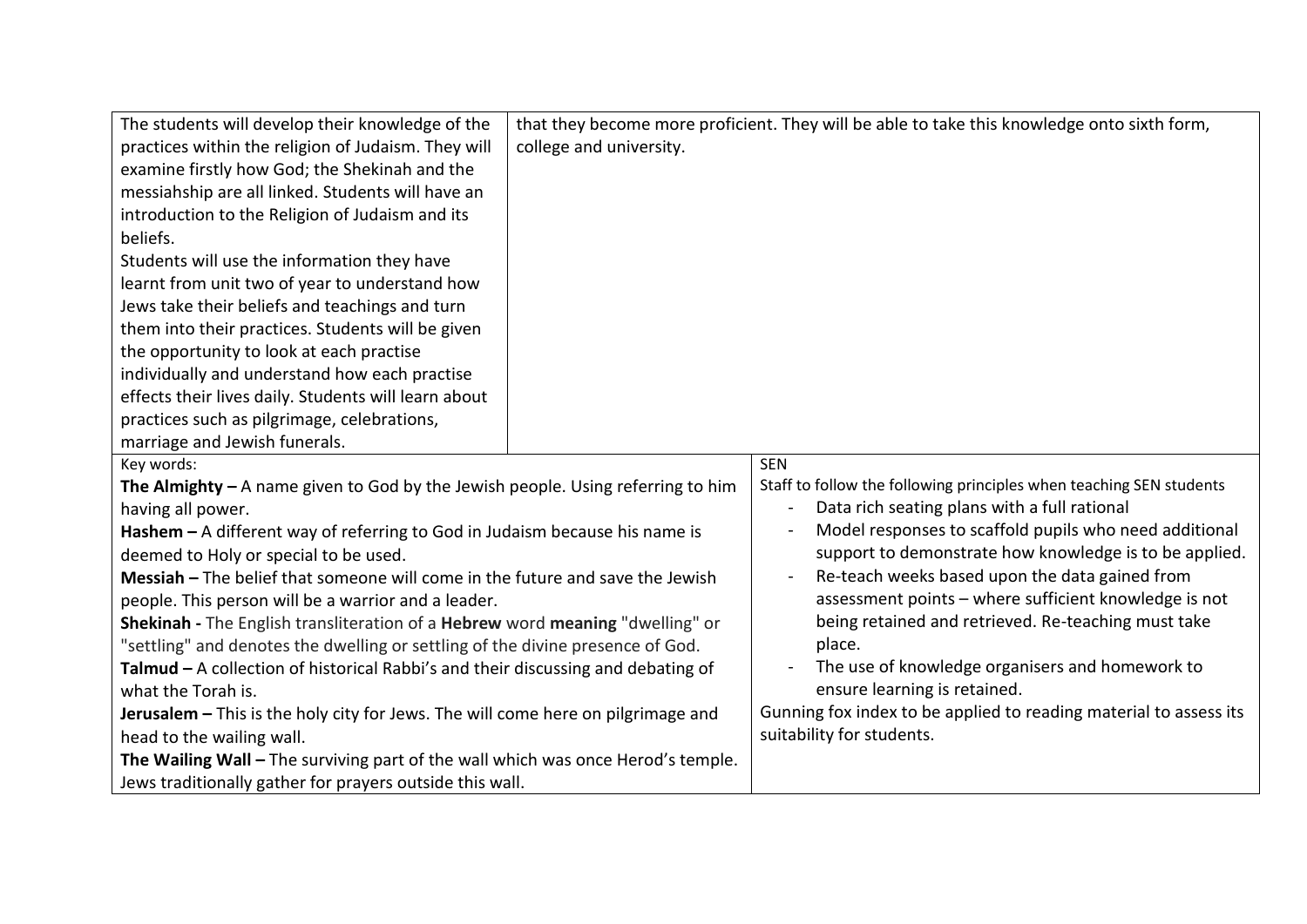| The Ketubah - This is a Jewish marriage contract that is signed at the beginning of |                                                                                  |                                                                     |                                                           |
|-------------------------------------------------------------------------------------|----------------------------------------------------------------------------------|---------------------------------------------------------------------|-----------------------------------------------------------|
| the wedding ceremony. It outlines the rights and responsibilities of the man and    |                                                                                  |                                                                     |                                                           |
| wife.                                                                               |                                                                                  |                                                                     |                                                           |
|                                                                                     | <b>Mazel Tov</b> $-$ The words spoken at the end of the wedding meaning          |                                                                     |                                                           |
| congratulations and good luck.                                                      |                                                                                  |                                                                     |                                                           |
|                                                                                     | Mishnah – Six books that took the oral tradition of Judaism and formed the first |                                                                     |                                                           |
| part of the Talmud.                                                                 |                                                                                  |                                                                     |                                                           |
|                                                                                     | Pilgrimage - The act of going somewhere for devotion.                            |                                                                     |                                                           |
| Week number                                                                         | Learning activity / intention of knowledge                                       | <b>Stretch &amp; Support activities</b>                             | <b>Homework</b>                                           |
|                                                                                     | Lesson One - Public Acts of Worship                                              | Students will be given the                                          | Knowledge Organiser-                                      |
|                                                                                     | By the end of this lesson the students will have the following                   | following:                                                          | Students will learn five key words                        |
|                                                                                     | knowledge:                                                                       | Extra Time to write down the                                        | on the knowledge organiser. This                          |
|                                                                                     | The 3 times services in a Synagogue might take place                             | answers if needed.<br>Pictures to aid their learning.               | will then be tested in the PFL<br>during the next lesson. |
|                                                                                     | What happens at 2 of the 3 services                                              |                                                                     |                                                           |
|                                                                                     | Learning Tasks: Students are going to use their GCSE RE                          | Students with any dyslexia will be                                  |                                                           |
|                                                                                     | textbook to. Explain what happens in the main Shabbat service.                   | given the opportunity of an                                         |                                                           |
|                                                                                     | 2) Explain what happens at the Daily Service in a Synagogue                      | overlay.                                                            |                                                           |
|                                                                                     | 3) Explain why Synagogue services are important.                                 |                                                                     |                                                           |
|                                                                                     | Learning Tasks: Students to complete an exam question.                           | Stretch and challenge questions<br>will be available throughout the |                                                           |
|                                                                                     | <b>Intention of Knowledge:</b>                                                   |                                                                     |                                                           |
|                                                                                     | Demonstrate knowledge and understanding of the nature and                        | lesson and also on the                                              |                                                           |
|                                                                                     | purpose of Jewish public acts of worship (AO1)                                   | whiteboard, so there should<br>never be a time when a student is    |                                                           |
|                                                                                     | Know and understand how worship is expressed in the Torah                        | not writing or completing a task.                                   |                                                           |
|                                                                                     | (AO1)                                                                            | Video questions will be                                             |                                                           |
| $\mathbf 1$                                                                         |                                                                                  | Differentiated for stretch and                                      |                                                           |
|                                                                                     |                                                                                  | challenge.                                                          |                                                           |
|                                                                                     | Lesson Two - Tenkah and Talmud                                                   |                                                                     |                                                           |
|                                                                                     | By the end of this lesson the students will have the following                   | <b>Stretch and Challenge:</b>                                       |                                                           |
|                                                                                     | knowledge:                                                                       | 1) Some argue that the                                              |                                                           |
|                                                                                     | What the Tenkah and Talmud are.                                                  | Tenkah and Talmud are                                               |                                                           |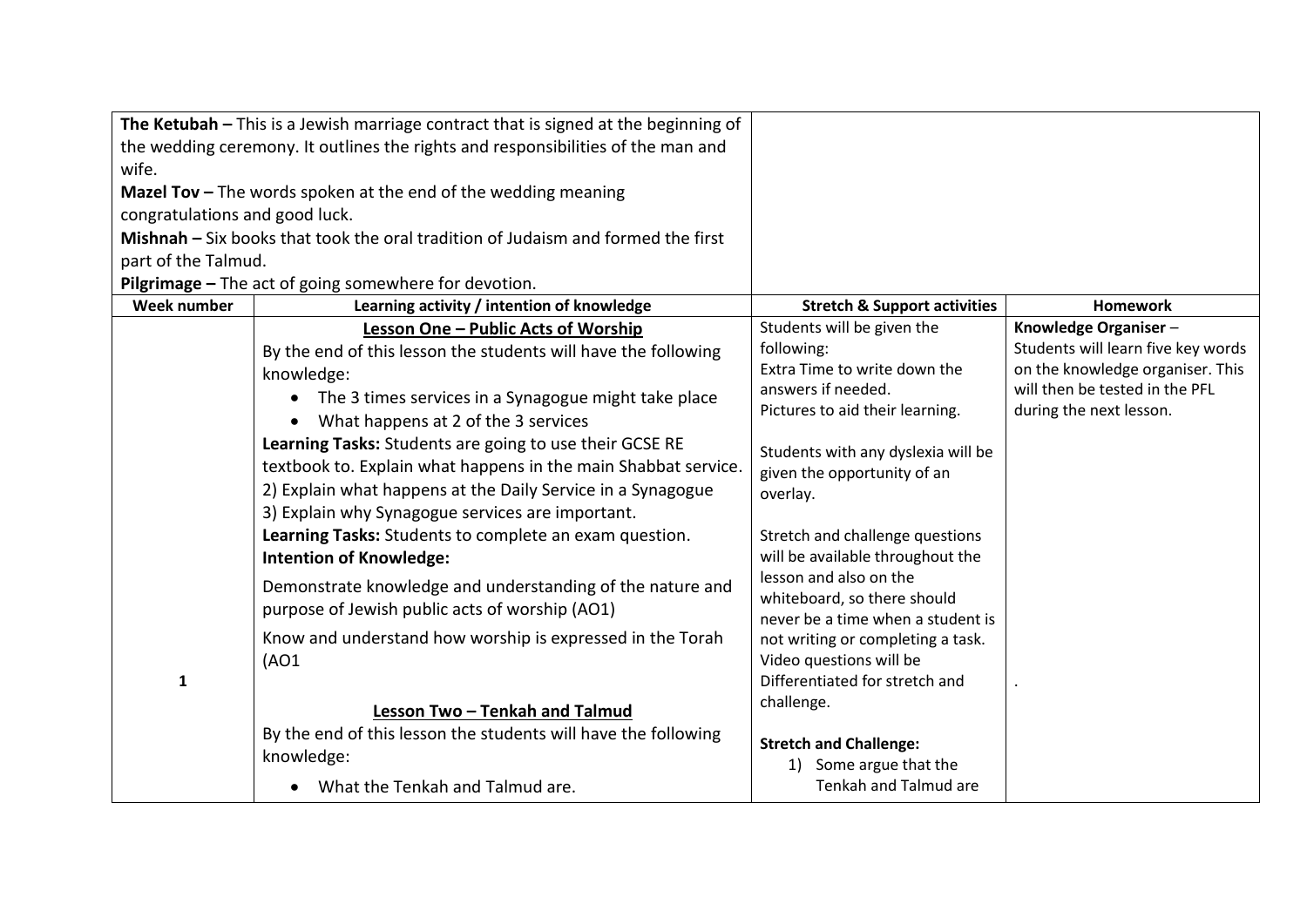| How/why the Tenkah and Talmud are important to<br>$\bullet$<br>Jews.                                                                                                                                                                                                                                                                                                                                                                                                                                                                                          | more informative than<br>the Torah. Do you agree                                                                                                                                                                                                                                                                                                                                                                                                                                                                                |                                                                                                |
|---------------------------------------------------------------------------------------------------------------------------------------------------------------------------------------------------------------------------------------------------------------------------------------------------------------------------------------------------------------------------------------------------------------------------------------------------------------------------------------------------------------------------------------------------------------|---------------------------------------------------------------------------------------------------------------------------------------------------------------------------------------------------------------------------------------------------------------------------------------------------------------------------------------------------------------------------------------------------------------------------------------------------------------------------------------------------------------------------------|------------------------------------------------------------------------------------------------|
| The challenges surrounding religious scripture from an<br>$\bullet$<br>oral tradition.                                                                                                                                                                                                                                                                                                                                                                                                                                                                        | with this statement?                                                                                                                                                                                                                                                                                                                                                                                                                                                                                                            |                                                                                                |
| Learning Task: Lesson begins with PFL from knowledge<br>organisers.<br>Learning Tasks: 1) What do traditional people believe about<br>the Torah?<br>2) What do less traditional people believe?<br>Students to answer these two questions at the end of the<br>lesson.<br>Learning Tasks: Students to complete an exam question<br>Learning Tasks: Students to complete a gap fill worksheet to<br>complete he lesson.<br><b>Intention of Knowledge:</b><br>Know and understand the nature and importance of Jewish law<br>in the Tenakh and the Talmud (AO1) | Students with any dyslexia will be<br>given the opportunity of an<br>overlay.<br>Lower ability students will have<br>less images to match. Higher<br>ability students need to write a<br>short sentence with each<br>describing what they know as a<br>stretch and challenge.<br>will be available throughout the<br>lesson and also on the<br>whiteboard, so there should<br>never be a time when a student is<br>not writing or completing a task.<br>Video questions will be<br>Differentiated for stretch and<br>challenge. |                                                                                                |
| Lesson Three - Jewish Pilgrimage<br>By the end of this lesson the students will have the following<br>knowledge:<br>Identify Israel on a map and describe the main Jewish<br>$\bullet$<br>pilgrimage sites located.<br>Why visiting the Western Wall is so important to Jews.<br>The differences that must be observed by women and<br>$\bullet$<br>men when visiting the wall.                                                                                                                                                                               | Students with any dyslexia will be<br>given the opportunity of an<br>overlay.<br>Lower ability students will have<br>less images to match. Higher<br>ability students need to write a<br>short sentence with each<br>describing what they know as a<br>stretch and challenge.                                                                                                                                                                                                                                                   | Knowledge Organiser-<br>Students will learn five key words<br>on the knowledge organiser. This |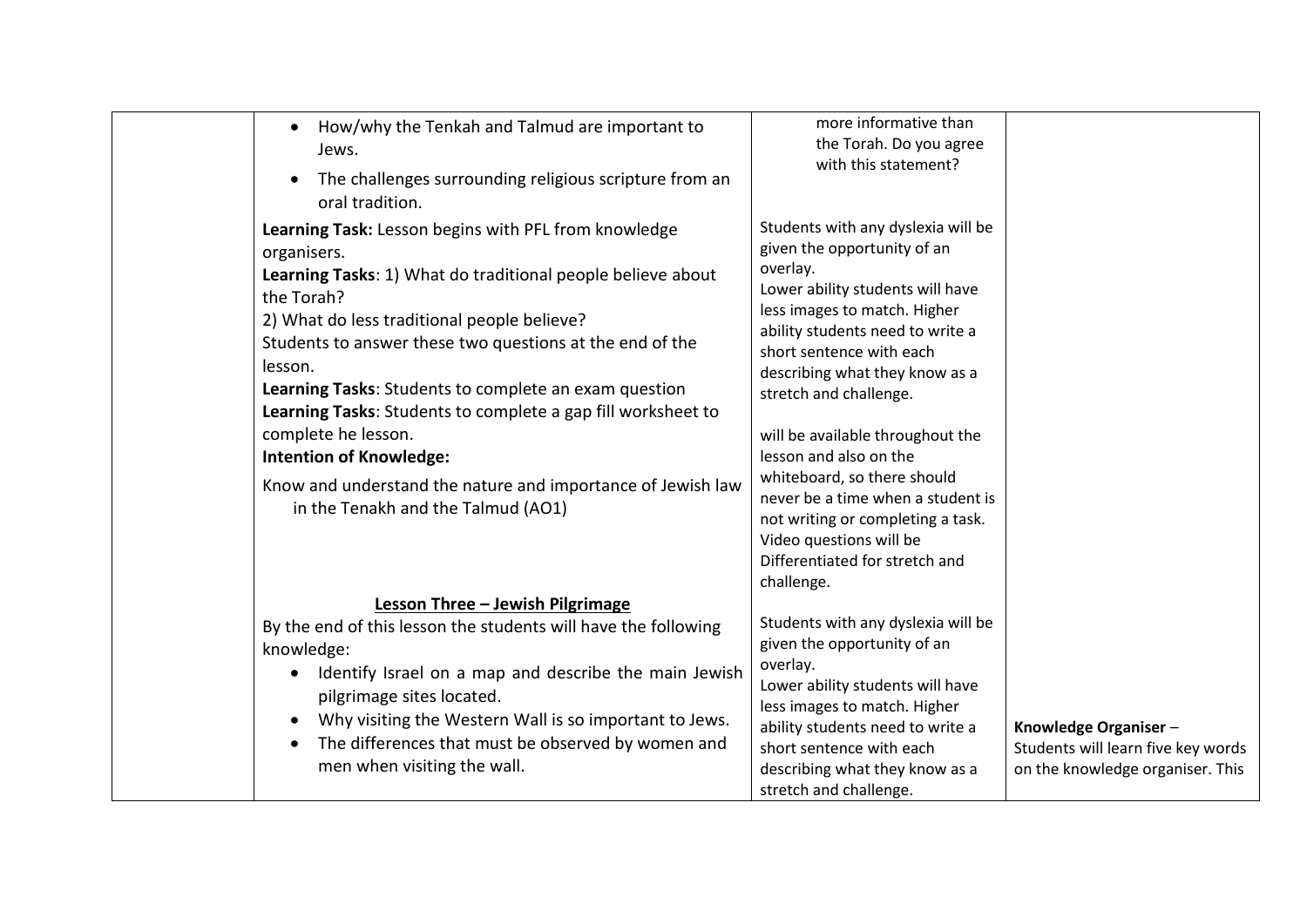|                         | Learning Tasks: Lesson begins with PFL from knowledge<br>organisers.<br>Learning Tasks: Using yellow sticky notes students will write<br>something they would like to thank or ask God for.<br>Students must put the pilgrimage in the correct order of events<br>in groups.<br>Learning Tasks: Evaluation of why they put these in the specific<br>order they have.<br>Learning Tasks: Students to complete an exam question<br><b>Intention of Knowledge:</b><br>Assess and analyse the importance of having different forms of<br>prayers (AO2)                                                                                                                                                                                              | <b>Stretch and Challenge:</b><br>1) State the importance of<br>Judaism for both Jewish<br>and Catholic people.                                                                                                                                                                                                                                                                                                                                                                            | will then be tested in the PFL<br>during the next lesson.                                                                                                   |
|-------------------------|-------------------------------------------------------------------------------------------------------------------------------------------------------------------------------------------------------------------------------------------------------------------------------------------------------------------------------------------------------------------------------------------------------------------------------------------------------------------------------------------------------------------------------------------------------------------------------------------------------------------------------------------------------------------------------------------------------------------------------------------------|-------------------------------------------------------------------------------------------------------------------------------------------------------------------------------------------------------------------------------------------------------------------------------------------------------------------------------------------------------------------------------------------------------------------------------------------------------------------------------------------|-------------------------------------------------------------------------------------------------------------------------------------------------------------|
| $\overline{\mathbf{2}}$ | Lesson Four - Sanctity of Life/Life After Death<br>By the end of this lesson the students will have the following<br>knowledge:<br>What the sanctity of life is.<br>How the sanctity of life is the most important mitzvoth<br>Jews must follow.<br>Examine some of the challenges that face Jews when<br>keeping the laws around the sanctity of life.<br>Learning Tasks: Lesson begins with PFL from knowledge<br>organisers.<br>Learning Tasks: Students will describe why life is important and<br>list all the things that make life special to them.<br>Learning Tasks: Students to complete an exam question<br><b>Intention of Knowledge:</b><br>Know and understand how Jewish laws are reflected in Jewish<br>communities today (AO1) | Students will be given the<br>following:<br>Extra Time to write down the<br>answers if needed.<br>Pictures to aid their learning.<br>Students with any dyslexia will be<br>given the opportunity of an<br>overlay.<br>Quizzes will have sentence<br>starters and key words for the<br>lower ability students.<br>For stretch and challenge<br>students will have to fill in more<br>information about their earth.<br>Stretch and challenge questions<br>will be available throughout the | Knowledge Organiser-<br>Students will learn five key words<br>on the knowledge organiser. This<br>will then be tested in the PFL<br>during the next lesson. |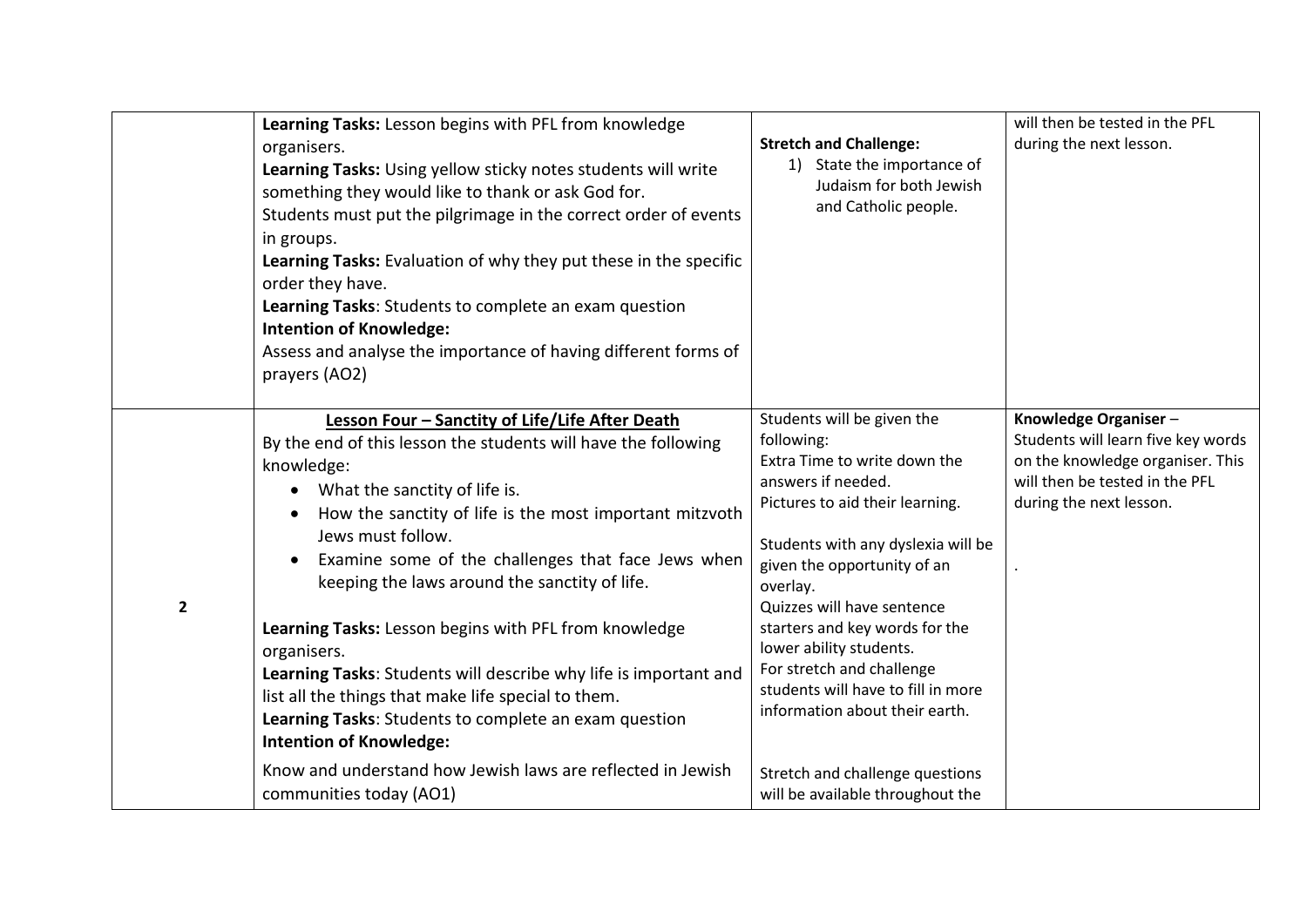| Assess and analyse the importance and implications of Jewish    | lesson and also on the                 |
|-----------------------------------------------------------------|----------------------------------------|
| food laws, including those from divergent traditions (AO2)      | whiteboard, so there should            |
|                                                                 | never be a time when a student is      |
| <b>Lesson Five - Jewish Wedding</b>                             | not writing or completing a task.      |
| By the end of this lesson the students will have the following  |                                        |
| knowledge:                                                      | Lower ability students will be         |
| Why marriage is so important to Jewish people.                  | given images to support their<br>work. |
| The main religious customs that take place at a Jewish          | <b>Stretch and Challenge:</b>          |
|                                                                 | 1) Define the importance of            |
| marriage and be able to explain their symbolism.                | each aspect of a Jewish                |
| The differences between a Catholic marriage and a               | wedding and why they                   |
| Jewish marriage.                                                | are just as important the              |
| Learning Tasks: Lesson begins with PFL from knowledge           | other.                                 |
| organisers.                                                     |                                        |
| Learning Tasks: Spider diagram to give as many reasons as you   | Students will be given the             |
| can a couple might want to get married.                         | following:                             |
| Learning Tasks: Students to complete an exam question           | Extra Time to write down the           |
| <b>Intention of Knowledge:</b>                                  | answers if needed.                     |
| Know and understand how worship is expressed in the Torah       | Pictures to aid their learning.        |
| about marriage.(AO1)                                            |                                        |
|                                                                 | Students with any dyslexia will be     |
|                                                                 | given the opportunity of an            |
| Lesson Six - Jewish Life After Death                            | overlay.<br>Quizzes will have sentence |
| By the end of this lesson the students will have the following  | starters and key words for the         |
| knowledge:                                                      | lower ability students.                |
| Why funerals are an important ceremony for humans.<br>$\bullet$ | For stretch and challenge              |
|                                                                 | students will have to fill in more     |
| The main events that take place at a Jewish funeral.            | information about their earth.         |
| How the Jewish funeral supports the mourning family             |                                        |
| Learning Tasks: Lesson begins with PFL from knowledge           |                                        |
| organisers.                                                     | <b>Stretch and Challenge:</b>          |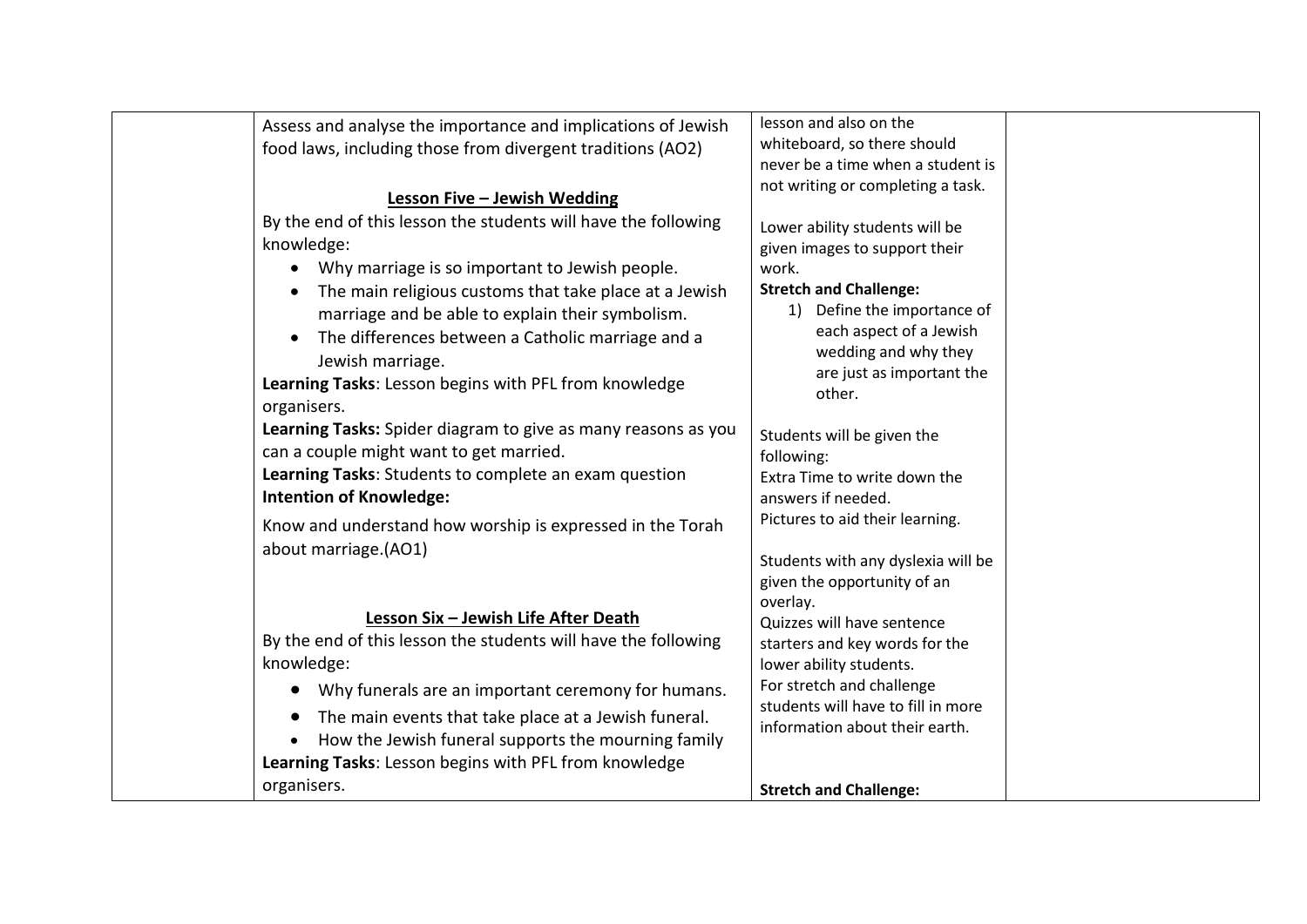| Learning Tasks: Watch the video clip and make a list of as<br>many things as you can that take place, are said or are<br>undertaken at a Jewish funeral.<br>Learning Tasks: Describe what happens at a Jewish person's<br>funeral and what they believe happens when they die. Explain<br>how this will help and support the family.<br>Learning Tasks: Students to complete an exam question<br><b>Intention of Knowledge:</b><br>Know and understand Jewish teachings about life after death<br>(AO1)<br>Know and understand how life after death is shown in the<br>Torah (AO1)<br>Assess and analyse how Jewish teachings about life after death<br>affect the lives of Jewish people (AO2) | We should all focus on<br>1)<br>living our lives rather<br>than worrying about the<br>afterlife. Do you agree<br>with this statement?                           |                                                                                                                                                             |
|-------------------------------------------------------------------------------------------------------------------------------------------------------------------------------------------------------------------------------------------------------------------------------------------------------------------------------------------------------------------------------------------------------------------------------------------------------------------------------------------------------------------------------------------------------------------------------------------------------------------------------------------------------------------------------------------------|-----------------------------------------------------------------------------------------------------------------------------------------------------------------|-------------------------------------------------------------------------------------------------------------------------------------------------------------|
| Lesson Seven - Shabbat<br>By the end of this lesson the students will have the following<br>knowledge:<br>The main celebrations and practices that take place at<br>$\bullet$<br>Shabbat using subject specific keywords and simply<br>explain why these rules are observed.                                                                                                                                                                                                                                                                                                                                                                                                                    | Structure led answers for weaker<br>English writing students.<br>Students will be given the<br>following:<br>Extra Time to write down<br>the answers if needed. | Knowledge Organiser-<br>Students will learn five key words<br>on the knowledge organiser. This<br>will then be tested in the PFL<br>during the next lesson. |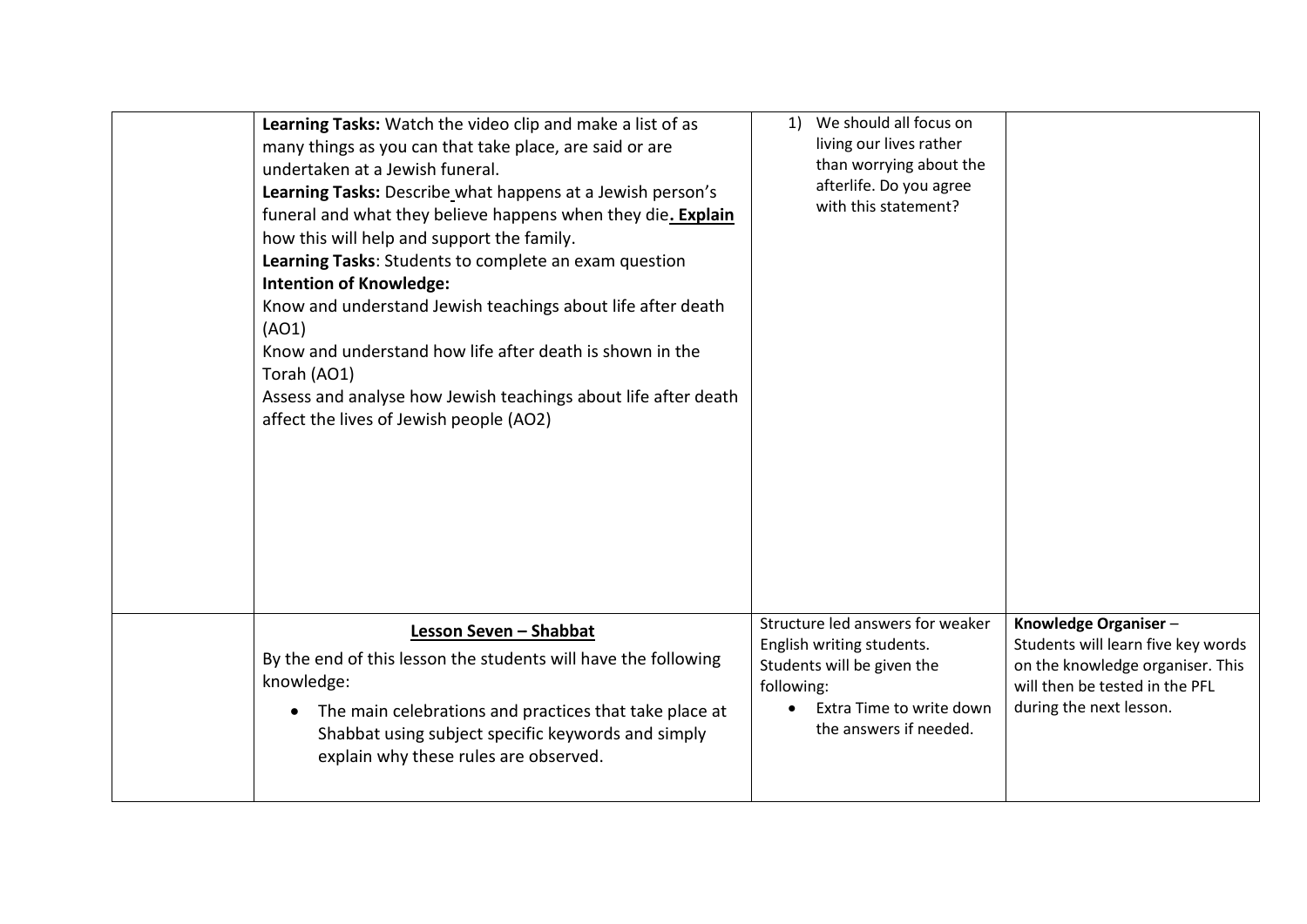|   | How the festival of Shabbat is celebrated using<br>$\bullet$<br>keywords and explain some of the challenges that<br>celebrating Shabbat presents.                                                                                                                                                                                                                                                                                                                                                                                                                                                                                                                            | Sheet to be differentiated to use<br>sentence starters and gap fill for<br>lower ability groups.                                                                                                                                                                                                                          |  |
|---|------------------------------------------------------------------------------------------------------------------------------------------------------------------------------------------------------------------------------------------------------------------------------------------------------------------------------------------------------------------------------------------------------------------------------------------------------------------------------------------------------------------------------------------------------------------------------------------------------------------------------------------------------------------------------|---------------------------------------------------------------------------------------------------------------------------------------------------------------------------------------------------------------------------------------------------------------------------------------------------------------------------|--|
| 3 | How important and practical it is for Jews in Britain to<br>$\bullet$<br>celebrate Sabbat on a weekly basis and observe all the<br>mitzvah related to the festival.                                                                                                                                                                                                                                                                                                                                                                                                                                                                                                          |                                                                                                                                                                                                                                                                                                                           |  |
|   | Learning Tasks: Students will answer this question to start<br>with. 'If you had a day of rest (not allowed to do any work)                                                                                                                                                                                                                                                                                                                                                                                                                                                                                                                                                  | Sentence starters there to help<br>lower ability students.                                                                                                                                                                                                                                                                |  |
|   | what would you do?'<br>Learning Tasks: Students are then to create a diamond nine<br>and if they finish that, as a challenge task they are to complete<br>the questions on the worksheet.<br>- Watch the video<br>2) When its finished answer the questions<br>b) What did you see the Jewish Treats doing to celebrate<br>Shabbat that we have learnt about in this lesson?<br>Why do you think the Jewish Treats made this video?<br>Learning Tasks: Students to complete an exam question<br><b>Intention of Knowledge:</b><br>Know and understand the nature and purpose of celebrating<br>Shabbat (AO1)<br>Jews often call the day Shabbat, which is Hebrew for Sabbath | Structure led answers for weaker<br>English writing students.<br>Students will be given the<br>following:<br>Extra Time to write down<br>the answers if needed.<br>Differentiated questioning and<br>outcomes for higher ability<br>students.<br>The higher ability students will<br>be given less information to<br>use. |  |
|   | and which comes from the Hebrew word for rest.                                                                                                                                                                                                                                                                                                                                                                                                                                                                                                                                                                                                                               |                                                                                                                                                                                                                                                                                                                           |  |
|   | Know and understand how Shabbat is celebrated in the home<br>and in the synagogue with reference to teachings in the Torah<br>(AO1)                                                                                                                                                                                                                                                                                                                                                                                                                                                                                                                                          | Students who require extra<br>information and support<br>worksheets they will be provided.                                                                                                                                                                                                                                |  |
|   | <b>Lesson Eight - The Mezuzah</b>                                                                                                                                                                                                                                                                                                                                                                                                                                                                                                                                                                                                                                            |                                                                                                                                                                                                                                                                                                                           |  |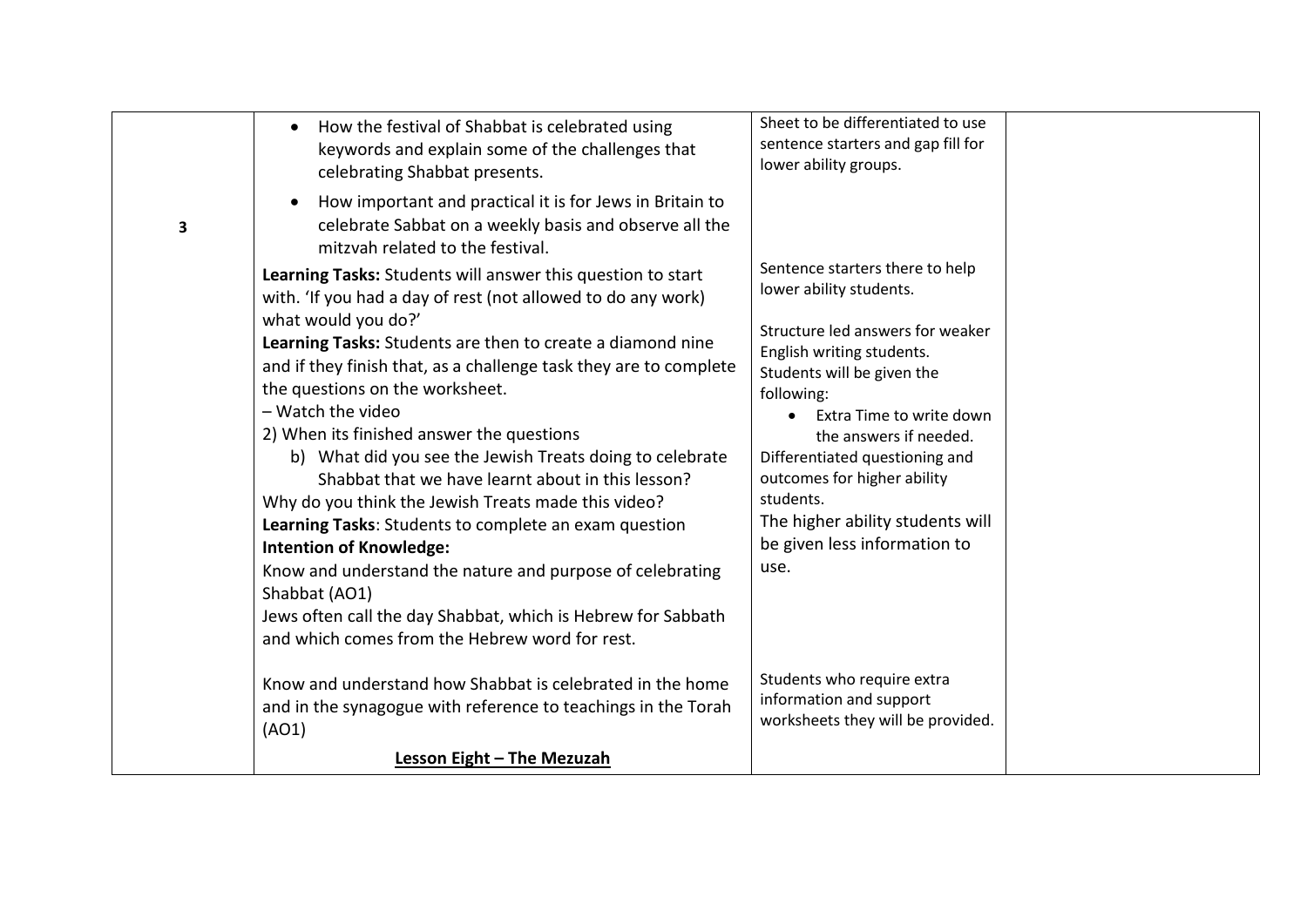|   | By the end of this lesson the students will have the following<br>knowledge:                                                                                                                                                                                                                                                                                                                                                                                                                                                                                                                 |                                                                                                                                                                 |                                                                                                                                                             |
|---|----------------------------------------------------------------------------------------------------------------------------------------------------------------------------------------------------------------------------------------------------------------------------------------------------------------------------------------------------------------------------------------------------------------------------------------------------------------------------------------------------------------------------------------------------------------------------------------------|-----------------------------------------------------------------------------------------------------------------------------------------------------------------|-------------------------------------------------------------------------------------------------------------------------------------------------------------|
|   | What a Mezuzah is and briefly explain why they are<br>used.                                                                                                                                                                                                                                                                                                                                                                                                                                                                                                                                  |                                                                                                                                                                 |                                                                                                                                                             |
|   | How using a Mezuzah connects a Jewish person with<br>the almighty, constantly on a daily basis.                                                                                                                                                                                                                                                                                                                                                                                                                                                                                              |                                                                                                                                                                 |                                                                                                                                                             |
|   | Learning Tasks: Students can assess how important using a<br>mezuzah is for British Jews in the 21 <sup>st</sup> century.                                                                                                                                                                                                                                                                                                                                                                                                                                                                    |                                                                                                                                                                 |                                                                                                                                                             |
|   | 1) How many doors have you walked through from getting up<br>today to coming into this classroom. If you can't count exactly<br>have a rough guess.<br>Learning Tasks: Students will design and create their own<br>Mezuzah prayer box. They will take it home to finish.<br>Learning Tasks: Students to complete an exam question<br><b>Intention of Knowledge:</b><br>Know and understand how Jewish laws are reflected in Jewish<br>communities today (AO1)<br>Assess and analyse the importance and implications of Jewish<br>food laws, including those from divergent traditions (AO2) |                                                                                                                                                                 |                                                                                                                                                             |
| 4 | Lesson Nine- Jewish Festivals<br>By the end of this lesson the students will have the following<br>knowledge:<br>How and why Hanukkah is celebrated using correct<br>keywords.                                                                                                                                                                                                                                                                                                                                                                                                               | Structure led answers for weaker<br>English writing students.<br>Students will be given the<br>following:<br>Extra Time to write down<br>the answers if needed. | Knowledge Organiser-<br>Students will learn five key words<br>on the knowledge organiser. This<br>will then be tested in the PFL<br>during the next lesson. |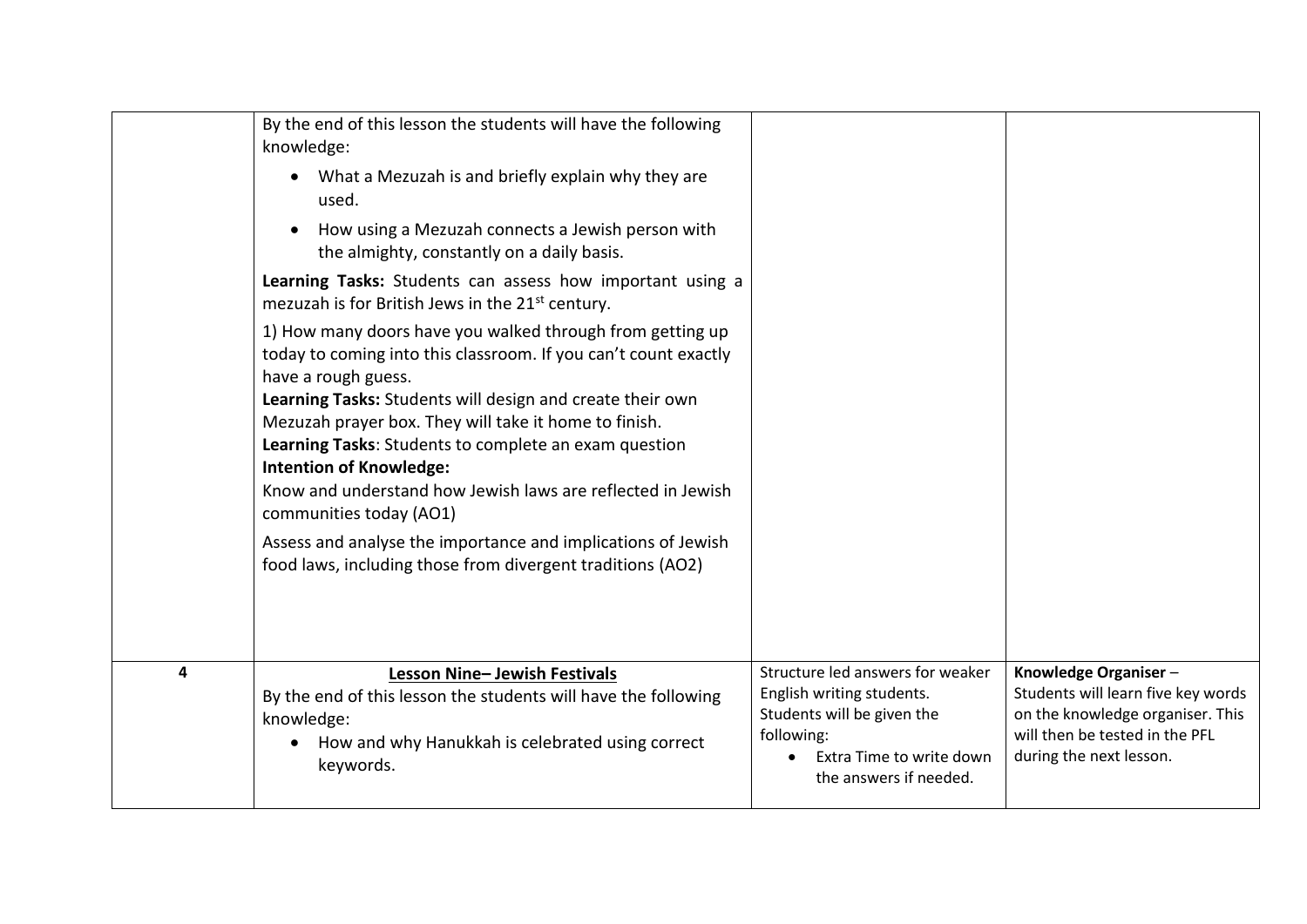|   | How Hanukkah celebrations create a link between<br>$\bullet$<br>Jewish people's history and present day Judaism and<br>why this is important.<br>Learning Tasks: Students can assess and highlight some of the<br>difficulties for British Jews celebrating Hanukkah in 21 <sup>st</sup> century<br>Britain.<br>1) Why does Hanukkah lasts for 8 nights?<br>2) Why do Jewish children play with Dreidels at Hanukah?<br>Learning Tasks: Students to complete an exam question<br><b>Intention of Knowledge:</b><br>Demonstrate knowledge and understanding of the nature,<br>history, purpose and significance of Jewish festivals (AO1)<br>Demonstrate knowledge and understanding of the meaning of<br>several festivals (AO1)<br>Analyse and assess divergent understandings of why festivals<br>are important to different Jewish denominations today (AO2) | Differentiated questioning and<br>outcomes for higher ability<br>students.<br>Worksheets with images will be<br>made.<br>Differentiated questioning and<br>outcomes for higher ability<br>students.<br>Worksheets with images will be<br>made<br><b>Stretch and Challenge:</b><br>1) Define the most<br>important Jewish festival<br>and why |                                                                                                                                                             |
|---|-----------------------------------------------------------------------------------------------------------------------------------------------------------------------------------------------------------------------------------------------------------------------------------------------------------------------------------------------------------------------------------------------------------------------------------------------------------------------------------------------------------------------------------------------------------------------------------------------------------------------------------------------------------------------------------------------------------------------------------------------------------------------------------------------------------------------------------------------------------------|----------------------------------------------------------------------------------------------------------------------------------------------------------------------------------------------------------------------------------------------------------------------------------------------------------------------------------------------|-------------------------------------------------------------------------------------------------------------------------------------------------------------|
|   | Lesson Ten - Exam Practise                                                                                                                                                                                                                                                                                                                                                                                                                                                                                                                                                                                                                                                                                                                                                                                                                                      |                                                                                                                                                                                                                                                                                                                                              |                                                                                                                                                             |
|   | Students are to engage in a range of different techniques and<br>exam questions to prepare for their exam.                                                                                                                                                                                                                                                                                                                                                                                                                                                                                                                                                                                                                                                                                                                                                      |                                                                                                                                                                                                                                                                                                                                              |                                                                                                                                                             |
| 5 | Lesson Eleven- Celebration of Knowledge<br>Students will complete a celebration of knowledge to show off what<br>they have learnt this half term. This is traditionally completed as<br>twenty questions, however, this can be adjusted and can be made to<br>be more practical.                                                                                                                                                                                                                                                                                                                                                                                                                                                                                                                                                                                | IRT feedback is to differ<br>depending on each student and<br>the work that they have<br>completed.                                                                                                                                                                                                                                          | Knowledge Organiser-<br>Students will learn five key words<br>on the knowledge organiser. This<br>will then be tested in the PFL<br>during the next lesson. |
|   | <b>Lesson Twelve - DIRT Feedback</b><br>Evaluation of learning that has taken place and an evaluation of the<br>books and ensure that they are up to the right level and any work<br>missing or feedback needed is completed during this lesson.                                                                                                                                                                                                                                                                                                                                                                                                                                                                                                                                                                                                                |                                                                                                                                                                                                                                                                                                                                              |                                                                                                                                                             |